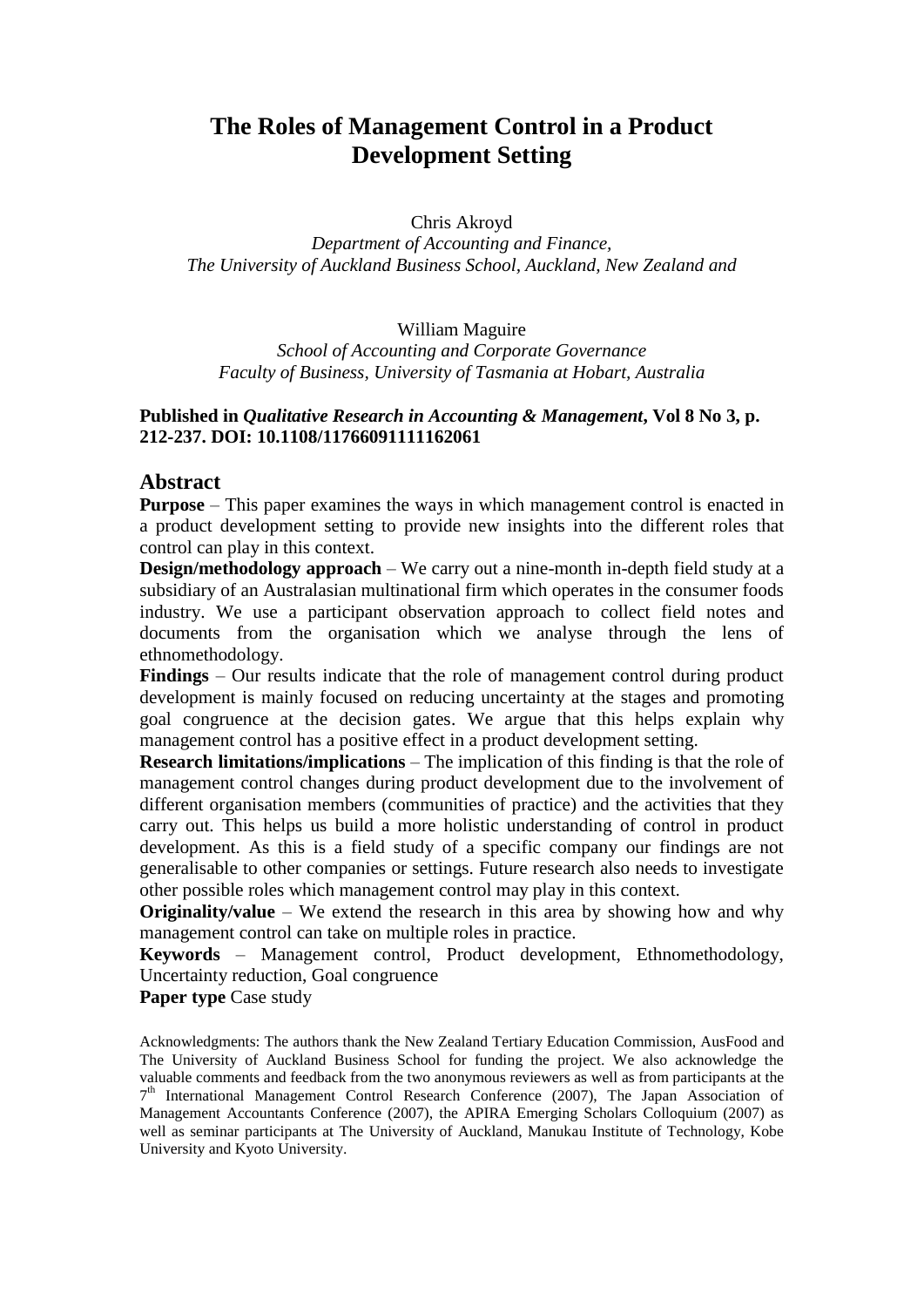#### **Introduction**

"Today's effective product development organization is characterized not only by creativity and freedom, but also by discipline and control… The challenge in product development is not so much unilateral pursuit of organic structure and permissive management style as a subtle balance of control and freedom, precision and flexibility, individualism and teamwork*.*"

Clark & Fujimoto (1991, p. 169)

Global competition and technological development have shortened product life cycles substantially (Cooper, 2005), placing greater emphasis on the development and successful introduction of new products. Indeed, this has become a significant driver of competitive advantage (Booz *et al.*, 1982; Cooper, 2001; Kumar and Phrommathed, 2005). Many organisations now view their product development activities as the "new currency of competition… the key to organic growth, the lever to widen profit margins, the Holy Grail of  $21<sup>st</sup>$  century business" (Conlin, 2006, p. 19).

While creativity and freedom can be said to stimulate and encourage product development, considerable resources need to be managed and a number of decisions made (Clark and Fujimoto, 1991; Davila *et al.*, 2006). Further, product costs become locked-in as a product is developed (Hertenstein and Platt, 2000). Once the organisation has introduced a product, it becomes more difficult to substantially reduce its cost (Blanchard, 2008). It is therefore in the organisation's interests to manage or control these costs and risks at or close to the time at which the related activities take place (Davila and Wouters, 2004). It also appears that the tension between creativity and control varies depending on the extent to which new products diverge from existing products, knowledge, technology and marketing expertise (Rice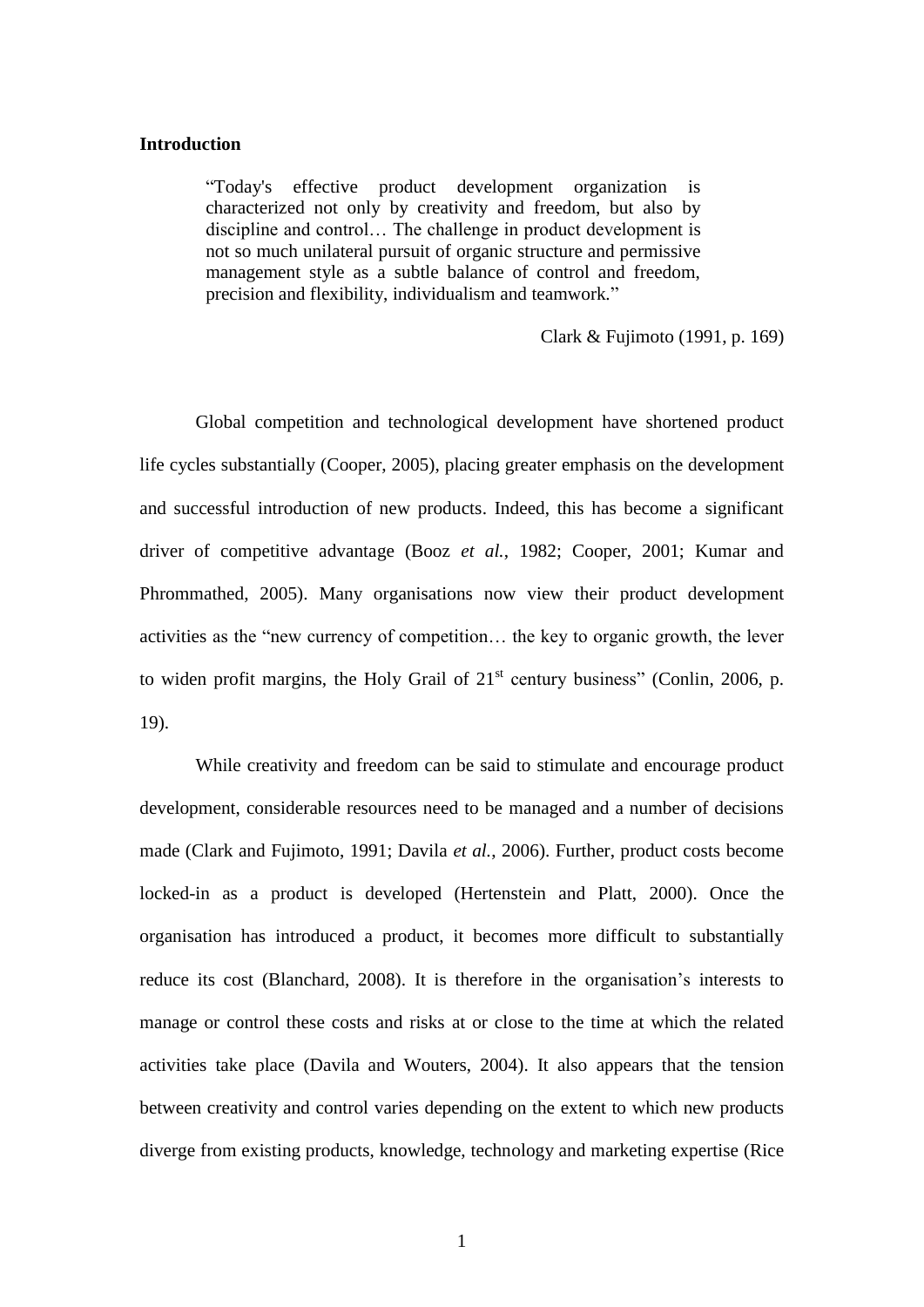*et al.*, 1998). There is said to be less tension between creativity and control where product development involves incremental rather than radical innovation (Rice *et al.*, 1998).

Most of the research on management control in product development has focused on the attainment of organisational goals (Bonner *et al.*, 2002; Hertenstein and Platt, 2000). Davila (2000), though, showed that management control in product development also provides information to managers to reduce uncertainty.

This paper examines how an organisation enacted management control during the development of new products to both increase goal congruence and to reduce uncertainty. We add to the research to date by showing why management control can be useful in a product development setting. Our focus is on the involvement of members from different hierarchal communities during the activities carried out at the stages and gates of the development process. We hope that our findings can also assist managers engaged in product development by highlighting how management control can be enacted in ways that both reduce uncertainty and increase goal congruence.

We take Davila (2000) as our reference point because the Davila (2000) study is the only study in this area of which we are aware area that focuses on the uncertainty reduction role of control. Davila (2000) examined both financial and nonfinancial control, following Simons (1995) who showed that managers use both financial and non-financial control in practice. There are several points of departure from Davila (2000) in the current study. Davila (2000) assumes that the main role of management control during product development is the reduction of uncertainty, whereas we make no assumptions *a priori* and set out to deduce the roles of management control from observations of organisation members during product development. Davila (2000) collects his data through a series of interviews and he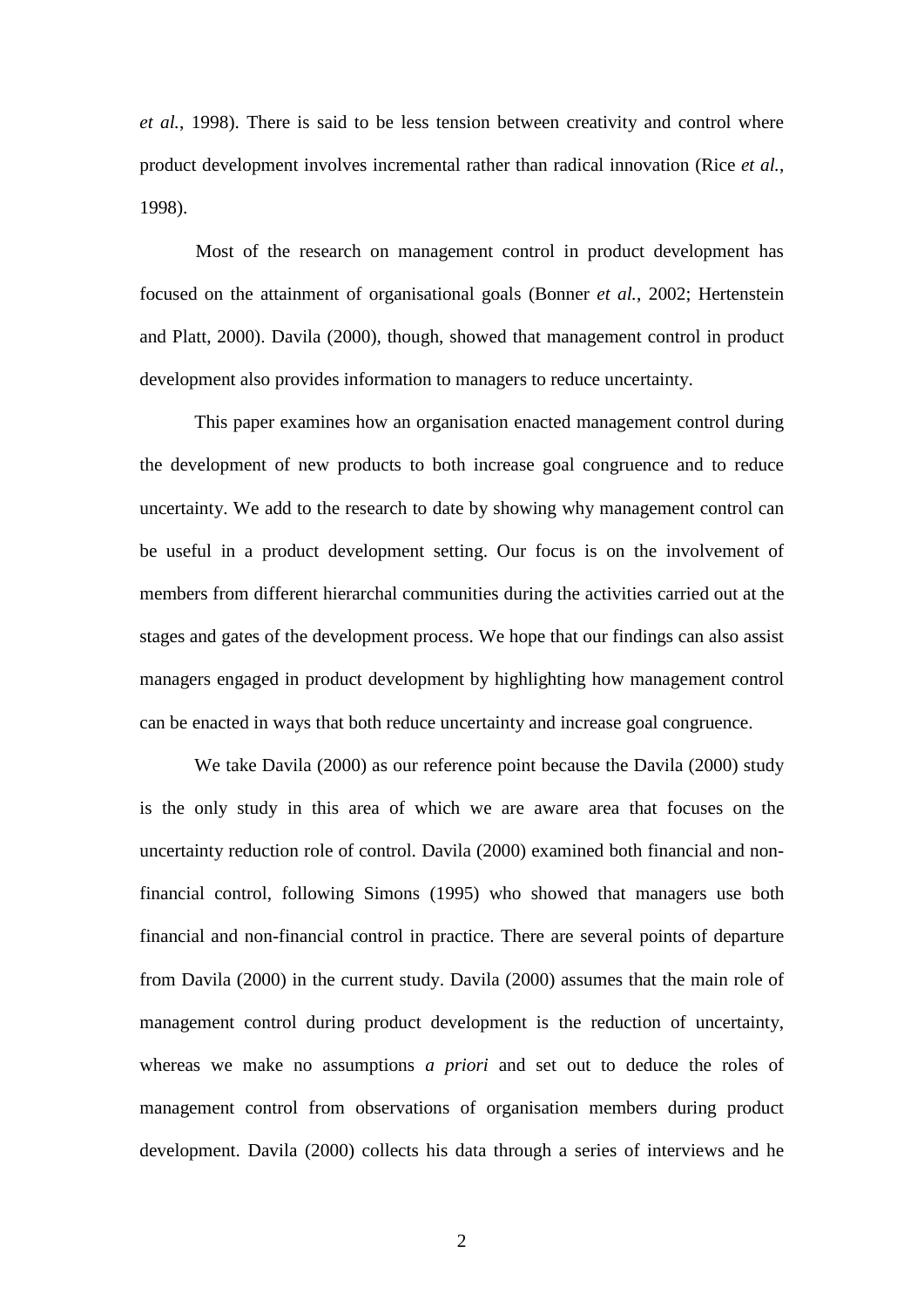conducts a quantitative analysis of this data. In the current study we adopt an ethnomethodological (and qualitative) approach (Garfinkel, 1967; 2002; 2006; Rawls, 2002; 2006) in which there are no preconceptions regarding the nature of management control.

We collect our data by observing product development and management control activities for subsequent analysis. Davila (2000) recognises goal congruence as a prominent role of management control, but argues that uncertainty reduction is its main role in product development. In seeking confirmation, he examines one stage in the product development process for evidence of the uncertainty reduction role but does not seek any indication of the goal-congruence role. By contrast, we observe five stages and four gates of the product development process in the current study. Davila (2000) restricts management control to formal control (see for example; Simons, 1995) whereas this restriction does not apply to the current study.

We contribute to the literature by showing how control both encourages goal congruence and helps to reduce uncertainty. Thus, we show how a balance between goal congruence and uncertainty reduction are important in a product development setting. We show that this is accomplished by having different communities of practice involved at different times during product development. This paper thus adds to the growing body of research showing how management control can have a positive effect in a product development setting (Bisbe and Otley, 2004; Bonner *et al.*, 2002; Davila, 2000; Davila *et al.*, 2009; Hertenstein and Platt, 2000; Jørgensen and Messner, 2009). Finally, we show that management control may take on similar roles in firms pursuing both incremental and radical product innovation. This finding was not expected given that past literature has found that incremental and radical projects are managed differently (Akroyd *et al.*, 2009; Davila *et al.*, 2006; Rice *et al.*, 1998).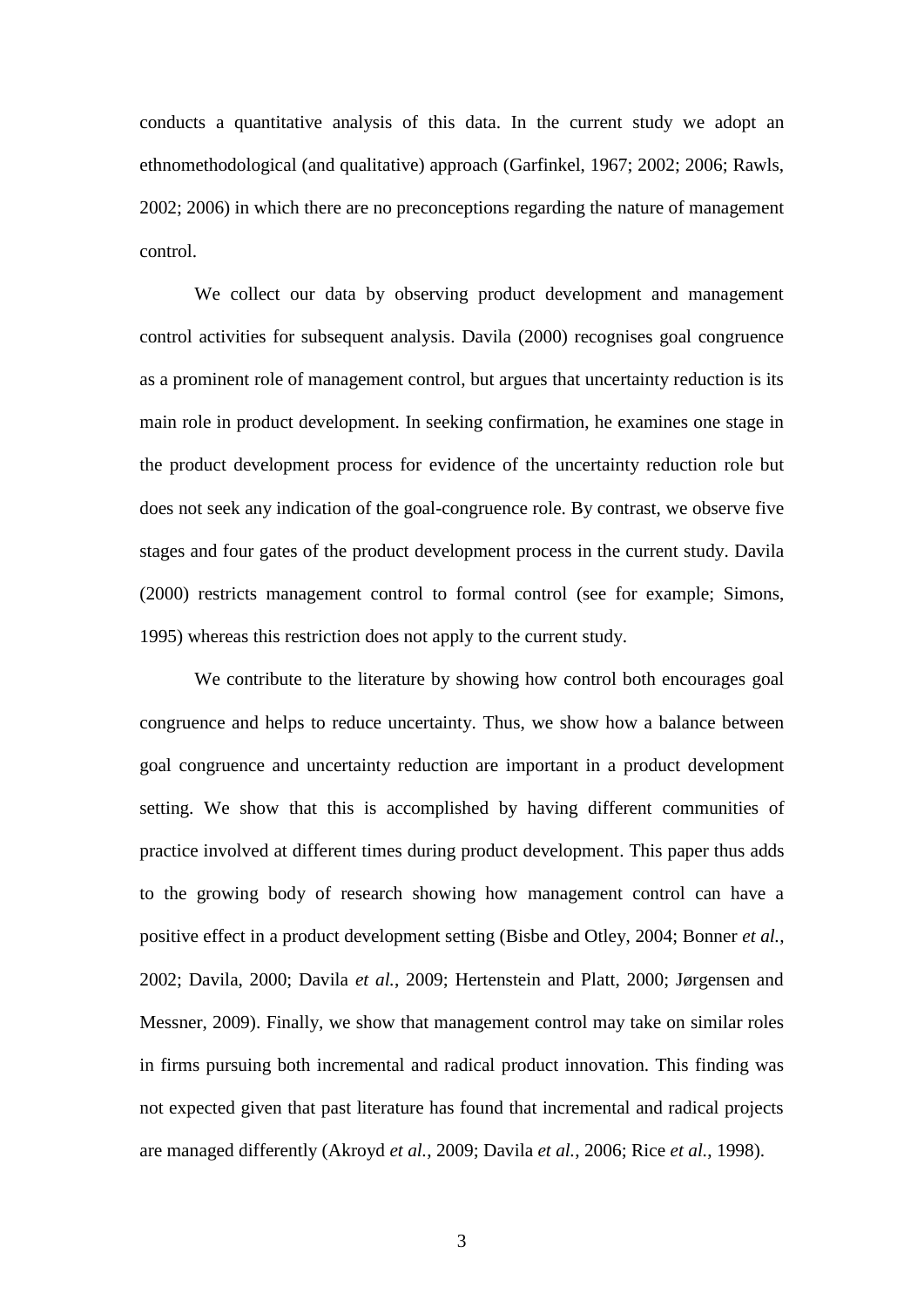We conduct an in-depth longitudinal nine-month field study to afford a closeup view of the roles of management control in a product development setting. The research site is an operating company of a large Australasian multinational company within the consumer foods industry. We examine eight projects within a single business unit called *OpCo* (a pseudonym). Given that product development is a multidisciplinary activity, this approach enables us to follow interactions between the members of different functional departments and hierarchal groups within the organisation.

The remainder of this paper is structured as follows: The next section presents our theoretical perspective and the literature relating to management control in product development. The following section focuses on the research methodology. We then draw the case data from our observational notes and present them for each stage-gate combination, followed by a discussion of the insights gained at each point. We conclude with a summary of the findings, limitations and future research directions.

# **Theoretical perspective and literature review**

Our theoretical perspective is based on practice theory. According to Stern (2003, p. 185), practice theory is "any theory that treats practice as a fundamental category, or takes practice as its point of departure." Practice theory involves "an emphasis on the importance of close attention to particular practices and the context within which they are located." Stern (2003, p. 185) points out that practice refers to "something that people do, not just once, but on a regular basis" and moreover, to "the significance their actions have and the settings in which they occur." Practice theorists generally avoid formal hypotheses that generate explanations or predictions.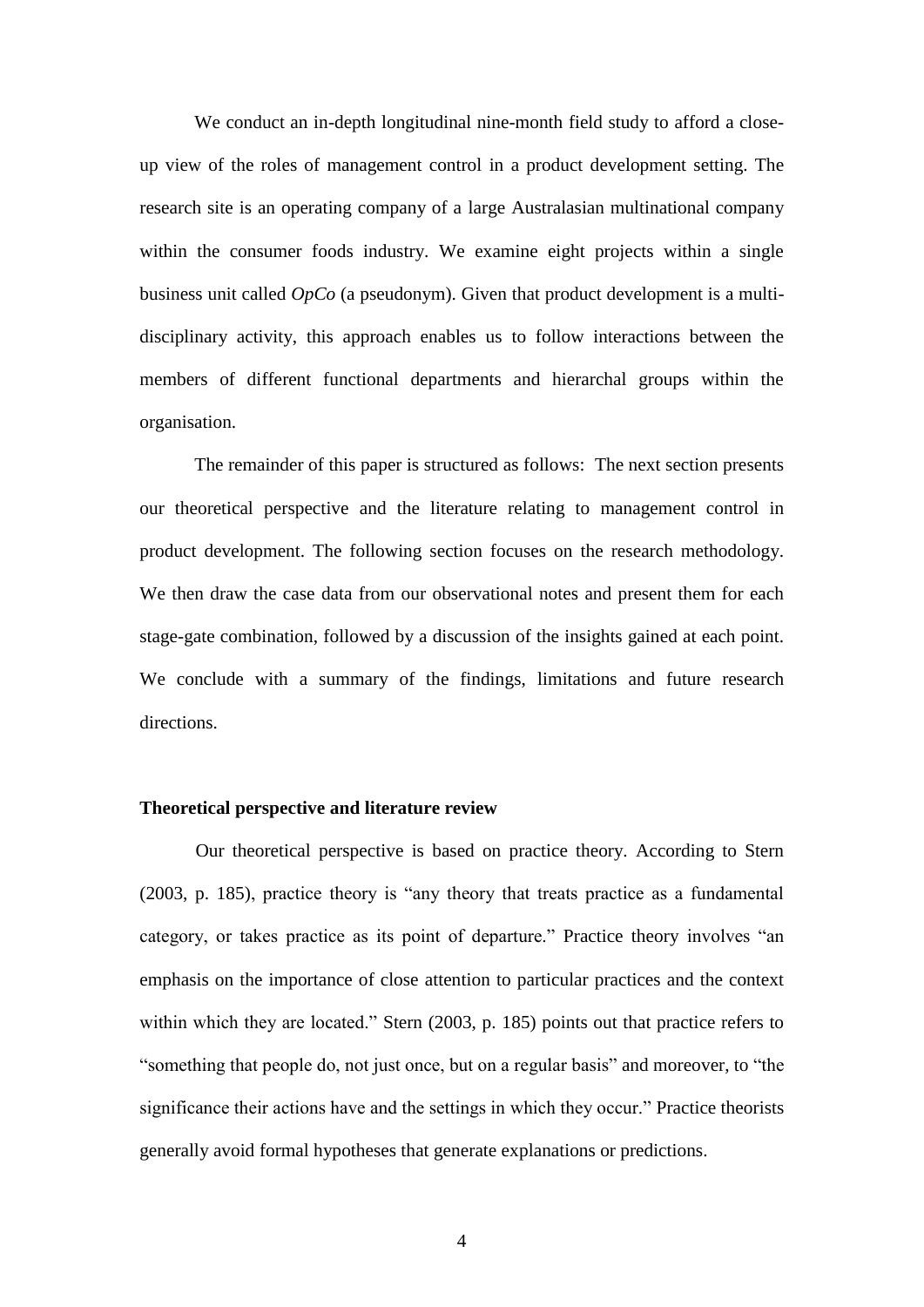Garfinkel (2002) refers to his approach to practice theory as ethnomethodology, which he describes as the study of ethnomethods; that is, locally produced and situated practices of organisation members as they engage with and make sense of the world around them. As they do this, their actions influence the "scene" or "setting" which provides the context of those actions. As Rawls (2002) puts it, ethnomethodology focuses on an examination of what people do in particular situations to create and re-create order.

We adopt a practice theory perspective, as expressed through ethnomethodology, to investigate the activities in which members of different 'communities of practice' participate during product development. Wenger (2004, p. 2) defines communities of practice as "groups of people who share a concern or a passion for something they do, and who interact regularly in order to learn how to do it better." While much of the literature in this field focuses on informal communities of practice, it also recognises formal communities of practice (see for example; Brown and Duguid, 2001). Formal hierarchical communities of practice within an organisational setting feature in this paper.

Jönsson and Macintosh (1997, p. 367) argue that ethnomethodology could be a "valuable way to understand the way accounting works in actual organizational settings." However, the pure application of ethnomethodology, eschewing hypotheses and predictions as it does, is at odds with mainstream management accounting research. In view of this and recognising the admonition that ethnomethodology needs to be "induced to work more closely to current theoretical discourses," (Jönsson and Macintosh, 1997, p. 367), we place the current study in the context of the management control literature, state its aims and evaluate the findings.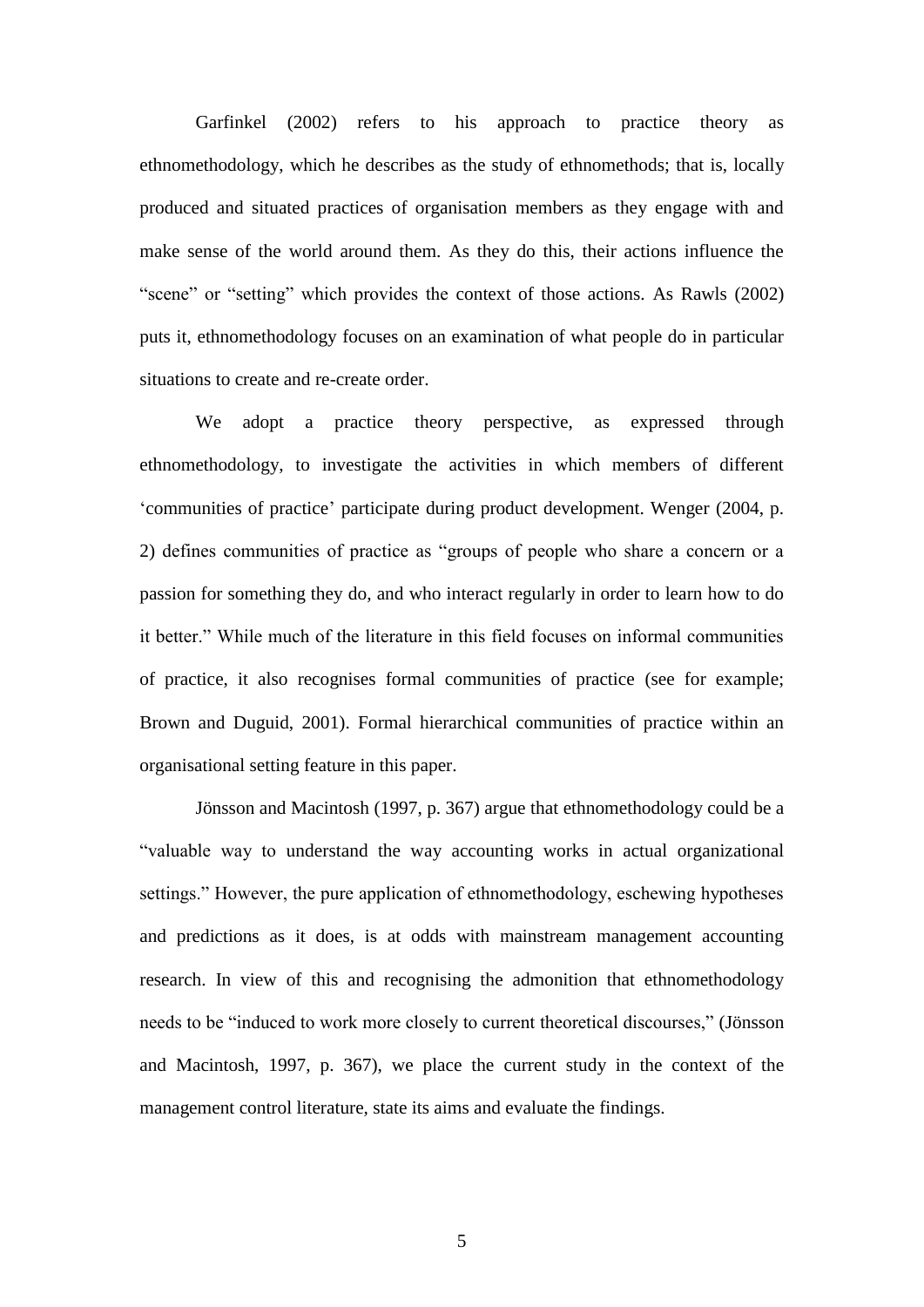#### *Management control*

Anthony (1965, p. 17) developed an early definition of management control as "the process by which management ensures that resources are obtained and used effectively and efficiently in the accomplishment of the organisation's objectives." Implicit in this definition is the pursuit of goal congruence, which Horngren *et al.* (2009) argue "exists when individuals and groups work towards achieving the organization's goals. Managers working in their best interest take actions that align with the overall goals of top management."

Other researchers (see for example; Bonner *et al.*, 2002; Flamholtz, 1983; Flamholtz *et al.*, 1985; Hertenstein and Platt, 2000; Ouchi, 1979) share this focus. They point out that management control provides a means for gaining cooperation among collectives of individuals or organisational units who may not share objectives, for channelling those efforts toward a set of organisational goals.

According to Davila (2000, p. 386) past studies "interpret these [management control] systems as control tools to reduce goal divergence [i.e. to promote goal congruence] rather than as information tools to deal with uncertainty." Based on the product development literature Davila (2000) argues for an alternative role for management control that is, to provide information to managers to reduce uncertainty. He maintains that as managers gather and communicate information management control takes on an uncertainty reducing role during the product design stage.

In a product development setting, goal congruence is related to the strategic and financial goals of the organisation (Hertenstein and Platt, 2000). On the other hand managers also focus on reducing the uncertainties that they face in a product development setting. According to November (1993, p. 16) some of the typical uncertainties faced are  $-$  "Who will buy this product? What is the patent situation?

6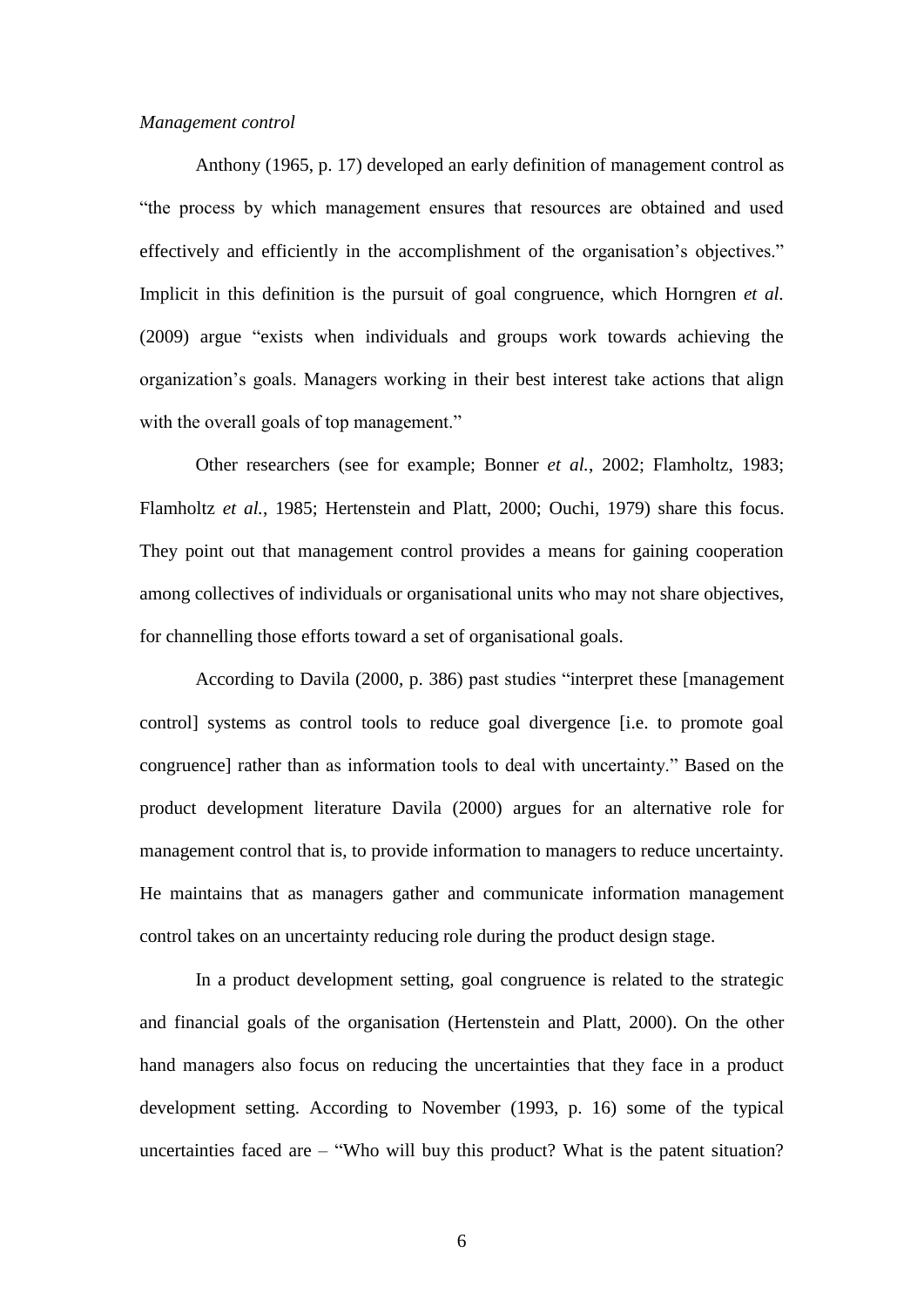How much can we sell the product for? How much will it cost to manufacture? What are our competitors doing? Where can I buy supplies of raw material? How large should the first production [run] be? These uncertainties are reduced over a period of time by spending money on information accumulation."

Management control in a product development setting can be understood through three core control concepts – input control, process control, and output control. These link together to enable organisation members to enact management control (Bonner *et al.*, 2002; Long *et al.*, 2002; Merchant, 1985; Simons, 2000). Input control is accomplished when decisions are made about the amount of resources necessary for developing and launching a product (Bonner *et al.*, 2002). In particular, human resources are said to be a central focus of input control in a product development setting (Brown and Eisenhardt, 1995).

Process control is also critical in the development of new products (see for example, Bisbe and Otley, 2004; Cooper, 2005; Davila, 2000; Davila *et al.*, 2009; Hertenstein and Platt, 2000; Wheelwright and Clark, 1992). According to Krishnan and Ulrich (2001, p. 1) the product development process involves the "transformation of a market opportunity and a set of assumptions about product technology into a product available for sale." Cooper (1994) suggests that the product development process has had a profound impact on the way in which many organisations' development efforts are managed, controlled and measured. Product development activities can be divided into stages and decision gates (Cooper, 2001). The stages include the generation, scoping and selection of new ideas, business case planning, and the development, testing and validation of the product concept. At the gates senior managers carry out project screening and project reviews based on key milestones and project issues which are used to make decisions about the projects in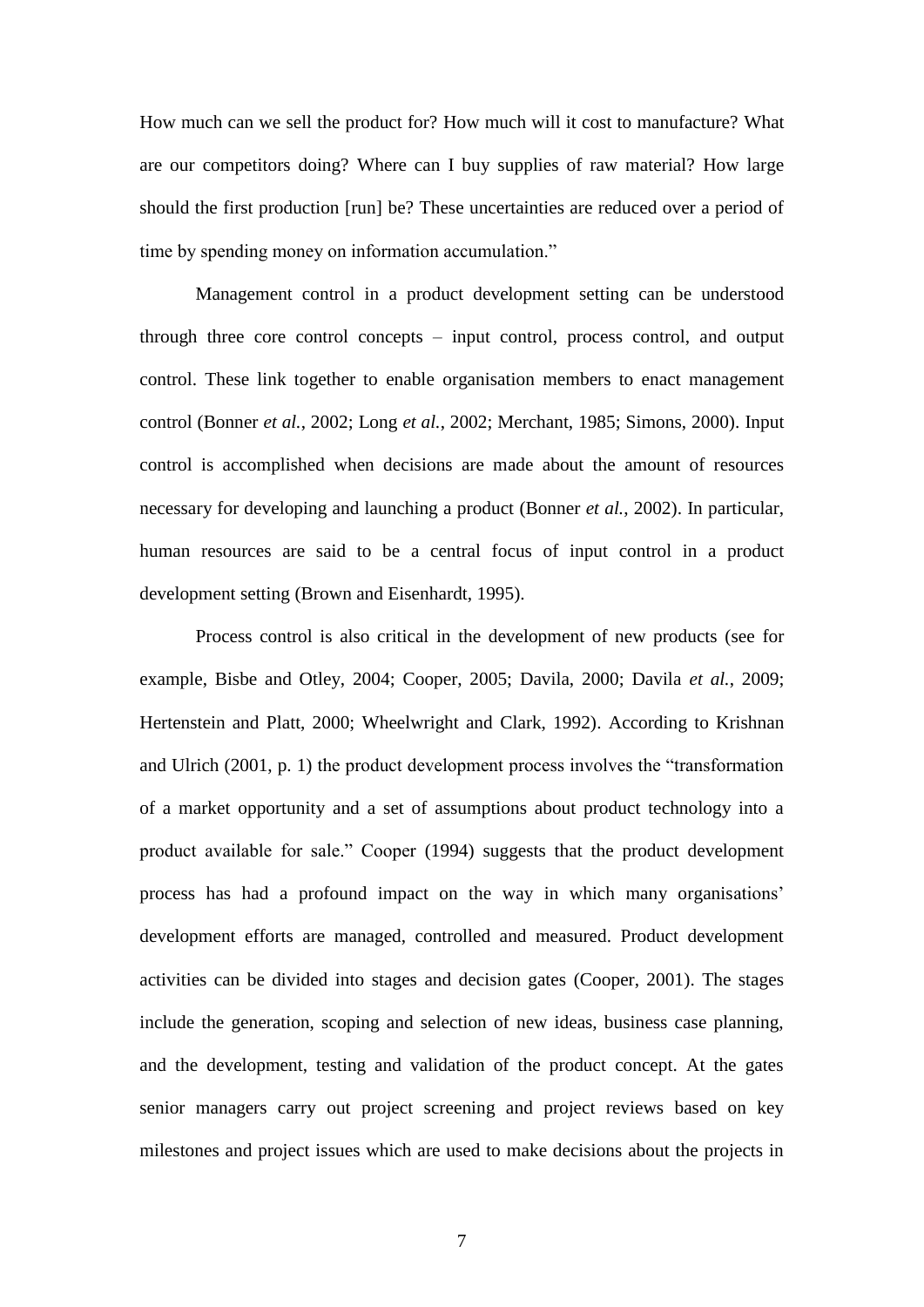which to invest. Thus, we view process control in relation to the activities that take place during the stages and gates of the product development process.

Output control is also important in product development (Bonner *et al.*, 2002; Jaworski *et al.*, 1993; Li *et al.*, 2006). This is accomplished when information is collected and analysed, key indicators are "set and monitored and results evaluated" (Li *et al.*, 2006, p. 338) based on the progress and outcomes of product development projects (Bonner *et al.*, 2002). In this paper we view output control in relation to the collection and analysis of information and the monitoring and evaluation of key indicators.

Using these three management control concepts we show how the two roles of management control are enacted thus contributing to our understanding of how and why management control matters in this setting. We examine the enactment of these two roles of management control by describing and analyzing our observations of product development at our case site - *OpCo*. As *OpCo* differentiated its product development projects between those with different technical and business model attributes we examine different project types to see if this could explain the reason why management control may take on different roles.

# *Project types*

It has been argued that a key variable in product development is the type of product development project. The two attributes that define project development types are technology and business models (Davila *et al.*, 2006). While new product or manufacturing process technology is clearly central to innovation, a business model which "describes the [rationale](http://en.wikipedia.org/wiki/Explanation) of how an [organization](http://en.wikipedia.org/wiki/Organization) creates, delivers, and captures value" is also a central requirement for innovation (Osterwalder *et al.*, 2010, p. 14).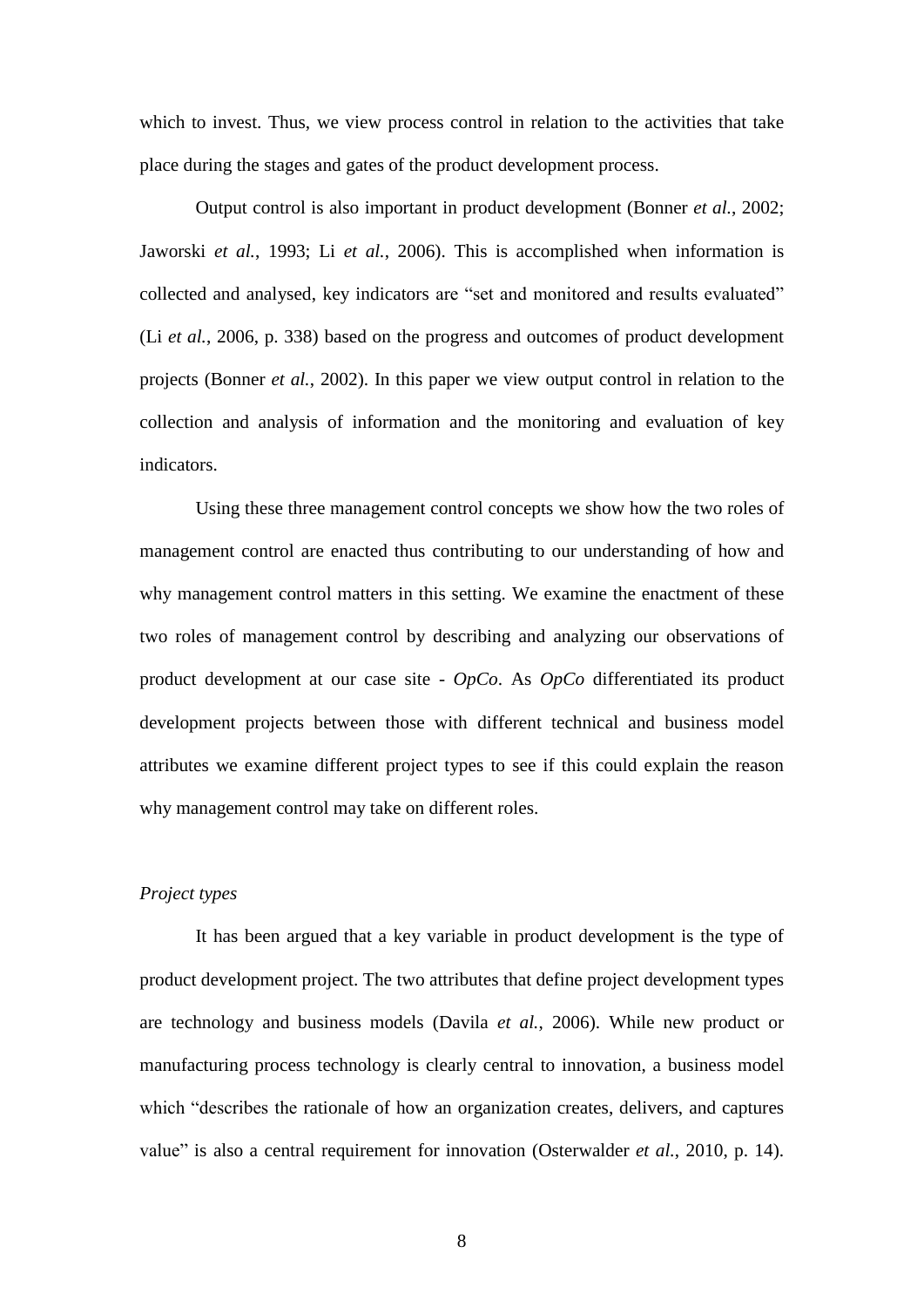The relative effort required in relation to these two attributes depends on the type of product development project.

Rice *et al.* (1998, p. 52) observe: "what is sound management practice for incremental innovation - where speed, cycle time, and quick cash recovery are primary objectives - might actually hamper the radical innovation's progress." Incremental projects are close to the firm's current product range and thus reinforce prevailing market structures and competitive positions and strengthen existing barriers to entry (see for example, Abernathy and Clark, 1985; Iansiti, 1995a; Iansiti, 1995b). According to Ettlie and Subramaniam (2004, p. 97) incremental innovations "are a result of refining prevailing knowledge" while radical innovations "arise because prevailing knowledge gets transformed." Iansiti (1995a, p. 38) suggests that when managing incremental projects, organisations need to make sure that the

"focus is on developing a structured process with clearly defined and sequential phases, through which the future product is defined, designed, transferred to the manufacturing plant, and rolled out to the market. Performance is related to mechanisms that add clarity and stability to the project, such as a clear project definition phase as well as a stable product concept and specification. The emphasis is on a process aimed at achieving focused and efficient project execution, involving strong project leadership, integrated problem solving and team-based organisational structures."

Radical projects, on the other hand, are quite different from a firm's current products because they include both new technology and a new business model. These projects are generally characterised as having long time horizons, starts and stops, and periods of seemingly going nowhere. Through a collaborative research project of the Rensselaer Radical Innovation Research Project Team and the Research-on-Research Committee of the Industrial Research Institute, Rice *et al.* (1998) come to the conclusion that conventional management techniques that are suitable for incremental projects may not be suitable for radical projects until uncertainty is sufficiently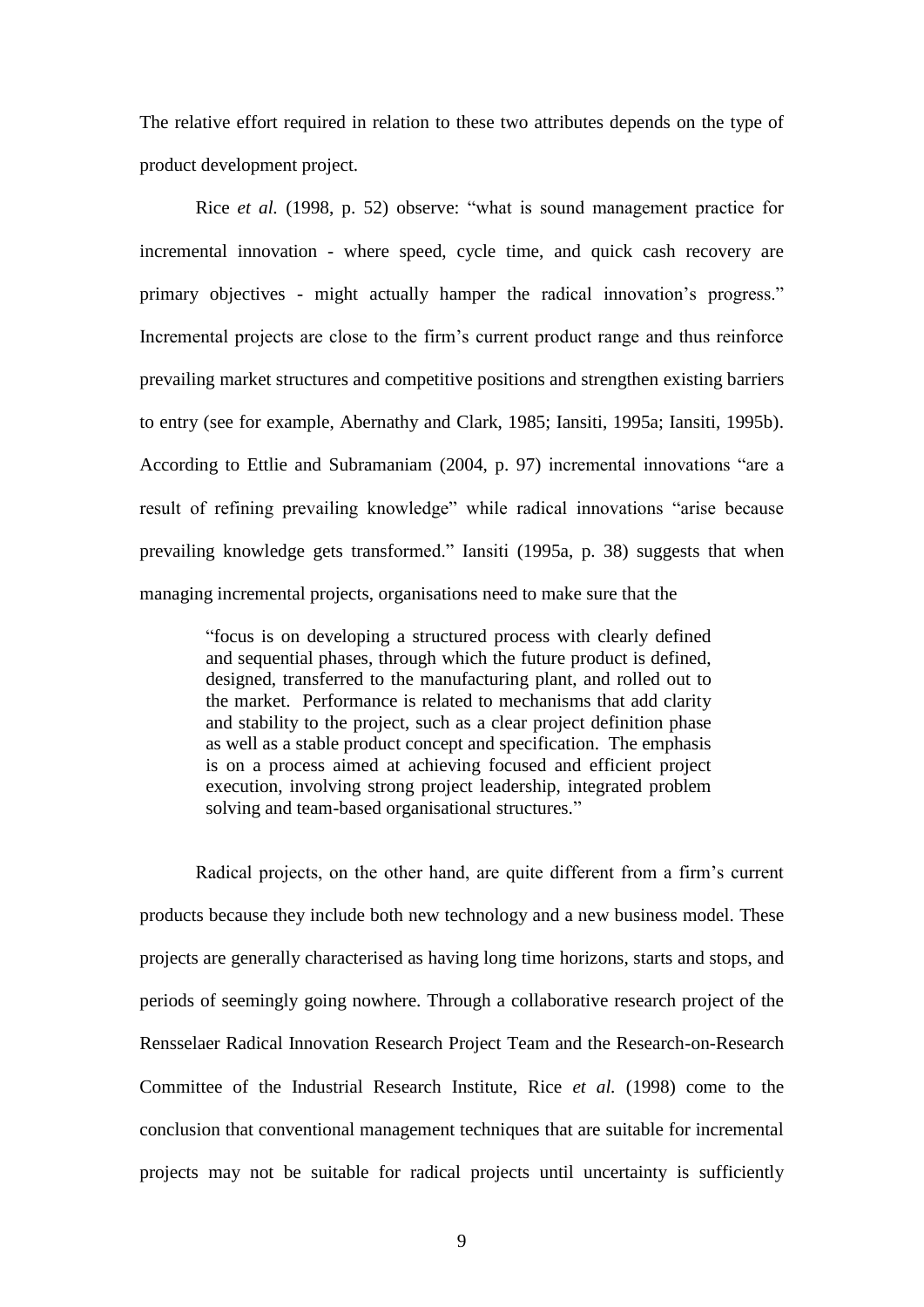reduced. Iansiti (1995a) points out that in cases where much new technical and market information will emerge during the typical timeline of the project the emphasis should shift from the capabilities for focused and rapid project execution to the capabilities to react to newly discovered information during the course of the project itself. Consequently, the development process should be characterised by flexibility and responsiveness so that the people involved in the project have the ability to gather and respond to new knowledge about technical and market information as a project evolves. Iansiti (1995a, p. 38) adds that

> "the flexible approach is not simply a function of hiring creative individuals or of implementing an organic organisational structure. Instead, significant systematic changes in a project's definition and basic direction are managed proactively by creating a development process and a product architecture that increase the speed by which the organisation can react to such changes."

Davila, Epstein and Shelton (2006) illustrate different project types in a matrix. These are based on changes in technology and business models (see Figure 1).

#### **Insert Figure 1 Here**

Davila *et al.* (2006, p. 39) observe that it is important to understand the differences between projects so that they can be "managed, funded and resourced appropriately". This understanding may also explain variations in the role of management control according to project types.

#### **Research Methodology and Method**

As mentioned above, this is an ethnomethodological study (Garfinkel, 1967; 2002; 2006; Rawls, 2002; 2006), that is, it focuses on "members' methods based on the theory that careful attention to the details of social phenomena will reveal social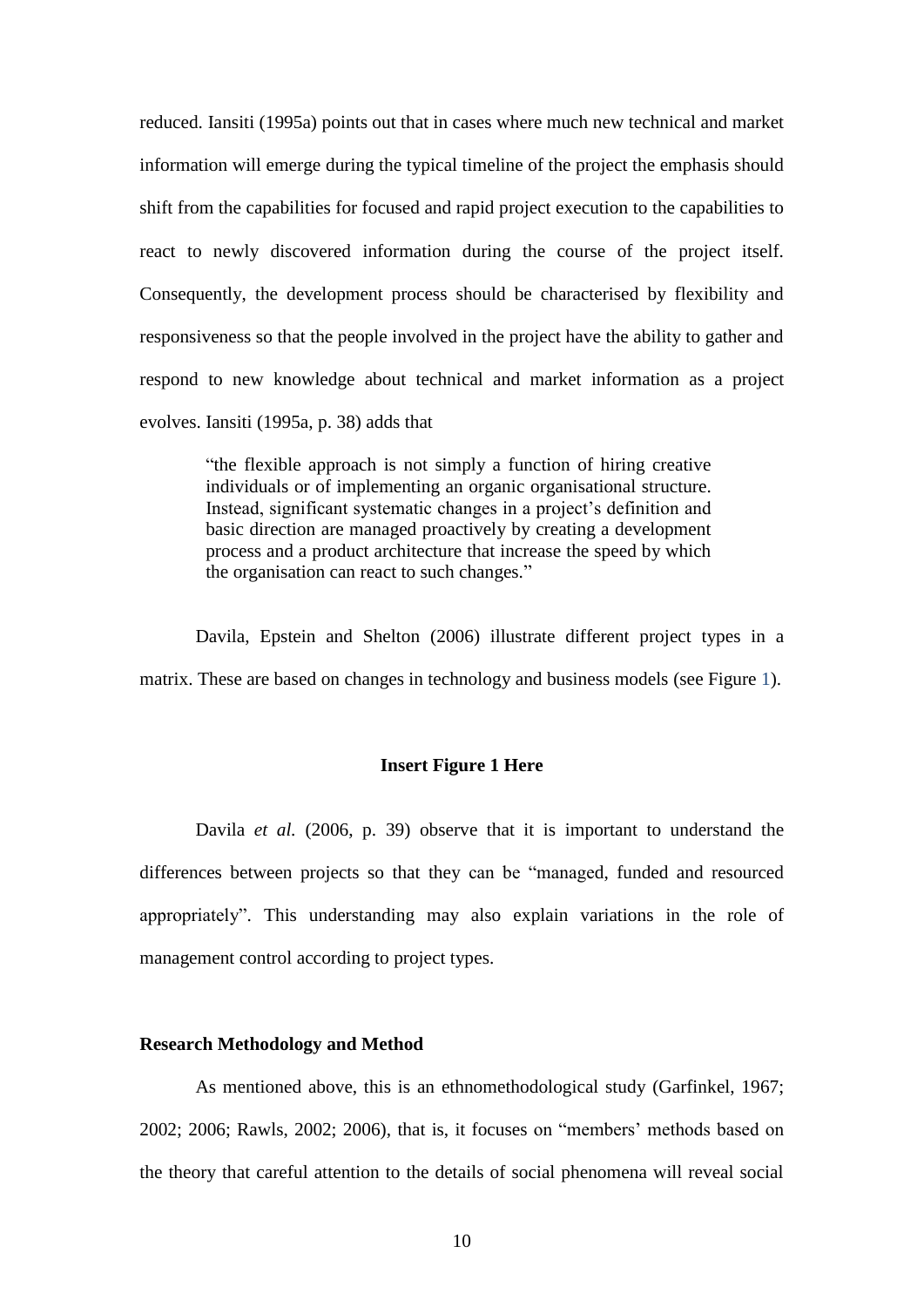order" (Rawls, 2002, p. 6). According to Laurier (2003, p. 1) studies of this type are interested in "the relation between practices and accounts of those practices…how things get done by members of particular settings with the resources they have at hand"

An ethnomethodological study calls for an insider's perspective. This requires that the researcher gain 'unique adequacy' (Adler and Adler, 1987; Garfinkel, 2002) because s/he must be seen as a competent practitioner at the field site (Garfinkel, 2002). To achieve unique adequacy the first-mentioned author (the researcher) spent four months at the head office of the field study firm undergoing product development training. Participant observation in the activities at the field site allowed him to follow and observe organisation members in a way that might not otherwise have been feasible. According to Adler and Adler (1987) access to 'secret' information reinforces the researcher's membership of a community.

Adler and Adler (1994, p. 377) define participant observation as "the act of noting a phenomenon, often with instruments, and recording it for scientific or other purposes." Thus, studies using a participant observation method are interested in "going where the action is and watching and listening" (Bøllingtoft, 2008, p. 406). For a researcher, observation is concerned with systematically recording, describing, analysing and interpreting our observations of the individuals we follow (Adler and Adler, 1994; Bøllingtoft, 2008).

Adler and Adler (1987) set out three levels of participant observation in a field study. Those who attain the highest level of participant observation are called 'complete members' as they take on functional roles within the organisation and are not known as researchers at the field site. Adler and Adler (1987) argue that this enables a researcher to attain emotional and ideological alignment. Researchers at the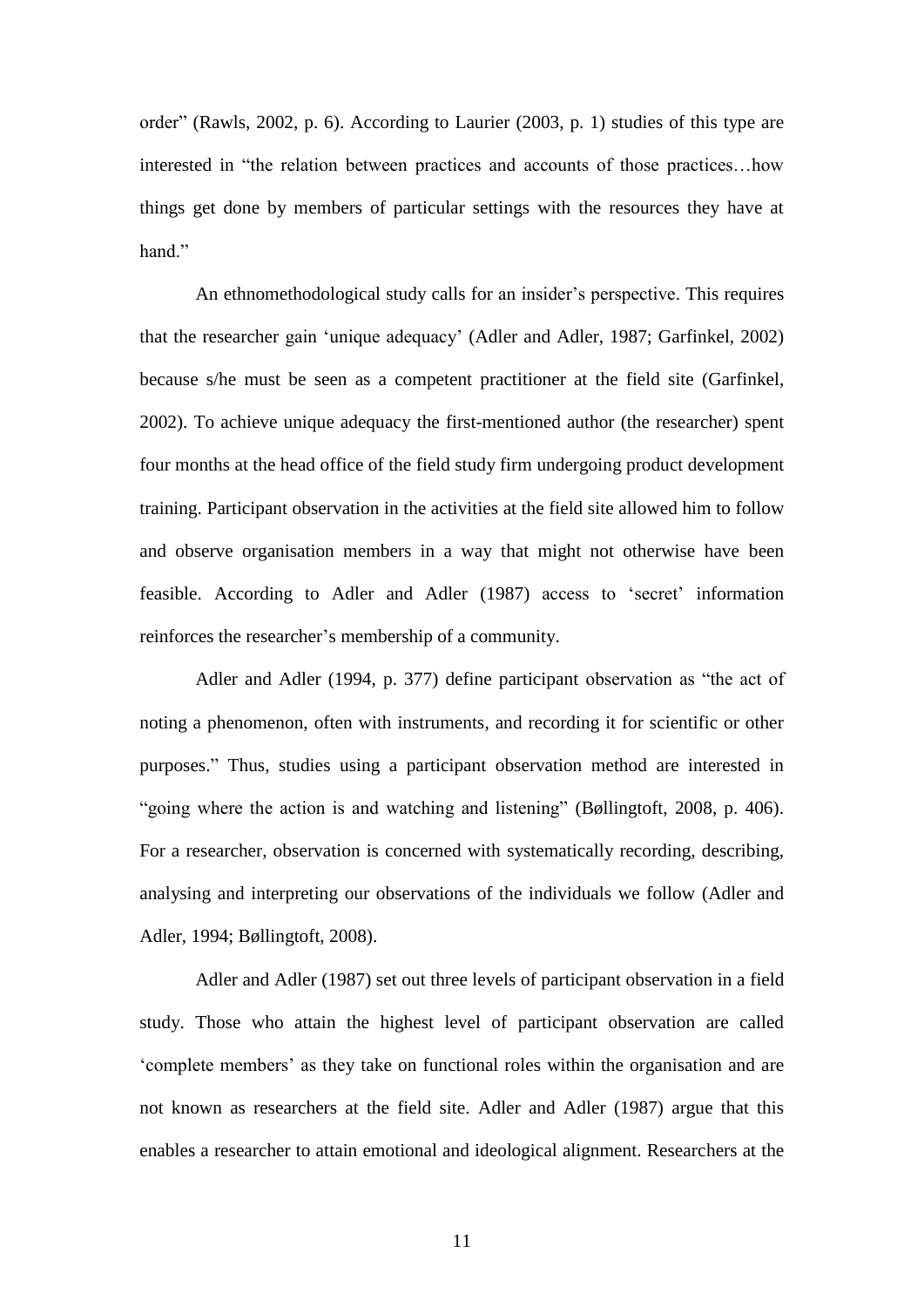second level of participant observation are called 'active members', as these researchers assume functional roles but are able to maintain perspective on their settings by carrying out debriefing sessions with colleagues. Finally, researchers at the lowest level of participant observation scale are called 'peripheral members' as they do not assume a functional role within the organisation. The peripheral level of observation nevertheless affords unique adequacy and calls for significant assimilation within the communities of practice.

The first author was a peripheral member within the different functions and hierarchal communities at *OpCo*. This provided observational access to each function and community in the hierarchy, which enabled an understanding of how members of the organisation carried out their work. It allowed enough distance to observe different communities of practice. At the same time, there were opportunities to participate in many of the support activities of the different communities during the product development process.

## *Research method*

Otley (2001, p. 256) calls for more field research in management control as "intensive, field-based methods are much more likely to pick up on the wide variety of control mechanisms deployed by organizations in practice." We select a field site that is active in the development of new products to facilitate examination of the roles of management control during product development. AusFood (a pseudonym) is a multinational Australasian food company, one of the largest in Australasia and a global leader in the food industry. AusFood has assets of AUS\$5 billion with an annual turnover AUS\$12 billion. It sells its products in 140 countries and has an R&D centre for inter-company research along with R&D centres at each operating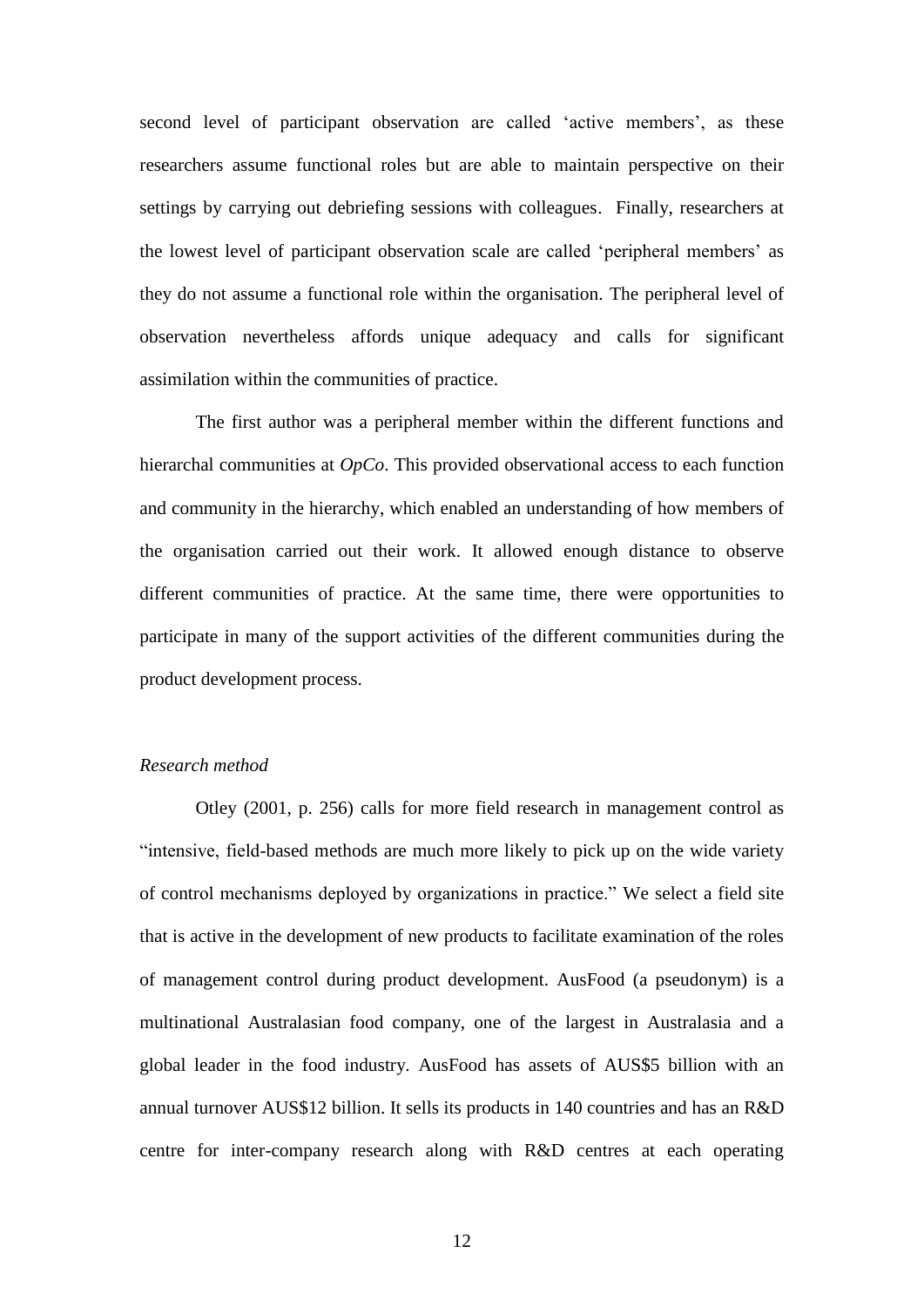company. Owing to the size of AusFood we concentrate on one of its operating companies - *OpCo*.

We conduct a field study, which facilitates a peripheral member's and an insider's view. We examine product development projects within an organisation called *OpCo*. Given that product development is a multi-disciplinary activity, this approach enables us to follow interactions between the members of different functional departments and hierarchal groups within the organisation. The researcher collected the field material reported in this study over a nine-month period from November 2004 to August 2005, amounting to 113 observation days. During these visits he made field notes (the main data source for this study) of the observations of project selection meetings, product development meetings, functional and executive manager meetings, and other discussions related to product development activities (see Table 1)

#### **Insert Table 1 Here**

#### **Product Development and Management Control at** *OpCo*

We chose *OpCo* for the study because it was active in product development. *OpCo* had released many successful new products and had also patented some highly innovative manufacturing processes. Not only was *OpCo* a successful innovator but it was also the market leader in every category in which it competed. It had 14 competitors in the local market including the worldwide market leader, thus making for a highly competitive market place.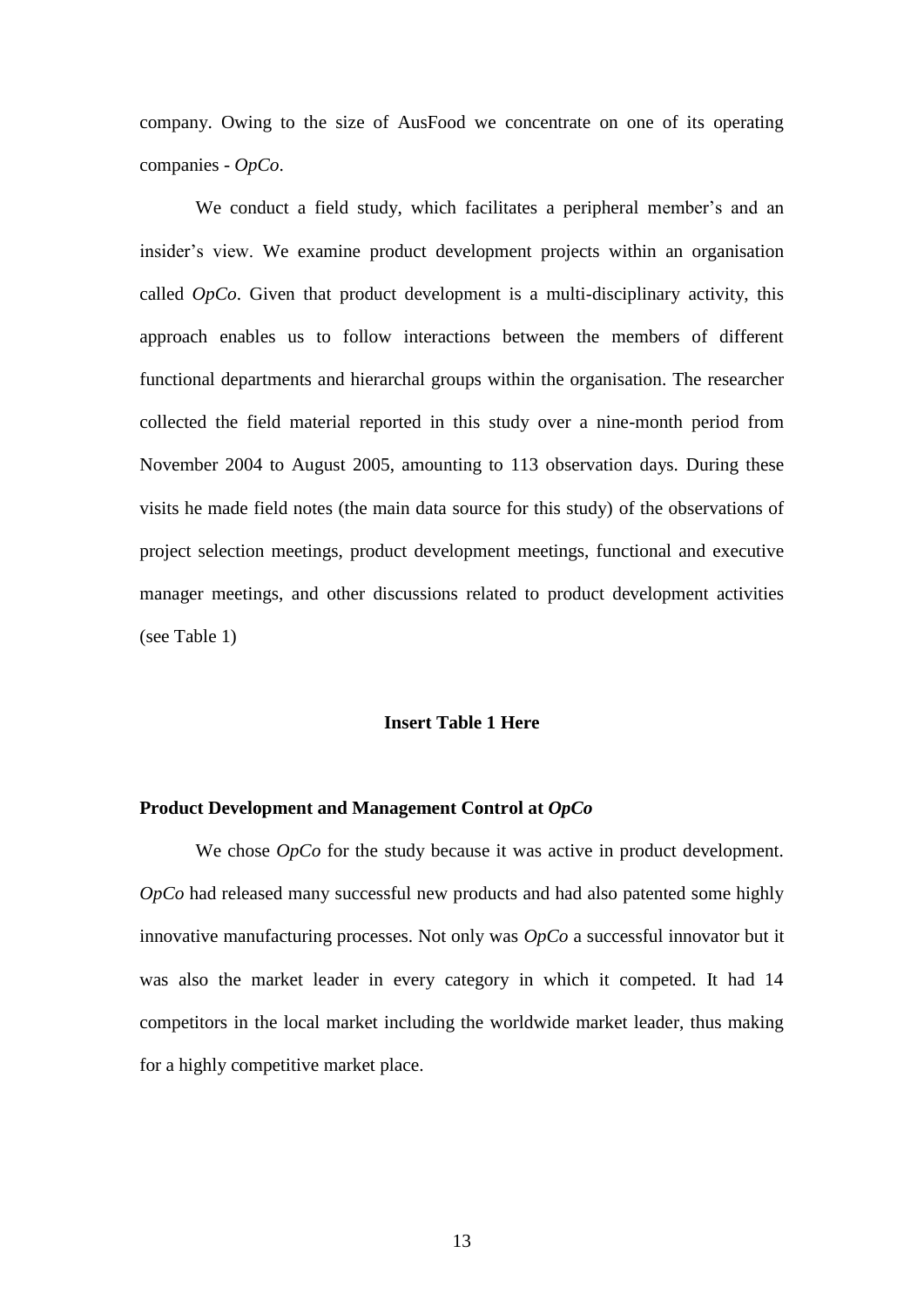#### *OpCo's structure*

*OpCo's* structure consisted of three communities of practice (see Figure 2). The top management community comprised executive managers that we refer to as the "executive manager" community. This included the Chief Executive Officer (CEO), Chief Financial Officer (CFO) and the General Managers (GM) of the five functional areas; human resources, sales, technology, operations and marketing.

#### **Insert Figure 2 Here**

Each of the general managers had three or four functional managers reporting to them. This second management community, that we call the "functional manager" community, comprised managers from the technology, marketing, sales, operations, finance and HR departments as well as the business process manager who reported directly to the CEO. Between three and six staff members in that function reported to these managers and we call this the "functional specialist" community. During nine months at *OpCo* the first author was a peripheral participant in *OpCo* and directly observed 31 organisation members including all 7 executive managers, 11 functional managers and 13 functional specialists (see Table 2).

#### **Insert Table 2 Here**

# *OpCo's categorisation of projects<sup>1</sup>*

*OpCo* categorised its projects into one of four categories (in a similar way to the model of Davila *et al.*, 2006 as shown in Figure 1). The first category of projects was incremental in nature as the focus of these projects was on maintaining the base

1

<sup>&</sup>lt;sup>1</sup> AusFood "NPD Process and Priorities" page 22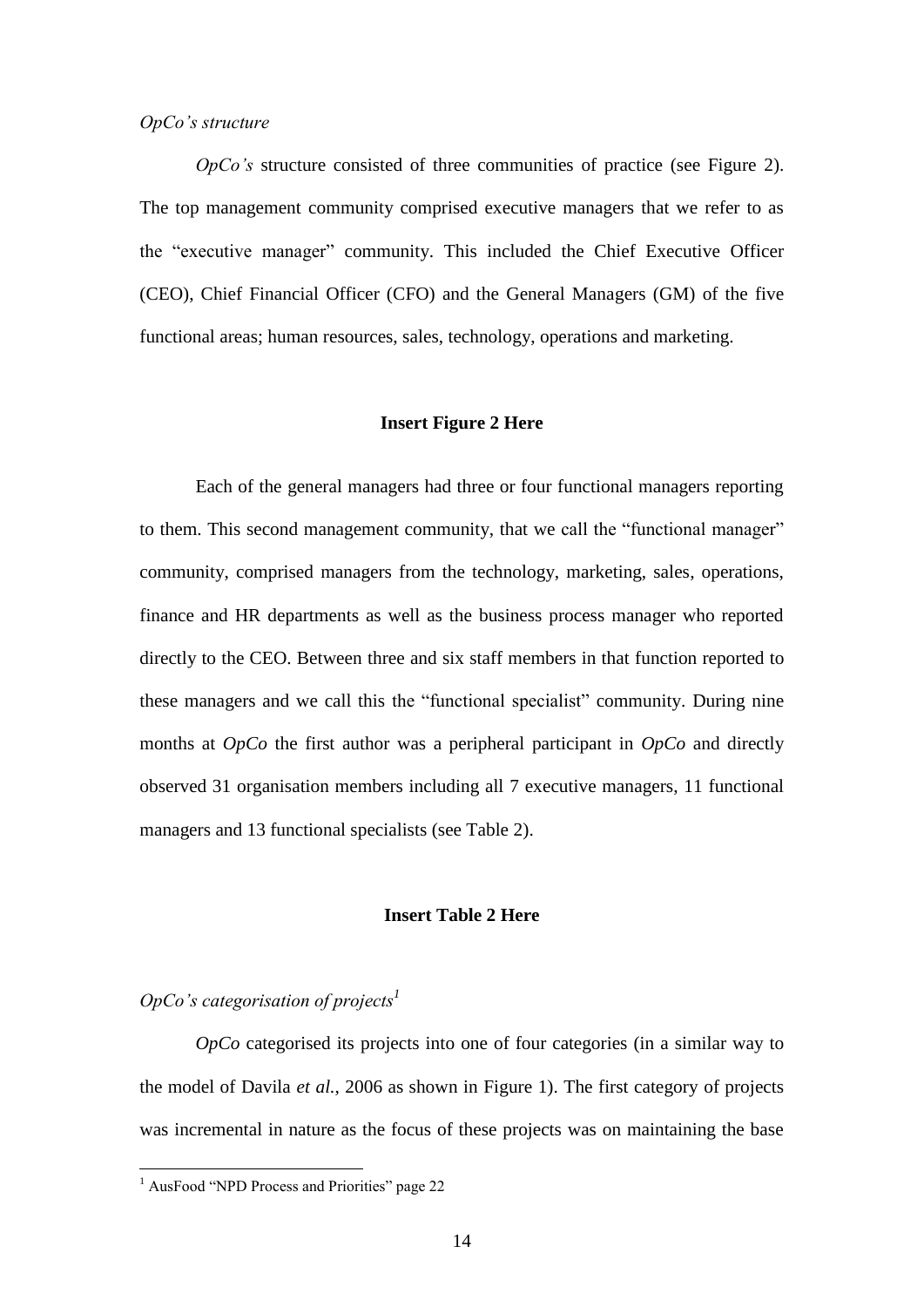and improving existing products. As such the technology and business models used for these products were expected to be close to the firm's current product range. The most innovative projects were radical in nature as the aim was to introduce new products into new markets. This usually involved both new technology and new business models. Finally there were two project categories that could be called 'semiradical'. One consisted of projects using existing technology with the aim of offering a product in a new market (which often required a new business model). The second category of 'semi-radical' projects used new technology but was aimed at an existing market. Table 3 shows the projects observed as well as the project type as determined by *OpCo*, the project development time from idea generation to launch and the outcome of the project.

#### **Insert Table 3 Here**

*OpCo*'s product development process was typical (see Figure 3), with five stages and four gates (see for example Cooper, 2001; Crawford and Di Benedetto, 2006; Ulrich and Eppinger, 2000).

#### **Insert Figure 3 Here**

The rectangles and the diamonds in Figure 3 represent the stages and the gates or decision points within the product development process respectively. During the stages the functional manager community was responsible for directing the activities that needed to be carried out. At the gates the executive manager community made decisions about which product ideas to continue investigating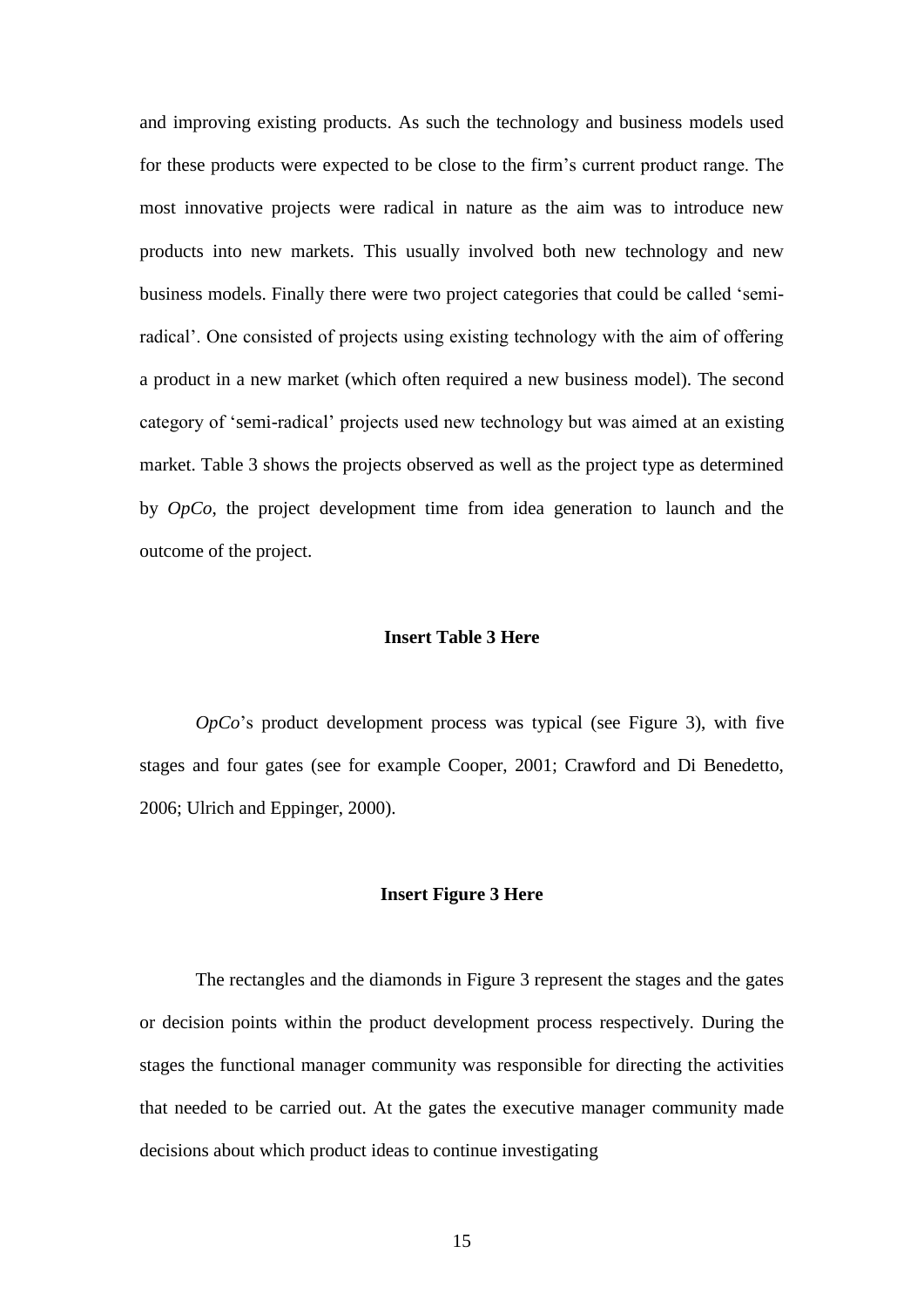The first half of the process started with the generation of new product ideas and ended when projects passed through the project screen gate. In the product development literature this is known as the "front end" of innovation and it has been argued that this creates the foundation for successful new products (Poskela and Martinsuo, 2009).

The second half of the product development process at *OpCo* covered the stages from product feasibility to market launch. During this part of the process the functional manager community organised project teams to take projects from the design and testing stage to launch. At the gates functional managers presented project updates to the executive managers who reviewed the progress of projects and decided if they would continue onto the next stage.

The following sub-sections cover the stages and gates followed during the product development process. While all projects neither went through every stage of the process nor in exactly the same order, the description is representative of the process that *OpCo* projects followed. In describing the product development process, we commence by describing the activities at stage 1 and gate 1, followed by a discussion of the activities at this stage and gate, before considering stage 2 and gate 2 of *OpCo's* process.

#### *Stage 1 - Idea Generation Activities*

Products originated in the idea generation stage which started with organisation members examining recent consumer trends in local and international markets.<sup>2</sup> This included the collection of product samples from around the world as well as internet searches to identify products that other companies had been launching.

<sup>&</sup>lt;sup>2</sup> Field note (office conversation) Friday 28<sup>th</sup> January 2005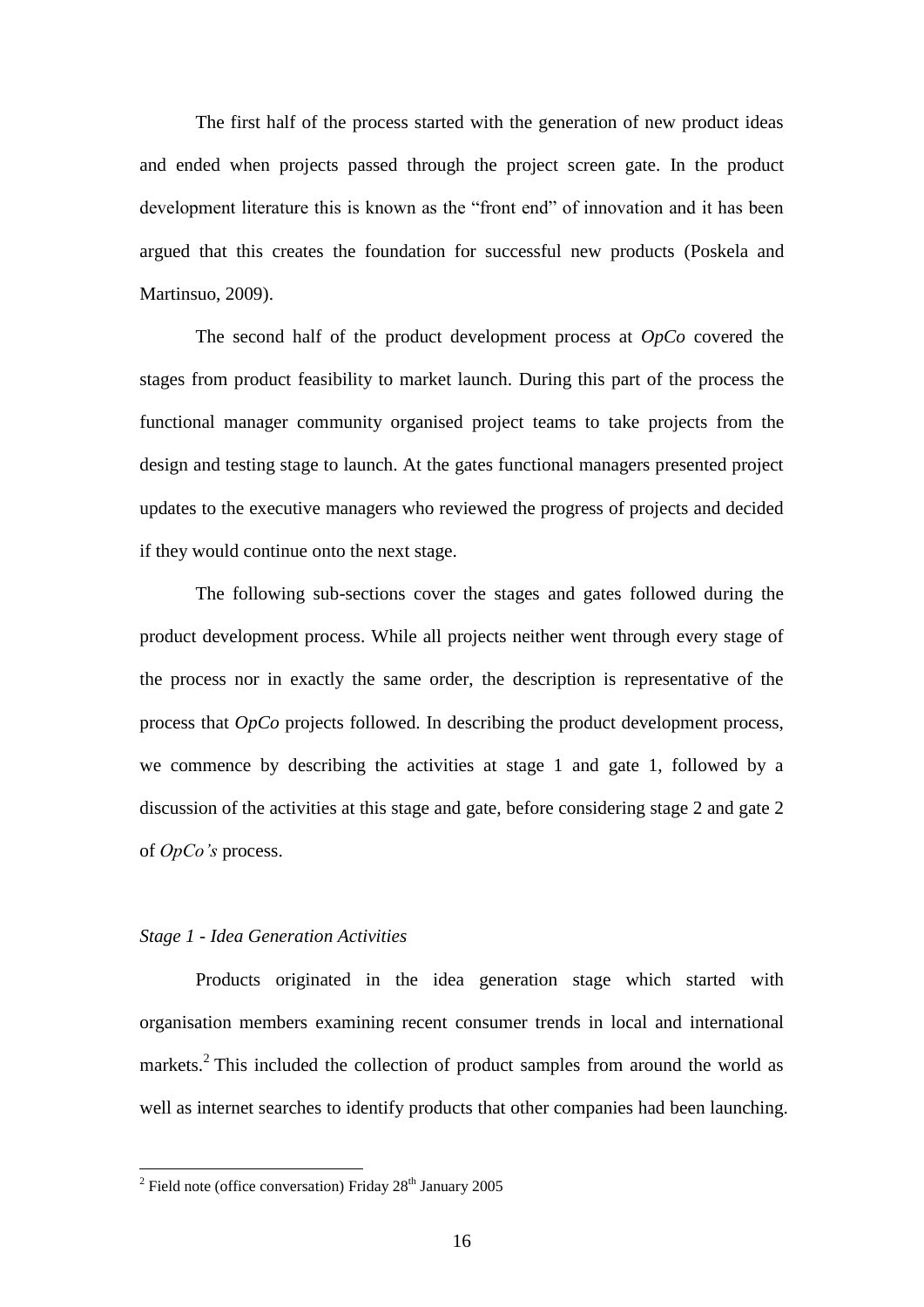The purpose of this activity was to understand the product categories most likely to yield successful new products. Functional managers allocated this activity a significant amount of time, as they argued that "without a good understanding of the marketplace the product development process would not have any focus."<sup>3</sup> In this context 'focus' meant having a good understanding of recent market trends in the food industry, which enabled them to say where new product ideas might come from.

Using the market information gathered the functional managers focused on eight themes<sup>4</sup> that they thought represented promising areas to develop new products. These eight themes were documented and given to functional specialists to examine in more detail. Functional managers referred to these eight themes to plan idea generation activities such as brainstorming, ideation, presentations and laboratory activities. Some of the projects came from the brainstorming and ideation activities while other projects originated from ideas discussed during presentations and laboratory activities. Until a formal project brief was put together in stage two the information related to these activities was communicated around the organisation through informal discussions.

Ideas about these key market areas were further developed during brainstorming sessions held at the company over a three week period.<sup>5</sup> These brainstorming sessions included both internal employees and members of various consumer groups. 6 The brainstorming sessions produced about 500 ideas which were presented and analysed at an ideation<sup>7</sup> session. This activity included some executive managers, functional managers and functional specialists.<sup>8</sup> The participants vote for

<sup>&</sup>lt;sup>3</sup> Field note (office conversation) Friday 26<sup>th</sup> November 2004<br><sup>4</sup> Field note (office conversation) Friday 26<sup>th</sup> November 2004

<sup>&</sup>lt;sup>5</sup> Field note (office conversation) Friday  $26^{th}$  November 2004<br><sup>6</sup> Field note (office conversation) Wednesday  $8^{th}$  December 2004

<sup>7</sup> Ideation is used to get individuals to produce new collaborations and developments (Day *et al.*, 1994)

<sup>&</sup>lt;sup>8</sup> Field note (ideation session) Friday  $10^{th}$  December 2004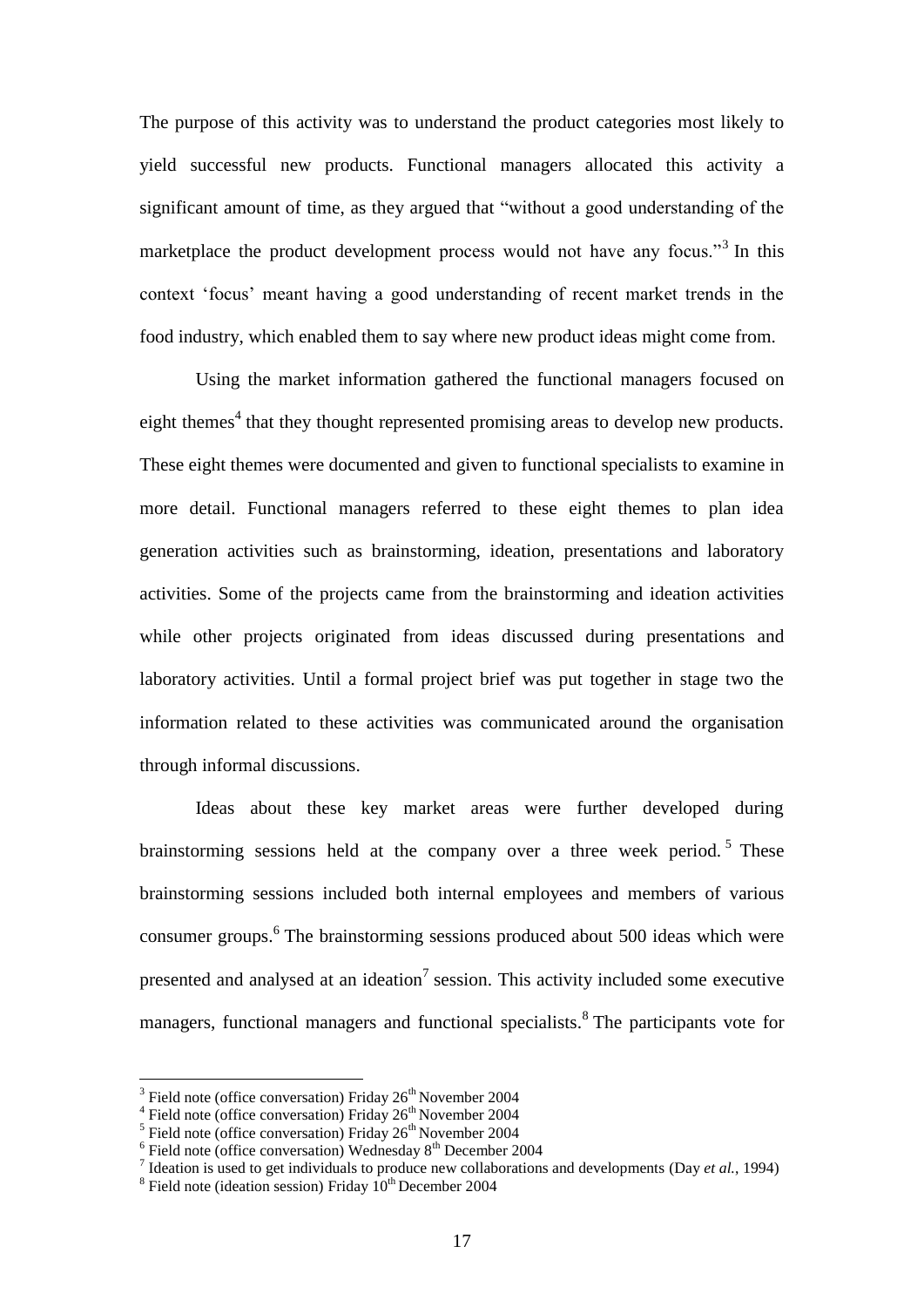their three favourite ideas which resulted in a list of 40 product ideas. These were entered into a spreadsheet for presentation at the idea screening gate.

Other projects originated from presentations or work taking place in the technology laboratory. For example, a radical project, the ST project, came from a regular laboratory procedure. During this procedure some functional specialists noted that a product sample had been prepared incorrectly. They were interested in the consequences of this mistake; this led them to further investigate the idea, which resulted in the ST project. During the next month different functional specialists experimented with the idea. Based on these experiments a functional manager submitted a patent for the idea and then organised a meeting to discuss the idea with the executive managers<sup>9</sup>.

# *Gate 1 - Idea Screen*

The idea screen focused on ranking new product ideas and involved organisation members from across the different functions and management communities at  $OpCo$ <sup>10</sup> It involved two executive managers and, seven functional managers from the technology, marketing, sales and engineering departments. This activity started with the facilitator emphasising that "potential product development project ideas need to be consistent with [*OpCo's*] vision [specific details] and objectives [specific details] as set out in the strategy pyramid.<sup> $11$ </sup> To evaluate the ideas on the project list the facilitator presented a set of five dimensions to the group. These dimensions were: revenue/market share potential, cost and complexity, wow factor, brand alignment, and time to market. The group discussed each of the forty product ideas which had come out of the idea generation stage in relation to these dimensions.

with the same of the setting of the Seinandary 2005<br>
Field note (project meeting) Friday 28<sup>th</sup> January 2005

 $10$  Field note (portfolio meeting) Thursday16<sup>th</sup> December 2004

 $11$  Field note (portfolio meeting) Thursday16<sup>th</sup> December 2004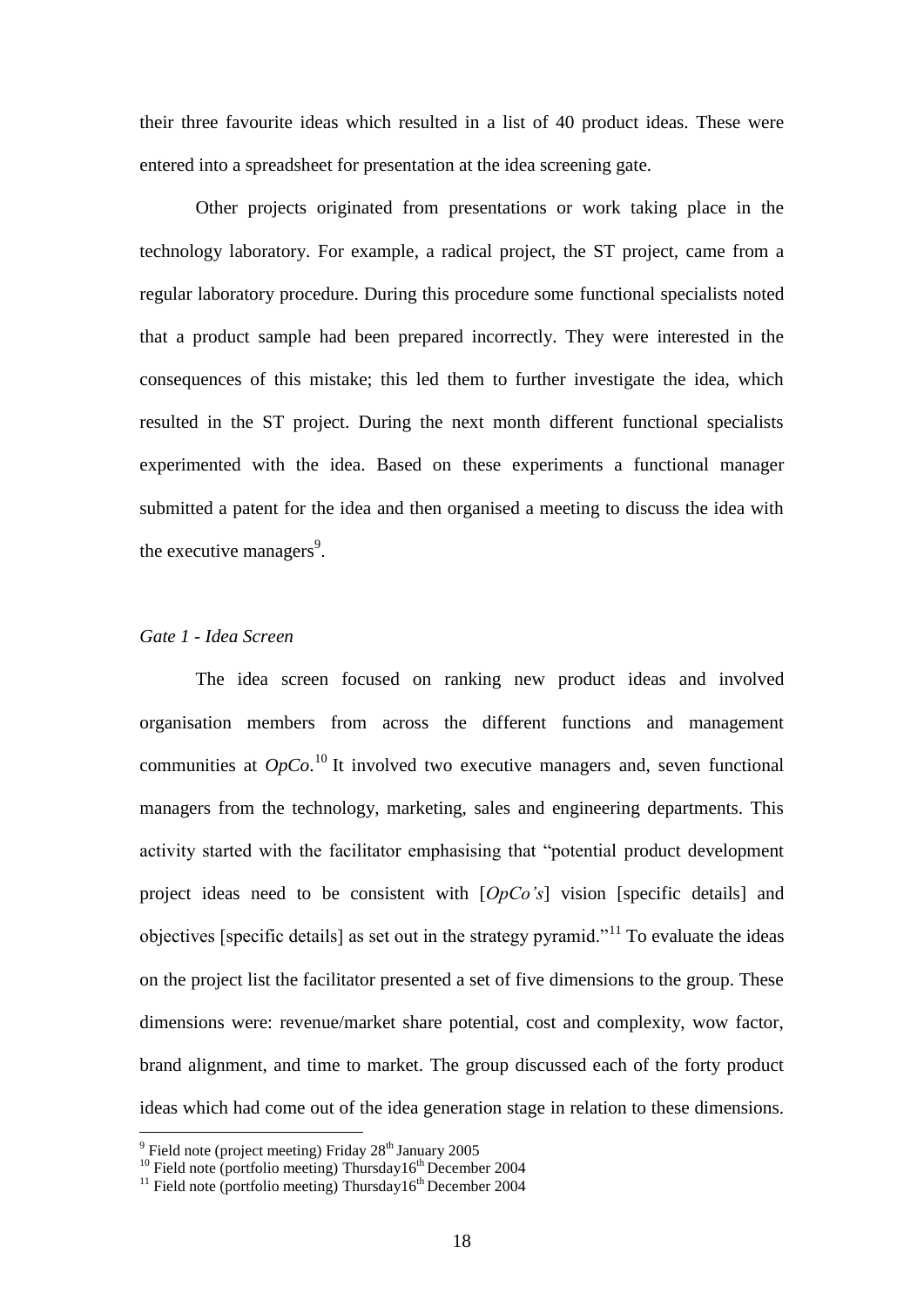*OpCo* formed project teams for 15 of these projects. These project teams included both functional managers and specialists with a representative from each functional group (marketing, sales, technology, operations, and finance).

#### *Stage-Gate 1 - Discussion*

During the first stage and gate all three communities – executive managers, functional managers and functional specialists generated new ideas. The members of the three communities then selected the best ideas for further consideration.

During the first stage the functional managers focused on collecting and understanding the market and technical information. They viewed these activities as an important learning exercise. While it did not help them to reduce uncertainty about the ideas they had generated, it did help them to reduce uncertainty about the market segments they were targeting. For example it helped them answer the questions – who will buy this product? And what are our competitors doing? This can be seen during the brainstorming activities when functional managers together with functional specialists and consumers worked together to produce new product ideas related to specific market themes - thus reducing uncertainty about who would buy the product. In other brainstorming activities functional managers used packaging samples to better understand possible product concepts – which helped the managers understand the kinds of product functionality competitors were supplying. At the conclusion of these activities all three communities jointly selected 40 product ideas to be discussed in further detail at the idea screen gate.

During the idea screen gate the executive and functional managers ranked the 40 proposed new projects using five dimensions that linked to the organisation's goals. The organisation members used the ranking dimensions to link their goals to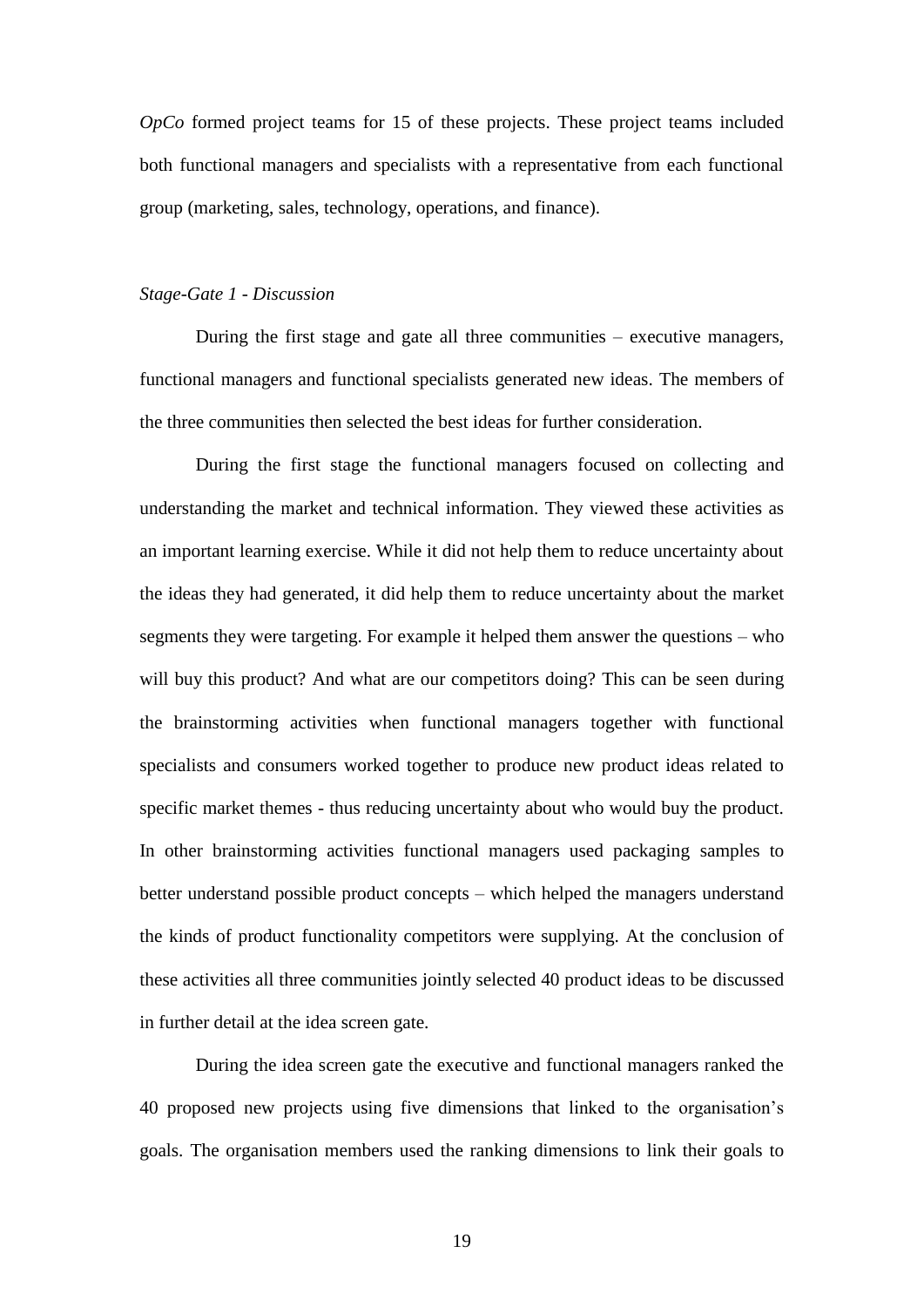the goals of the organisation. The purpose of the activity was to ensure that the projects chosen matched *OpCo's* strategy and objectives. The highest 15 ranked projects, based on *OpCo's* ranking criteria, were then given to the functional managers to allocate to their specialists to write into project briefs.

# *Stage 2 - Project Planning*

Following the idea screen gate, the functional specialists wrote up project brief documents for each of the 15 projects selected.<sup>12</sup> Project briefs broadly defined the type of product to be developed and also provided a signal to all the functional departments of the firm that resources would soon be needed. According to one functional manager the aim of this activity was to get "Technology and marketing members together so as to increase communication and understanding between the two groups."<sup>13</sup>

At the start of this stage a cross-functional meeting was organised. One of functional managers started the meeting by summarising what had happened at the idea screen gate. The projects were then assigned to teams of two people consisting of one technology functional specialist and one marketing functional specialist who worked together on a project brief. The project brief contained basic information such as the project's name, originator, proposed launch date, the project manager and project background. This background included information on the consumer insights that had been generated, consumer need, market dynamics, project deliverables, brand requirements, the product concept, estimated sales, financials and manufacturing issues.

<u>.</u>

<sup>&</sup>lt;sup>12</sup> Field note (portfolio meeting) Friday  $17<sup>th</sup>$  December 2004

<sup>&</sup>lt;sup>13</sup> Field note (project meeting) Friday  $28<sup>th</sup>$  January 2005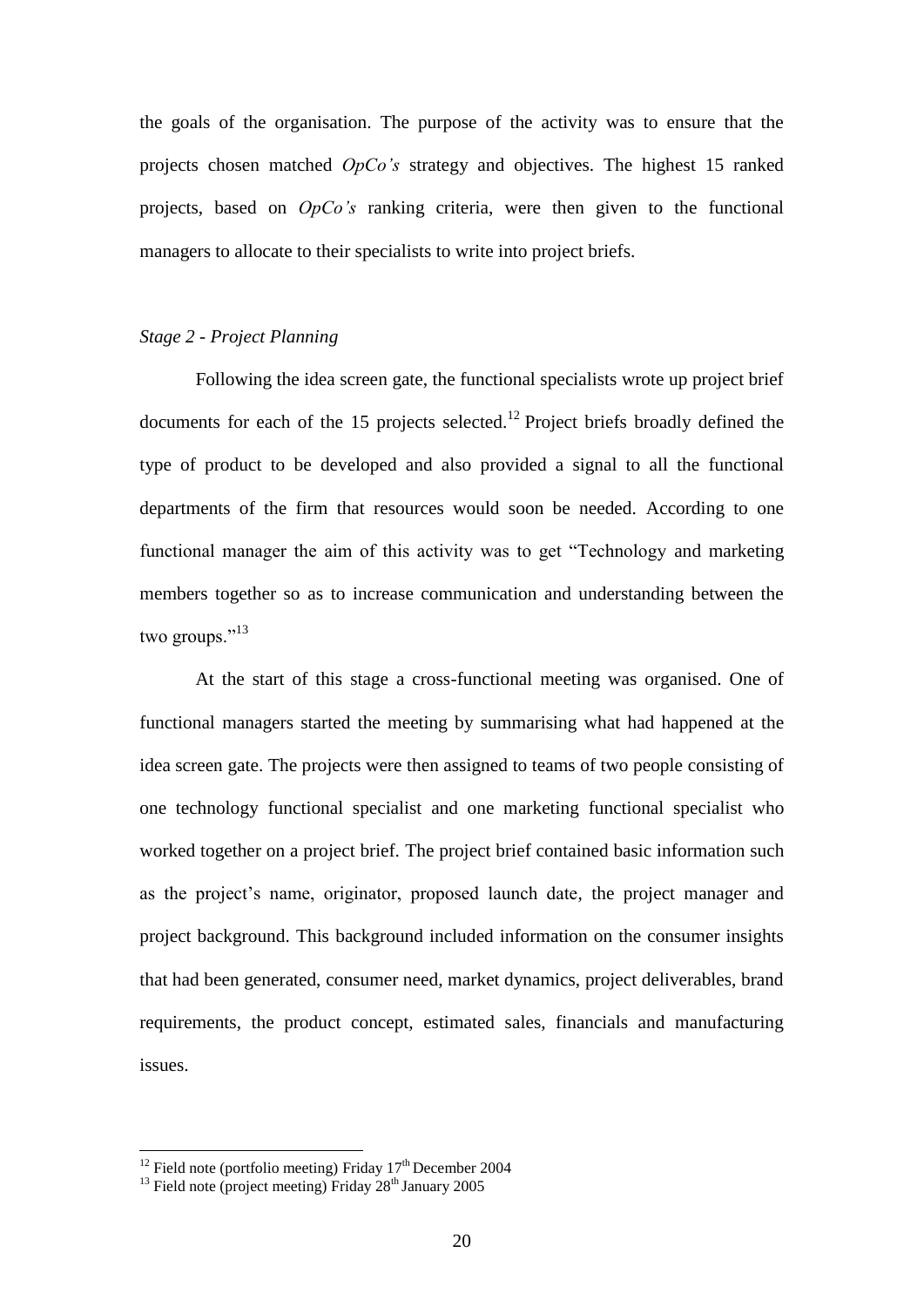#### *Gate 2 - Project Screen*

Once a project had gone through the planning stage it was registered by the Project Management Office  $(PMO)^{14}$  and went onto a project list which was presented to the executive managers for evaluation. These initial presentations were given by functional managers at weekly executive meetings. Examples of these discussions are given below.

One of the presentations observed was for an incremental project. The focus at this project screen presentation was on the financials and deciding if the firm had the resources to do the project.<sup>15</sup> A functional manager started the presentation with a list of financial indicators which included project revenue and profitability as well as expected market share gain. During the presentation the functional manager used the information collected by the functional specialists during the product planning stage to support their expectations. Following the presentation the discussions centred on financial indicators. While some of these financials had to be met (such as gross margin) others were open to debate. The executive managers then set project expectations that they wanted to be achieved before this project could continue.

The focus of a semi-radical project presentation observed was on the strategic fit with the firm's priorities and the resources available to carry out the project.<sup>16</sup> A functional manager started this presentation with a market research report and the reasons why the firm needed to develop the product. She then got some project samples delivered from the technology laboratory. While the participants sampled the product they discussed project issues for the radical component of the project. Finally the functional manager presented the financials, such as projected revenue and

<u>.</u>

<sup>14</sup> *OpCo* PMO Document September 2004

<sup>&</sup>lt;sup>15</sup> Field note (executive meeting) Monday  $4<sup>th</sup>$  July 2005

<sup>&</sup>lt;sup>16</sup> Field note (executive meeting) Monday  $23<sup>rd</sup>$  May 2005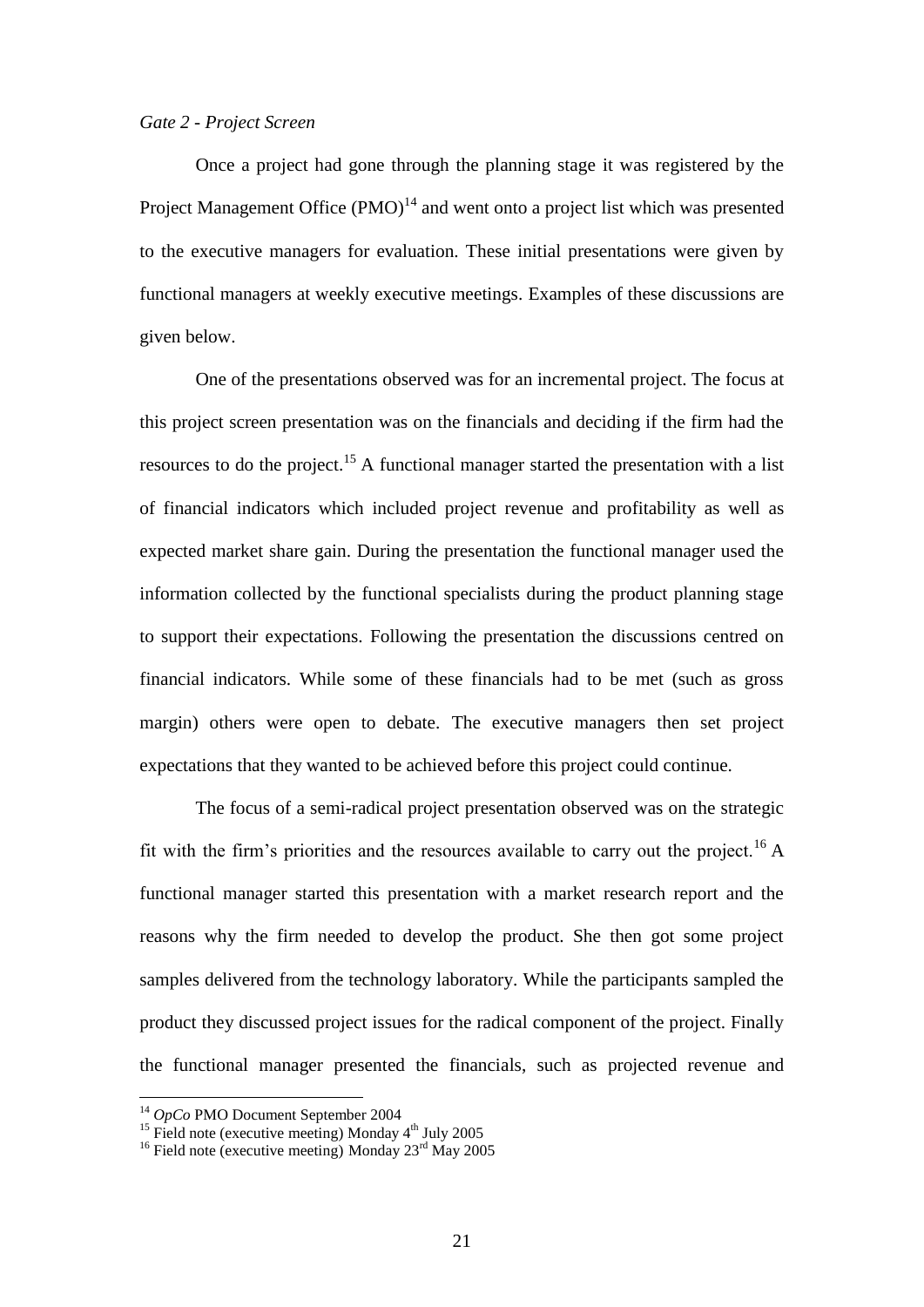profitability, even though they stated that these numbers were hard to compute for the project at this stage. The executive managers then had a discussion on who would be able to work on the project.

During these project presentations the executive managers seemed to be interested in two issues: (1) Will the project help the firm achieve its goals? (2) Does the firm have the resources available to do the project? For executive managers the resource and goal issues seemed to be connected. They often stated that it was important not to have functional managers and specialists working on too many projects as this would slow projects down. This in turn would lead to project time overruns and late product launches which they said would lower the new products' success rate and negatively affect the firms' ability to reach its goals. Because of this executive managers always challenged the workloads of functional managers and specialists to make sure that these people did not have too many projects in progress at any one time.

#### *Stage-Gate 2 - Discussion*

During the second stage and gate the organisation aimed to get more information about the product market and a better understanding of the technical issues they might face producing the new product.

During the project planning stage functional managers and specialists wrote up project briefs which they used to collect relevant market and technical information. In particular the functional managers wanted to know - How much can we sell the product for? And how much will it cost to manufacture? Thus, uncertainty was reduced through a better understanding of the market and manufacturing issues they might face.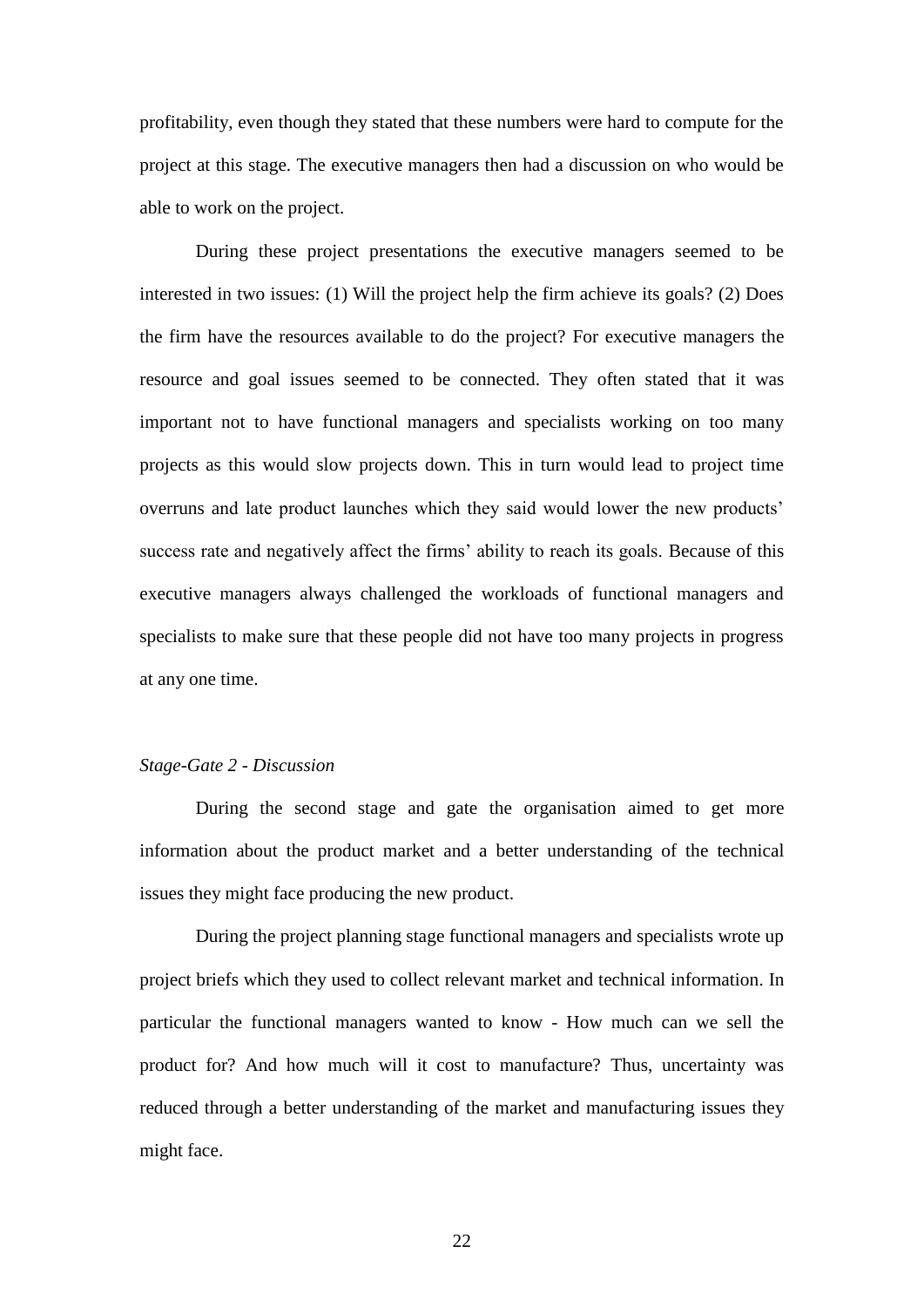During the gate the functional managers presented project reviews to the executive managers to make sure that the projects they were planning added value to the firm and could get the resources they needed so that *OpCo* could reach both its short-term and long-term strategic and financial goals. During this activity the managers used the project initiation document as well as project scoring sheets when discussing important project issues.

The two radical projects did not go through this stage or gate but went straight to stage three - product feasibility. The output of this stage and gate was a list of 13 projects which were ready to proceed to the product feasibility stage. This included two radical, three semi-radical and eight incremental products.

#### *Stage 3 - Product Feasibility*

This stage started when executive managers added projects to the active project list. Functional managers and specialists carried out four main activities at this stage. These included the writing up of detailed product concept briefs, the development of product formulations and packaging samples, and the design of a production feasibility plan.

Once a product idea had passed through the project screen at Gate 2 the functional managers took the lead in preparing concept briefs. In order to complete these briefs functional specialists from the marketing, sales and technology departments assisted the functional managers. According to a functional manager "The key questions are: Does the project fit into our plans? And, is there someone who can do it?"<sup>17</sup> The concept brief document was designed to get the functional communities of practice discussing critical aspects of the project and included

1

 $17$  Field note (project meeting) Friday  $28<sup>th</sup>$  January 2005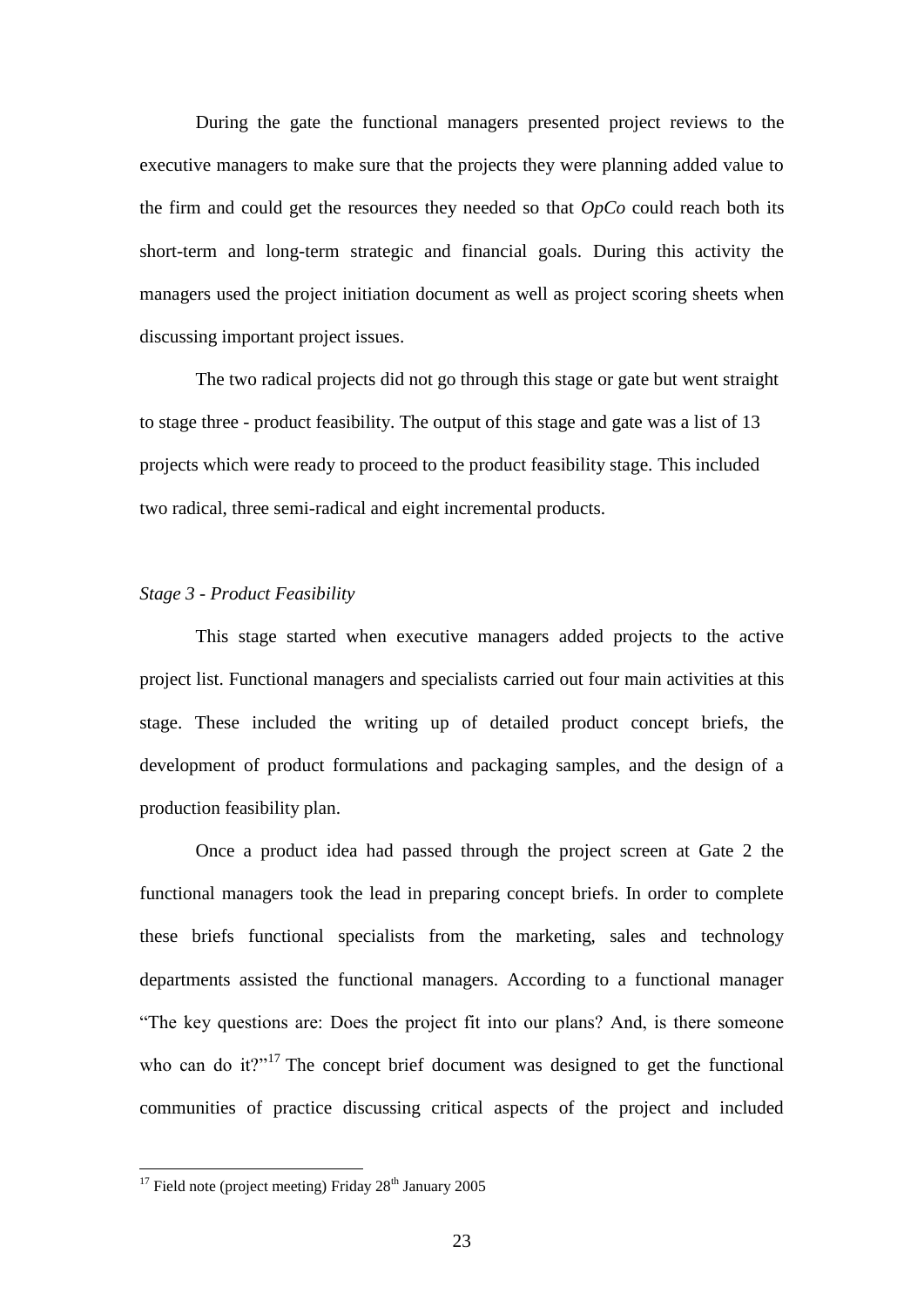sections on the project details, purpose, strategic intent, product specifications, resources, product attributes and benefits, and financials.

Functional specialists in the technology department were then assigned the task of experimenting with different possible product formulations.<sup>18</sup> These specialists first searched for materials that could be used in the product. This required the assistance of ingredient suppliers to find the materials that would suit the product. Once materials had been sourced and delivered the functional specialists started making product formulations. This was done in the technology laboratory which was situated below the technology office. The technologists tested different ingredients and often made samples of the product in the pilot plant to simulate production conditions. During this time the functional specialists would invite the executive and functional managers to visit the technology laboratory. According to one technologist, the reason for getting the executive and functional managers to sample the products was that "Getting buy-in of a wide range of people is very important at this stage of the process."<sup>19</sup> As many executive and functional managers came from outside the technology department they could not understand the product test results so the only way to communicate to them was through product samples.

Along with product formulations, functional specialists in the technology department were also responsible for the design of packaging for new products.<sup>20</sup> For incremental and semi-radical projects packaging solutions usually came from either the current product or from packaging already in use in the market. For these projects current packaging was often used as the base for the new product. In these cases members of the technology department would search for a packaging solution from something already in the market. This usually required some interactions with

<u>.</u>

 $18$  Field note (project meeting) Wednesday  $22<sup>nd</sup>$  June 2005

 $19$  Field note (project meeting) Wednesday  $22<sup>nd</sup>$  June 2005

 $^{20}$  Field note (project meeting) Monday  $13<sup>th</sup>$  June 2005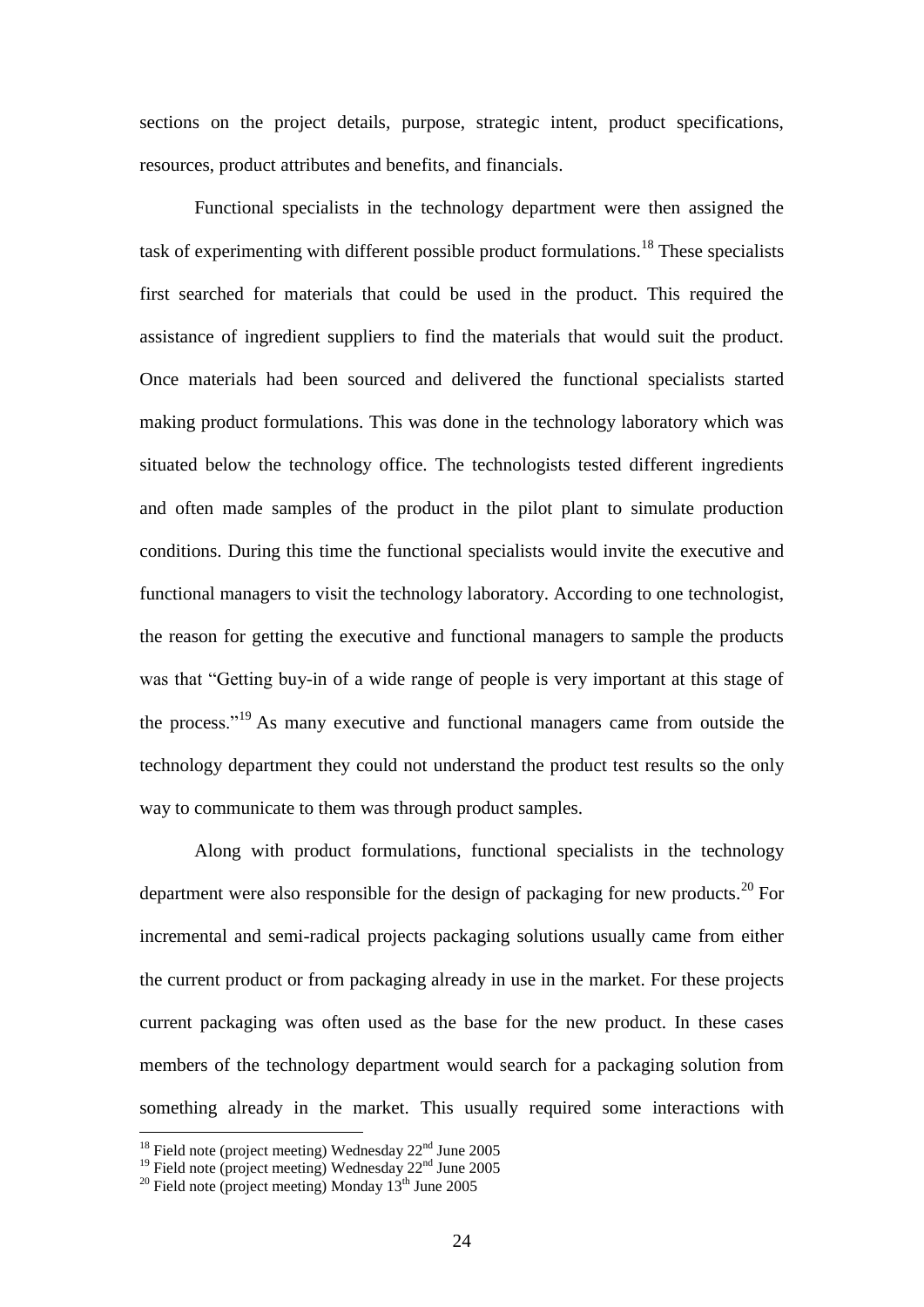packaging suppliers who often came to  $OpCo$  to help with the packaging design.<sup>21</sup> Packaging was a critical part of both the radical projects observed at *OpCo*. For these projects members of the technology department had to develop new packaging solutions which they did together with packaging suppliers. During radical projects these specialists would build and test new packaging samples in the technology laboratory and would often have to search for and when necessary apply for patents. These packaging samples were also used when the technology specialists communicated with the functional managers.

Another activity that took place during the product feasibility stage was an examination of production feasibility.<sup>22</sup> This activity was organised by the functional managers and involved consultations between members of the operations and technology departments. Discussions concerning production feasibility for different projects took place in the technology laboratory. Matters discussed included critical product features and manufacturing equipment.

A total of 13 projects went through this stage of the product development process at *OpCo*. These projects came from the initial list of 40 projects put together in the idea generation stage. These 13 projects then all went through a project review gate.

#### *Gate 3 - Project Review*

<u>.</u>

At the completion of the product feasibility stage the functional managers prepared a project presentation for the executive managers to obtain approval for proceeding to the design and testing stage of the product development process. At this gate the executive managers voted on one of three courses of action regarding each

<sup>&</sup>lt;sup>21</sup> Field note (project meeting) Monday  $16<sup>th</sup>$  May 2005

<sup>&</sup>lt;sup>22</sup> Field note (project meeting) Friday  $24<sup>th</sup>$  June 2005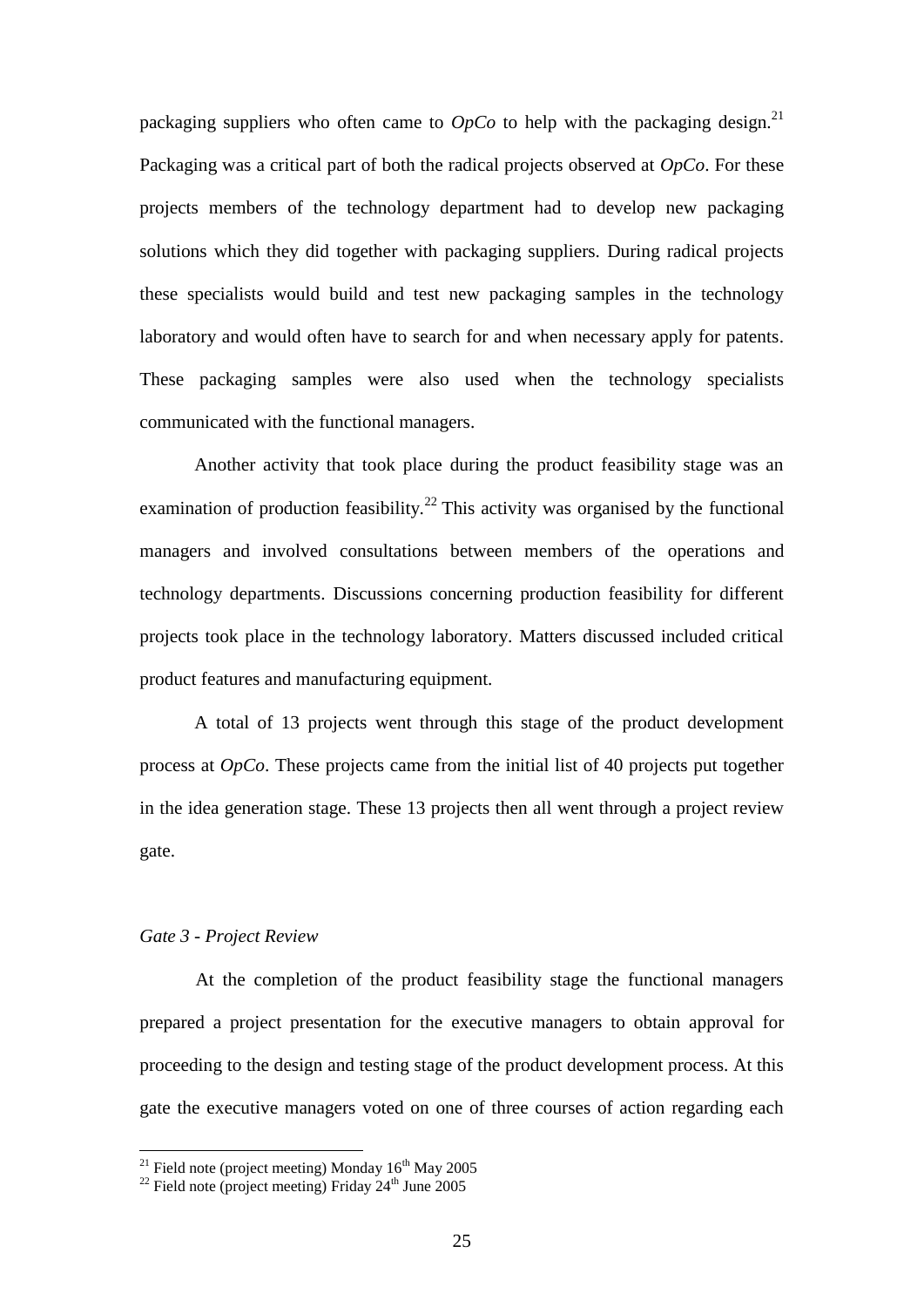project: (1) approve the project to move to the design and testing stage, (2) cancel the project permanently, or (3) ask the functional managers to continue working on the project and present the project proposal again. Those projects that were successful at this stage would proceed onto the design and testing stage where the final product and manufacturing process was developed (stage 4). Below we present two examples of the project reviews observed at executive meetings; a project review for an incremental project and a product review for a radical project.

We observed an incremental product review which was given by functional managers to executive managers in the boardroom at  $OpCo.^{23}$  Also in attendance were all the functional managers who had been involved in the project during the product feasibility stage. The presenter started with an overview of the market segment and the need for this type of product. She then presented product cost details, which included the ingredient and packaging costs. Next she presented the other financial numbers which included contribution before marketing, contribution after marketing, cost of goods sold, and product discounts for retailers. A discussion about the project followed.

- Executive Manager A: "If we do not have this new flavour we need to continue the status quo - we started the discount programme during the year at [ $X\%$ ]. Do we really want to cut it back to  $[Y\%]$ ?"
- Executive Manager B: "That would affect contribution before marketing. But will the new flavour increase sales?"
- Executive Manager A: "To get sales we need discounts. A lot of sales are on promo."
- Executive Manager B: "Why has the total cost gone down with the increase in [this] cost?"
- Functional Manager: "We have been able to decrease costs in other areas."
- Executive Manager A: "Just put in the extra costs and see if our contribution before marketing would increase if we decreased discounts to [Y%]."

<u>.</u>

 $^{23}$  Field note (executive meeting) Tuesday  $13<sup>th</sup>$  June 2005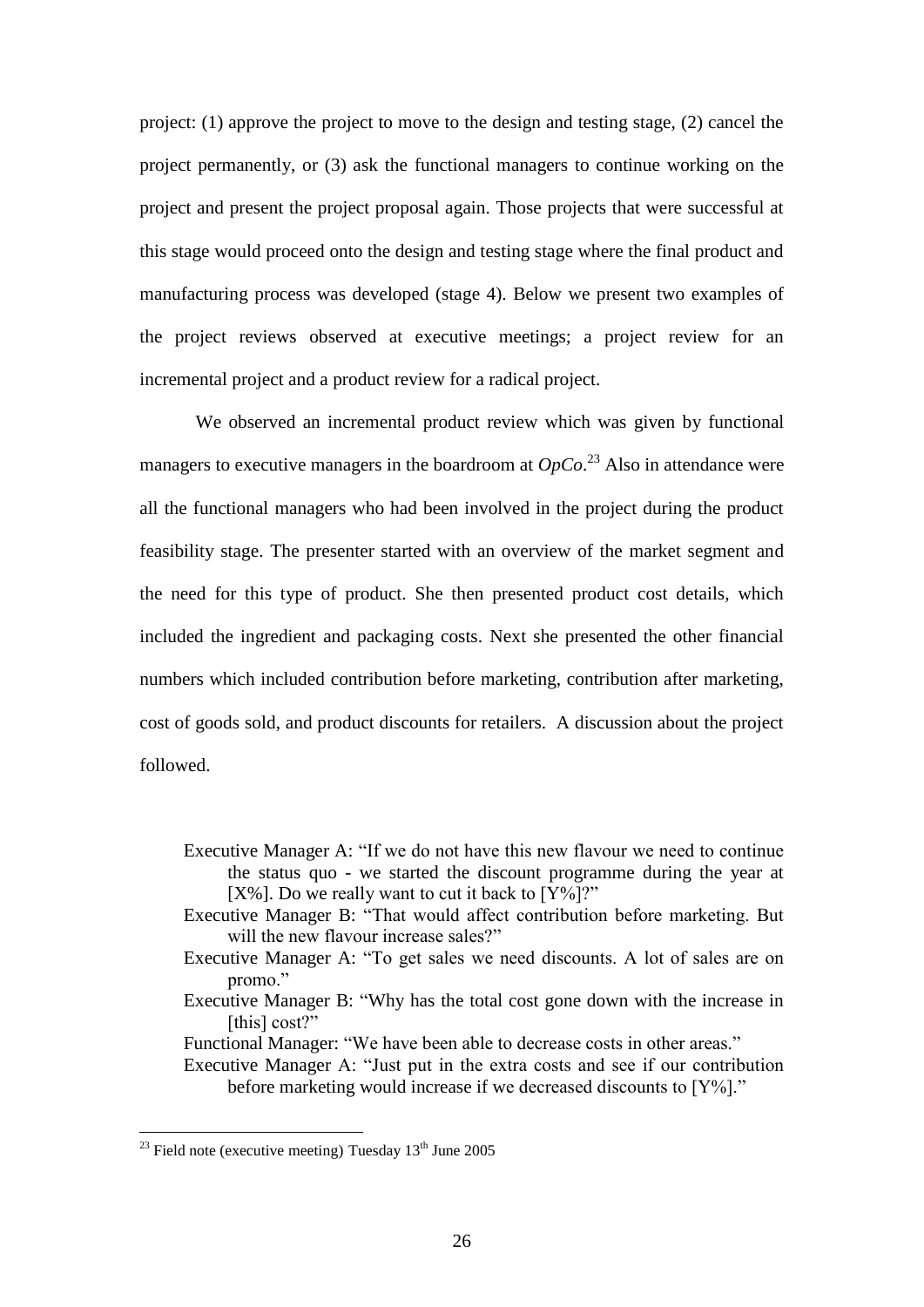- Functional Manager: "It will cost [Z] million if we increase the discounts to  $[X] \%$ ."
- Executive Manager A: "There is no cap on that discount?"
- Manager B: "This was not budgeted but it was needed to keep sales revenue at the current level."
- Executive Manager A: "How do we find the optimum level of discounting?"
- Executive Manager B: "You look at the marginal revenue gain."
- Executive Manager A: "How much do we need to spend? And what is the strategy?"
- Executive Manager B: "There is going to be a big difference between budget and forecast."

About a month later a radical project review was carried out at  $OpCo.^{24}$  Before the meeting a project proposal had been circulated to the executive managers. The project review took place in the *OpCo* boardroom. There were three functional managers had been responsible for writing up the project proposal. The functional managers started with a PowerPoint presentation. The first presenter introduced the other managers who had been involved in the project so far. The presenters then said they would "bring in some samples later for you all to try." The first few PowerPoint slides reviewed the background of the project and what funding was needed to develop and launch the product. After this brief introduction the presenter talked about the project's objective as well as some details about the product and packaging issues.

Another functional manager then gave an overview of the consumer proposition. This included a brand pyramid document that the functional managers had developed for the product.<sup>25</sup> The functional manager talked about the intended product, the market niche at which the product was aimed, as well as the product message. The manager also presented some consumer research which had been

<u>.</u>

<sup>&</sup>lt;sup>24</sup> Field note (executive meeting) Monday  $25<sup>th</sup>$  July 2005

<sup>&</sup>lt;sup>25</sup> These brand pyramids were linked to the firm's strategy pyramid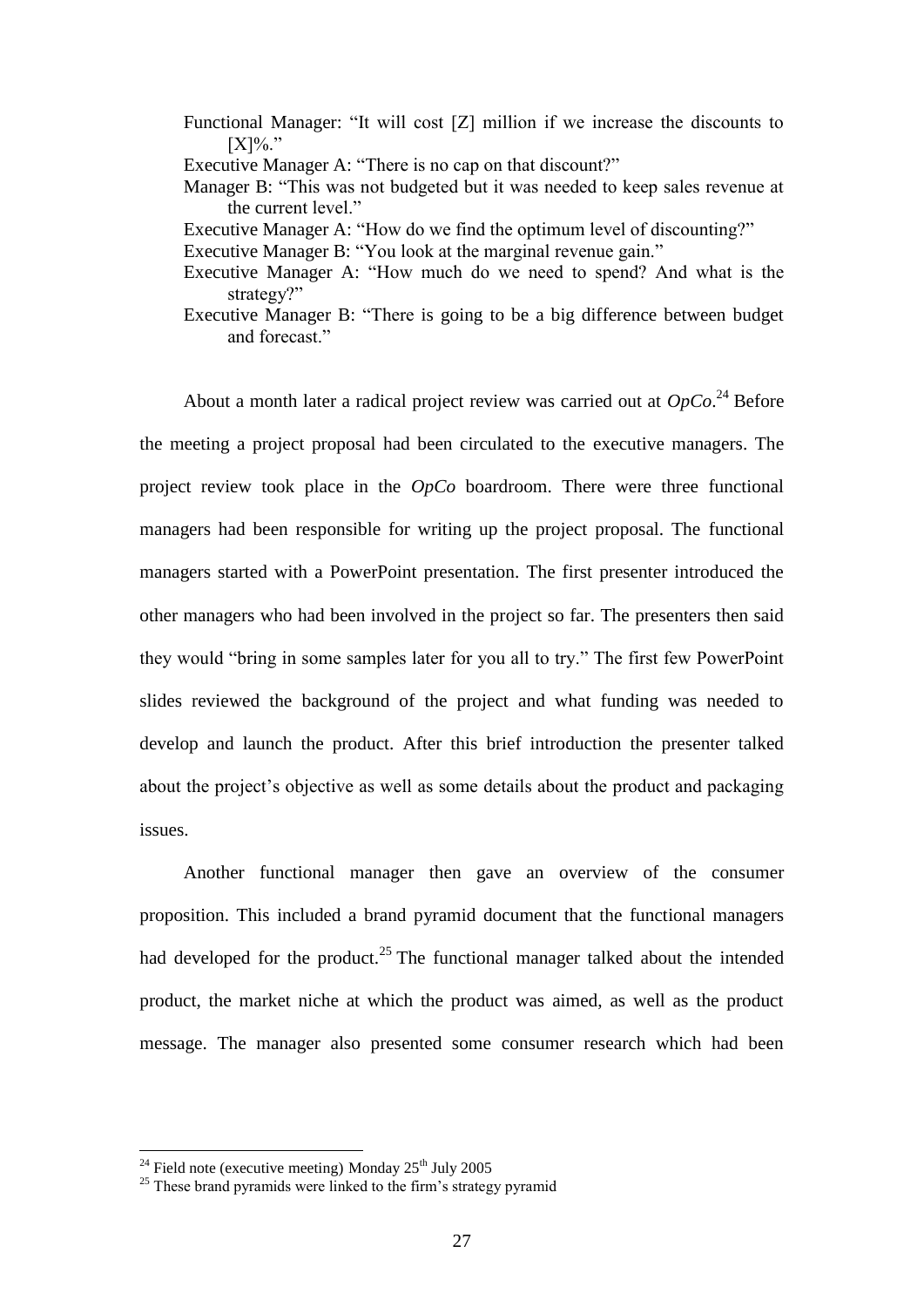carried out. This included both qualitative interviews and a more quantitative broadbased survey of consumers in the target market.

Another functional manager then presented the brand pyramid. At the top of the brand pyramid was *OpCo's* vision for the brand. The second layer of the pyramid contained the objectives that executive managers had set for the brand. The next layer was the strategy which briefly outlined what *OpCo* needed to do to reach the brand vision, and objectives. The strategy was also directly linked to the consumer message keeping the focus on what consumers wanted. Level 4 was the target market for the brand which included the target demographic. The  $5<sup>th</sup>$  and final level was the consumer message which was focused on the brand image.

A functional manager then presented the business plan. This focused on the operational advantages that retailers would get from the product. At this stage the presenters sat down to take a break while product samples were brought in for the group to try.

After they had sampled the product the functional managers returned to the presentation. One of the functional managers presented a distribution chart as well as a document which outlined how to build customer awareness. Next the managers presented a document that summarised the capital expenditure that had been spent and the amount needed to launch the product. This included the advertising that would be needed to launch the product. <sup>26</sup>

Executive Manager A: "This is a go to [design and testing], so we will need to be in full development phase by next month."

Functional Manager A: "Today we want to signal what resources we need - both in terms of money and people."

Executive Manager B: "We need to get people with local knowledge." Functional Manager B: "Financial assumptions are[X]."

1

<sup>&</sup>lt;sup>26</sup> Field note (executive meeting) Monday  $25<sup>th</sup>$  July 2005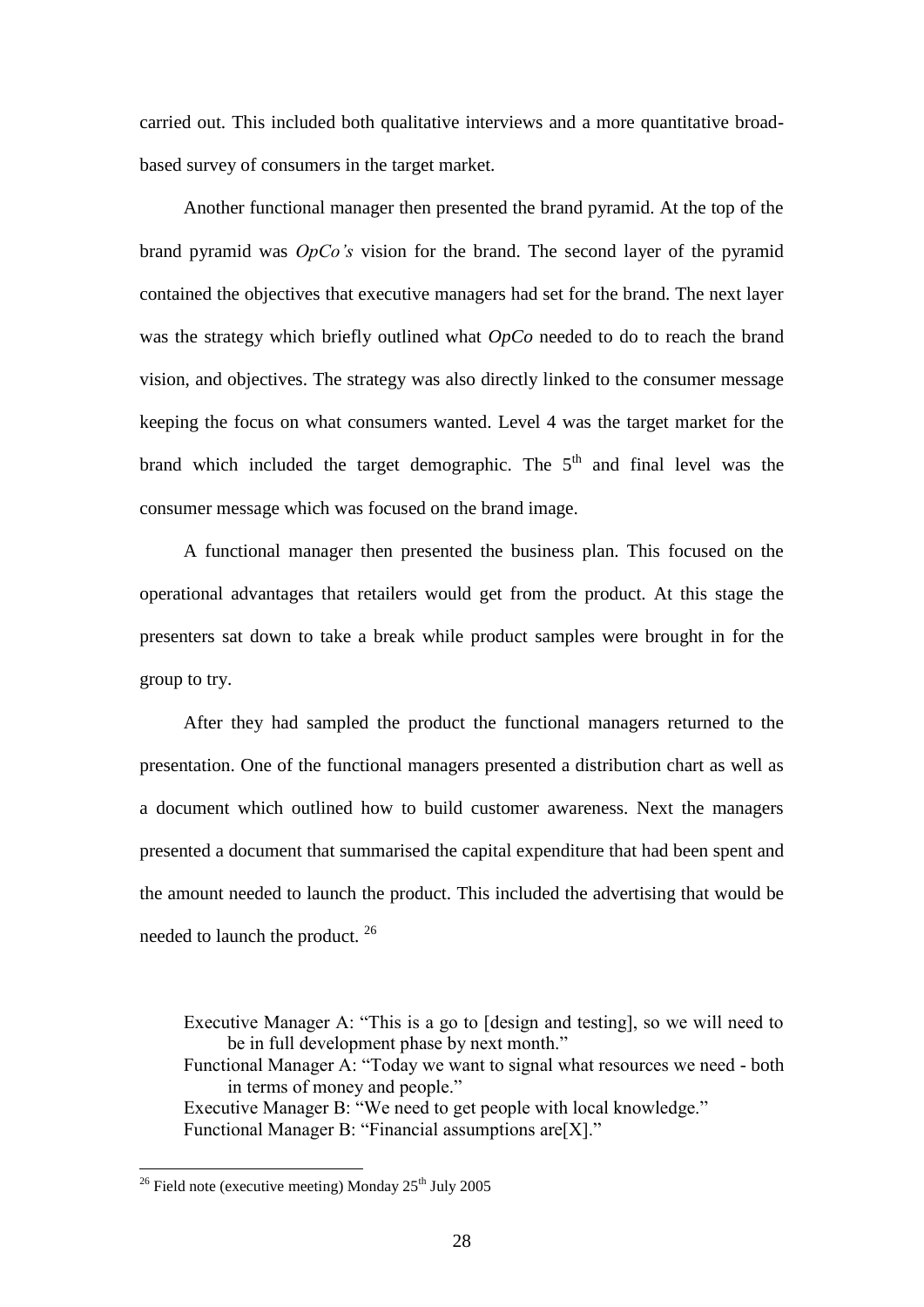- Functional Manager A: "You only get an [X]% margin at the moment which is very low. We need to get at least  $[Y]\%$ . We are trying to get  $[Z]\%$  on all our new projects. Can we ask [retailer] to take a lower margin? If we can't I will not be able to give you all the money you need."
- Functional Manager B: "This is only a best guess. It could be much higher or a lot lower. Until we go to customers we will not know."

The session concluded with all the executive managers summarising their

points for view.

- Executive Manager A: "Good commercial and technical plan. The biggest issue though is the margin."
- Executive Manager B: "We really need to work hard to get the cost of the packaging down."
- Executive Manager C: "This is a classical product development case. This project is hampered by the technical aspects at a price point. This project has pushed us into a new category. It is the learning that has been the most valuable part of the project."
- Executive Manager D: "This project has come a long way but we still need to understand the costs better."
- Executive Manager E: "We really need to get to [Y]% margin as we will not put a lot of resources into this project at that margin."

At the conclusion of this gate a total of nine projects were approved to proceed

to the design and testing stage; one radical, two semi-radical and six incremental products.

# *Stage-Gate 3 - Discussion*

During the third stage and gate the functional managers and specialists focused on developing a detailed product concept, product formulations packaging samples and a production feasibility plan. These were then presented to the executive managers to get sign off to design and test the product.

At the feasibility stage the functional managers were concerned with reducing uncertainty around product and manufacturing issues such as - How much can we make the product for? And how much will it cost to manufacture? The functional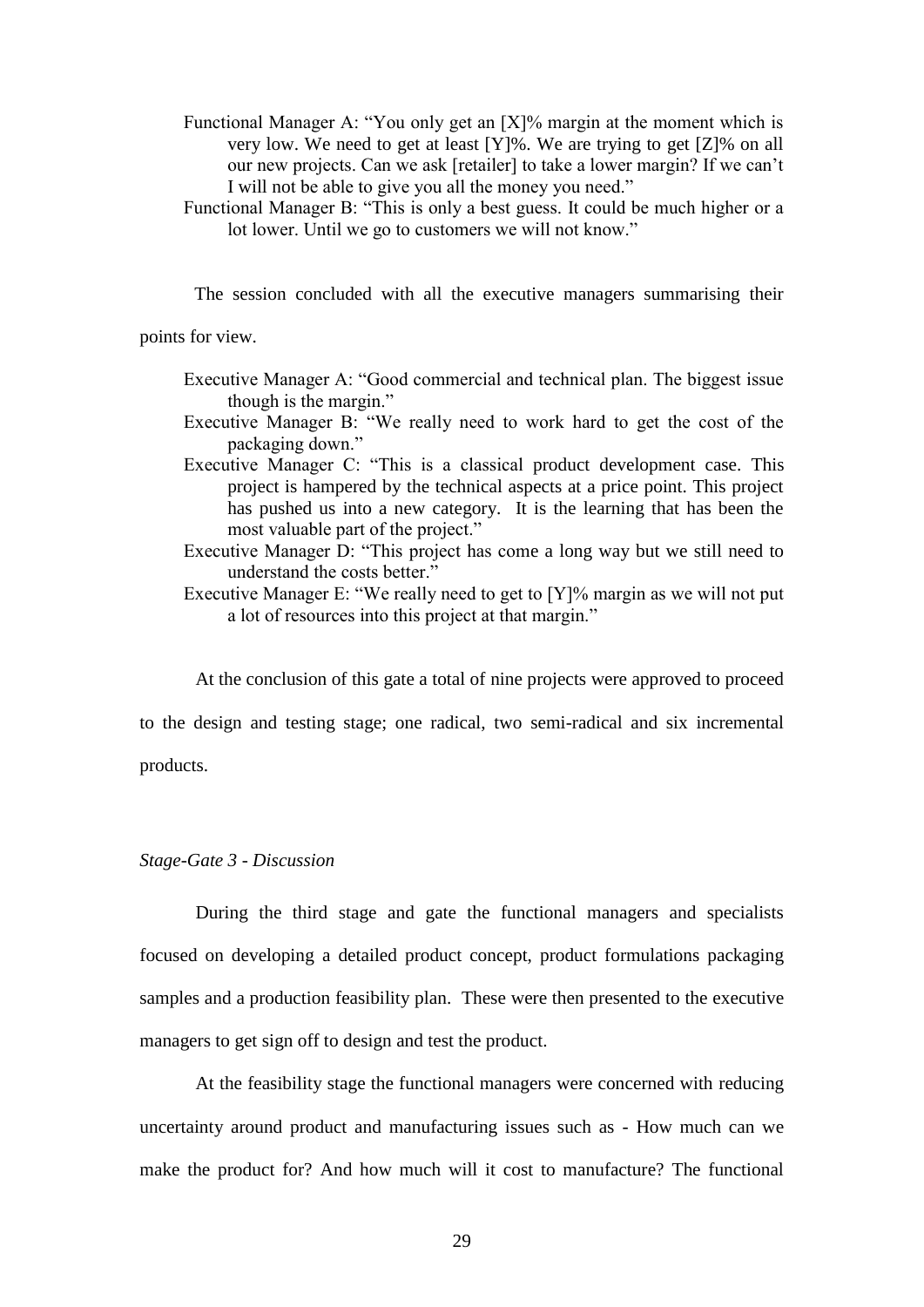managers also had to take into consideration the patent situation for some of the radical products.

During the executive meetings concerned with incremental projects executive managers focused on financial projections such as contribution after marketing and cost of goods sold as well as non-financial projections such as market share and the percentage of sales sold on discount. For semi-radical projects the executive managers focused on whether or not some new technology was necessary for the firm to reach its short-term goals. For radical projects the executive managers used voting sheets<sup>27</sup> to help them better understand if project risk was higher than the financial reward. Executive managers completed these voting sheets after each radical project review (stage 3) meeting. These voting sheets included key indicators of financial return and a list of project risks.

Thus, the role of management control during this stage-gate was first about reducing uncertainty about product and manufacturing issues and then about how the projects would help the firm meet its strategic and financial goals.

#### *Stage 4 - Design and Testing*

1

During this stage project teams were formed to design and test the new product concepts. These teams comprised functional managers and specialists; the teams held weekly meetings, run by a project leader.<sup>28</sup> The first meeting started with a discussion about the project review by the functional managers on the team (Gate 3). An example of one of these meetings is given below.<sup>29</sup>

<sup>&</sup>lt;sup>27</sup> Field note (executive meeting) Monday  $25<sup>th</sup>$  July 2005

<sup>&</sup>lt;sup>28</sup> It should be noted that this section does not report directly on the project team meetings. Instead the focus is on the hierarchal interactions that took place during the stage.

 $29$  Field note (project meeting) Friday  $5<sup>th</sup>$  August 2005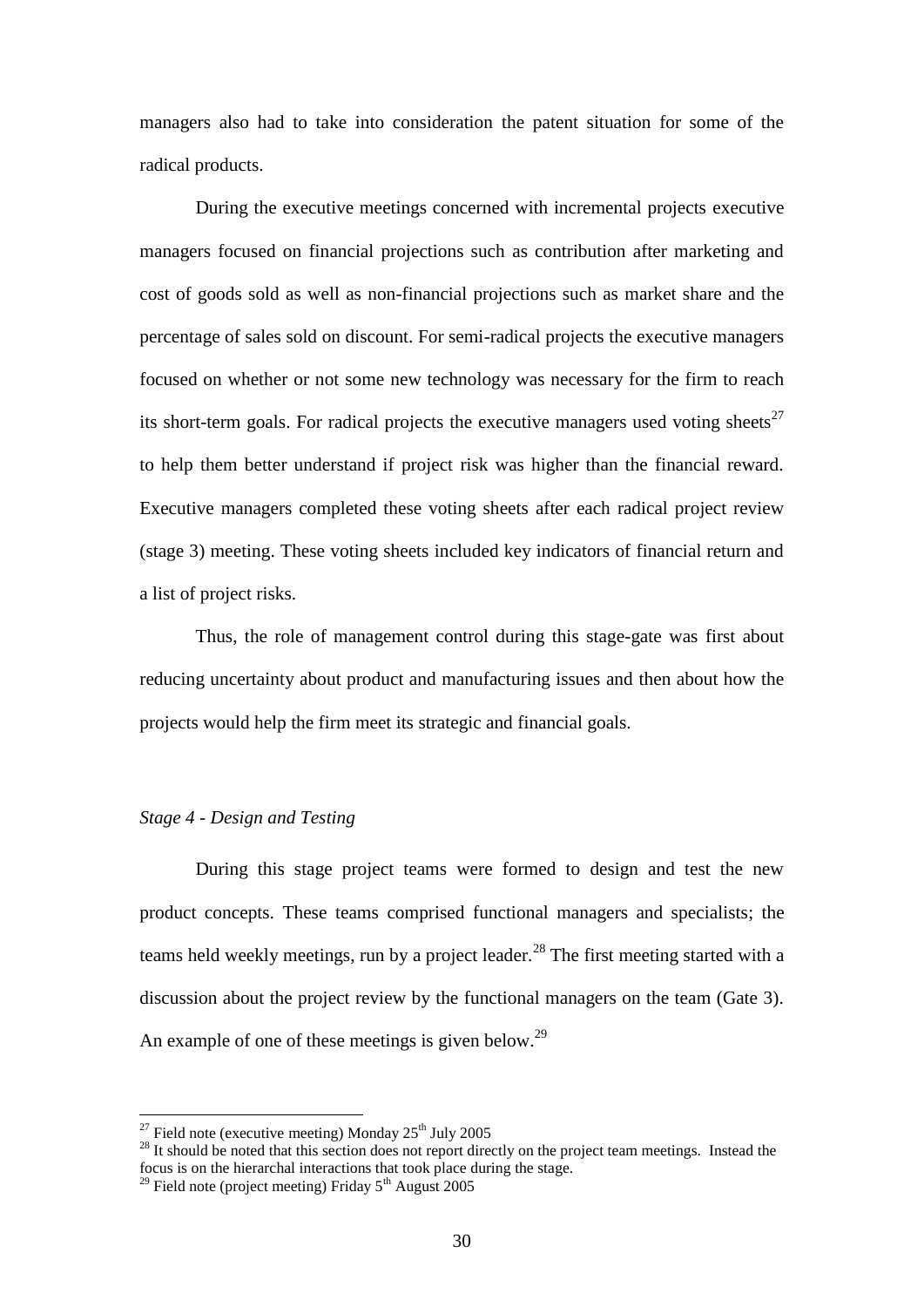- Functional Manager A: "We have redone the financial model [name] and the finance guys are going through the costings again at different volume levels<sup>"</sup>
- Functional Manager B: "There are 3 possible [packaging] solutions."
- Functional Manager A: "I will write up the parameters and send this in writing to technology."
- Functional Manager B: "We are wheel spinning at the moment and need traction"
- Functional Manager C: "We need to get going on [X] and [Y] testing."
- Executive Manager: "We are modelling our product on only one very powerful [Y] which may not be representative of the market."
- Functional Manager B: "A rotating [Y] could even work better. If we supply [X] we need to check this out and get one that works."
- Functional Manager C: "We need to get more resources onto the project and bring it together a lot faster. We need to get technical services and others involved."
- Functional Manager A: "I just had a meeting with [name] about packaging and there is heaps to do. We also have the margin issues."
- Executive Manager: "We need to have something to show in the short term."
- Functional Manager A: "If we can get packaging sorted out then we will know where we are going. I want to make sure we have not gone too narrow to fast"
- Executive Manager: "You are right. We have spent more time on that option and we do need to keep other options open."
- Functional Manager A: "The main concern is [functional manager] having the time."
- Functional Manager C: "He has the time but he needs to delegate."

Executive Manager: "The exec thinks we have all but cracked the packaging solution which is not quite true. While we are able to do it on one [Y] that does not mean that if will work on all [Ys] as we have not done any testing on them."

As was usual practice at *OpCo* the executive managers gave the product launch

date to the project team when a project was approved.<sup>30</sup> The project team then worked

backwards from the expected launch date to figure out how they could meet the date.

If time pressures were high the project team had to decide what could be dropped

from the critical path without increasing the risk of the project to an unacceptable

level. For example all projects did not need the same number of production trials. If

these could be cut, the product could move from design and testing to launch in a

shorter period of time. This would only be done if there was enough knowledge of the

<sup>&</sup>lt;u>.</u>  $30$  Field note (project meeting) Friday  $28<sup>th</sup>$  January 2005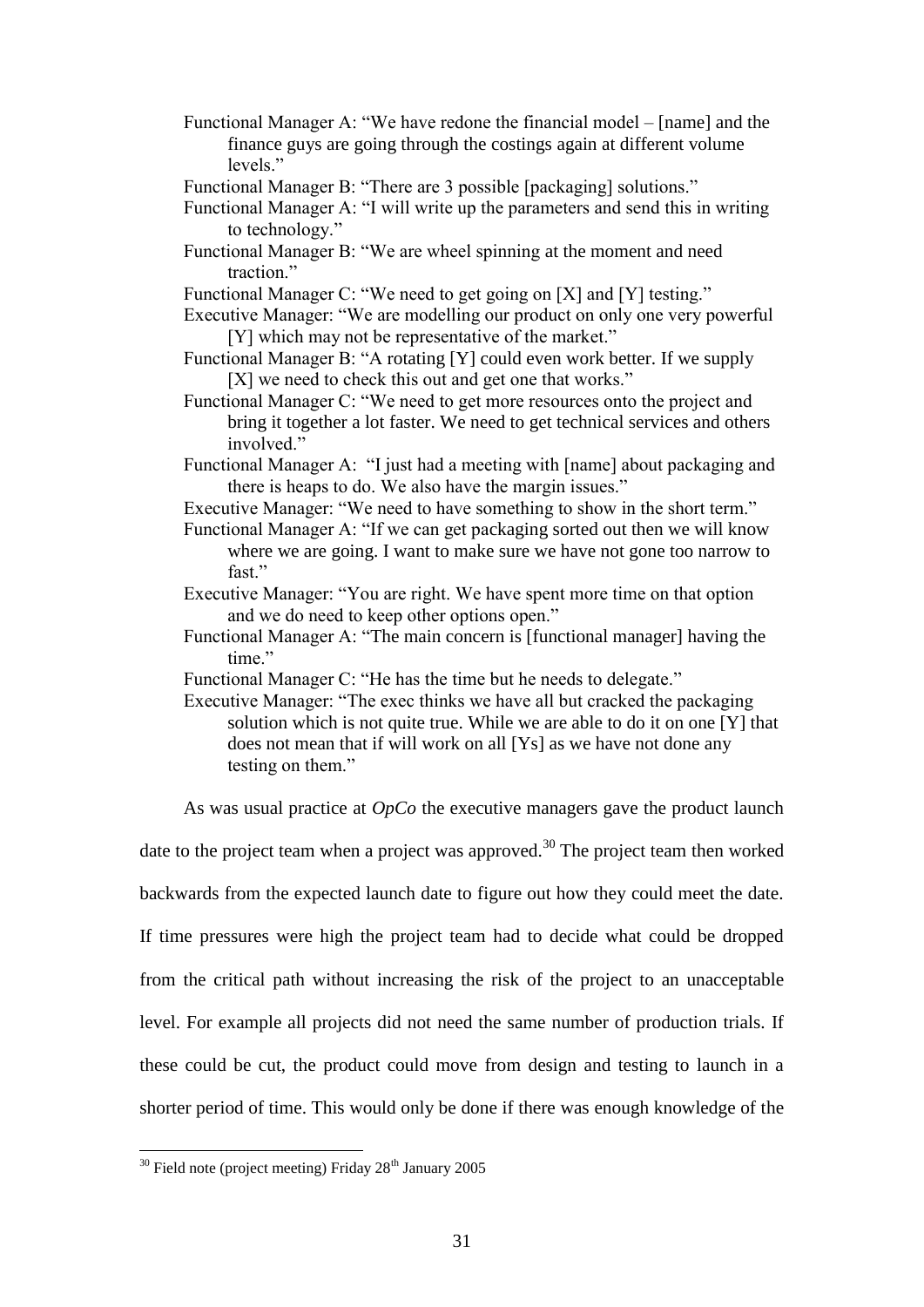expected outcomes to mitigate the potential risk, although even that was sometimes not enough and on some occasions problems came up during first production. The decision to skip an activity or task was signalled to the executive managers who were responsible for making the final decision about what activities and tasks could be cut from the product development process.

The major activities at this stage included product formulations, packaging, costing, promotion artwork, and production plan and trials. Weekly project meetings were then held so that the project team could review the achievements and examine issues from the previous week. Progress was then mapped against the project's critical path to see if there needed to be any changes. A list of tasks was then presented along with a list of who was responsible for each task.

#### *Gate 4 - Launch Proposal*

When the project team thought that the new product was robust they sought permission to do a launch proposal to the executive and functional managers. While preparing the launch proposal project team members would meet with functional manages to talk about the proposal. The launch proposal document included the project name, a description of the project, background and rationale to launch, target market and expected launch date. This document also had some financial numbers such as the recommended selling price, forecast volumes, a three year cashflow and estimated project lifecycle.<sup>31</sup>

1

 $31$  Field note (executive meeting) Monday 29<sup>th</sup> August 2005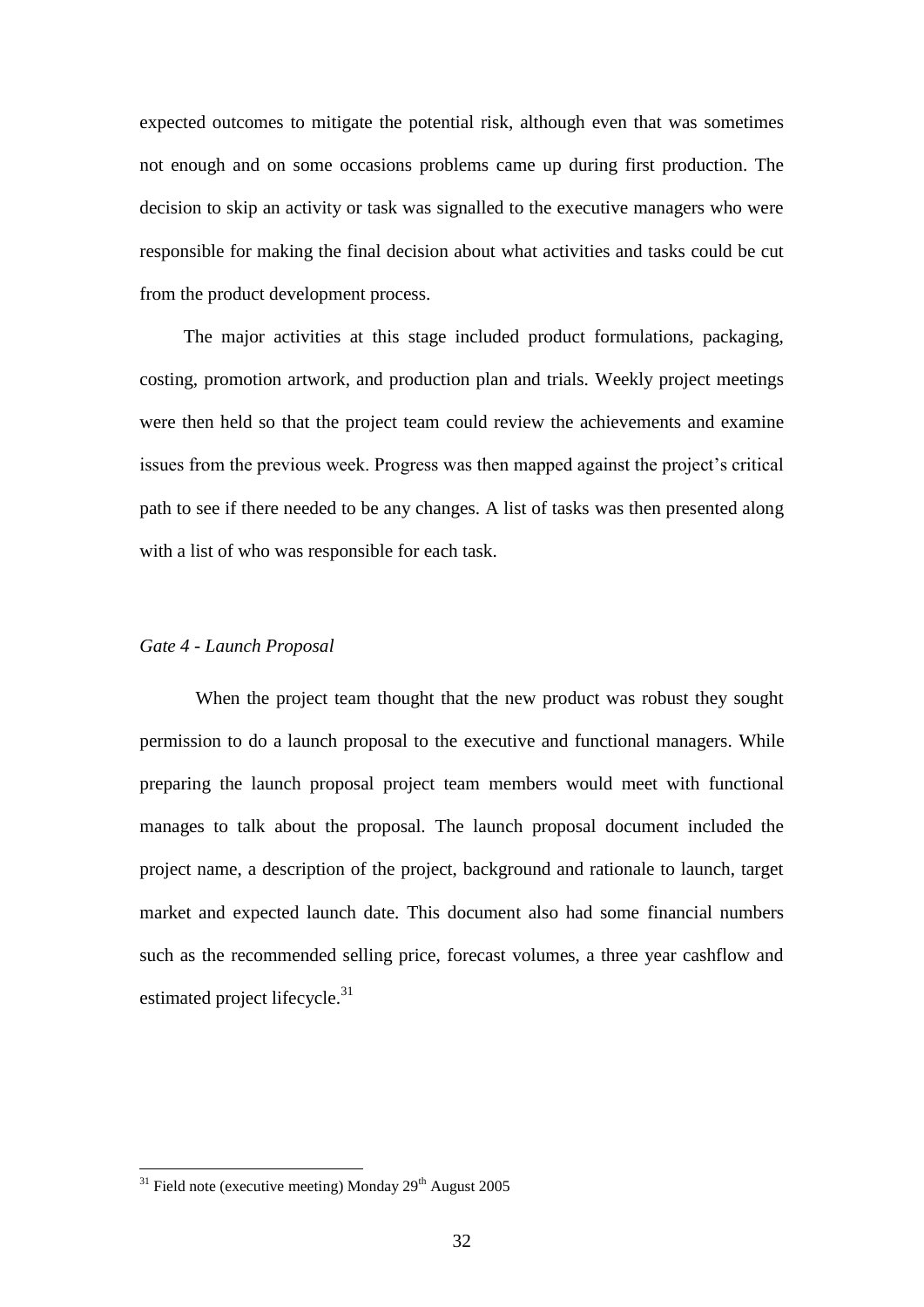At this gate the executive managers focused on how the new product helped the firm achieve its financial and strategic goals. According to the executive managers at one of these meetings;  $32$ 

Executive Manager A: "We usually only look at one side of the equation - we really need to concentrate on products that make money" Executive Manager B: "We need to change our thinking and only launch products under our [X] brands that will make money"

#### *Stage-Gate 4 - Discussion*

During the fourth stage-gate the functional managers and specialists decided the product formulations, packaging, costing, promotion artwork, and put together a production plan with trials. When this had all been finalised a launch plan was presented to the executive managers.

As in stages 2 and 3 these was still considerable attention paid to the questions: how much can we sell the product for? And how much will it cost to manufacture? But now there was also another uncertainty - Where can I buy supplies of raw material? When organisation members interacted during these activities they were focused on reducing technical and marketing uncertainty associated with product formulation options, packaging design options and product costings. For incremental projects the functional specialists collected and analysed information in the form of ingredient and packaging cost lists, project updates and project samples. For semiradical projects members collected and analysed marketing and manufacturing information. During radical projects organisation members would gather information on technology, costs and markets to reduce uncertainty.

During the launch proposal presentations that the researcher observed, organisation members used market share, contribution after marketing, profit and

1

 $32$  Field note (executive meeting) Monday 29<sup>th</sup> August 2005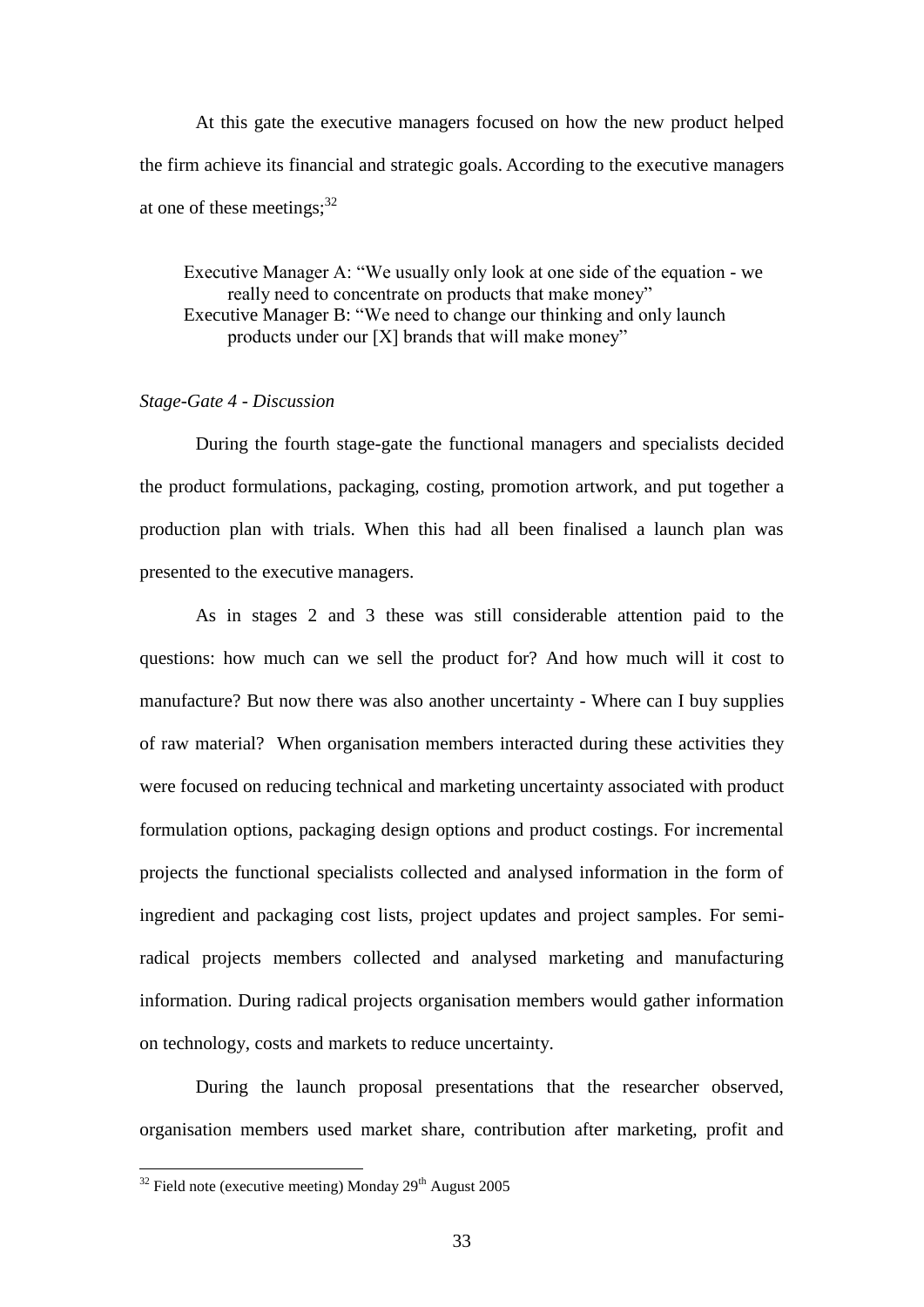market research information to promote goal congruence. One major difference between the executive and functional managers during these presentations lay in the performance measures that they were aiming to achieve. While the functional managers were evaluated on market share which was a strategic goal of the company, the executive managers were evaluated on profit (EBIT to be exact), which was a financial goal. This often led to disagreements during these meeting as some projects that the functional managers needed to increase market share were not very profitable for the firm.

# *Stage 5 - Launch*

The marketing and technology functional specialists were responsible for new products all the way to the end of the first production run.<sup>33</sup> After the production and shipment of new products these functional specialists would follow up on issues related to the product but these activities were outside the scope of this study.

After the executive managers approved the launch proposal the functional specialists had to organise the first production run for the new product.<sup>34</sup> To do this they worked closely with operations. Usually a functional specialist was present in the factory during the first production run to make sure that there were no problems. If a problem did occur they consulted with functional managers to see what they should do. During first production runs the results were communicated to functional managers through post-production documents.

<u>.</u>

 $33$  Field note (executive meeting) Monday  $29<sup>th</sup>$  August 2005

<sup>34</sup> *OpCo* PMO Document September 2004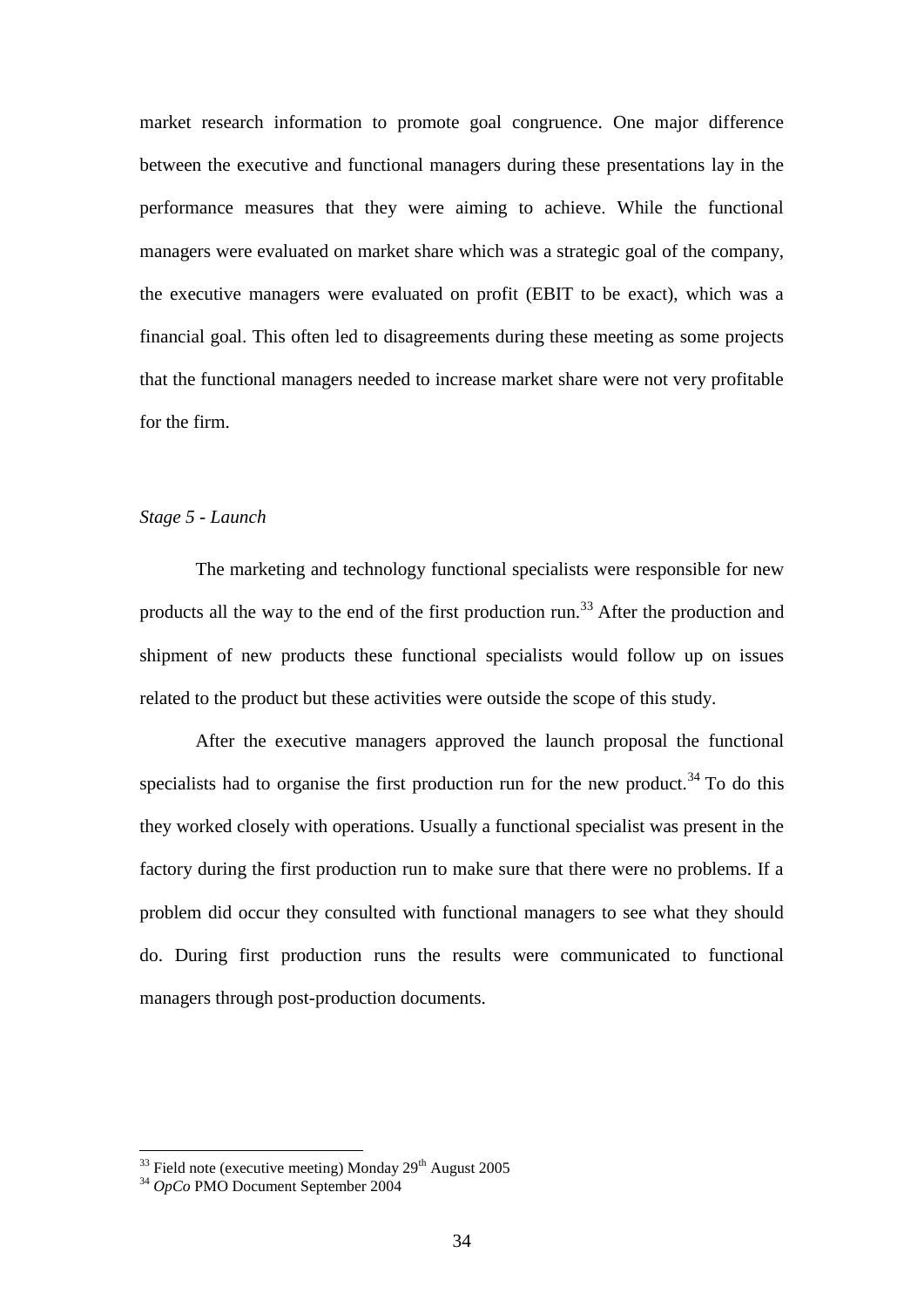#### *Stage 5 - Discussion*

At the launch stage we observed functional specialists discussing production issues such as - How to manufacture the product to get the best results? And how large should the first production run be? They used operational numbers such as line speed, temperature, machine settings, production plans and trial reports mainly about technical issues.

## **Conclusion**

This paper has shown that in a product development setting both the goalcongruence and uncertainty reduction roles of management control are important. With a view to understanding the roles of management control, we observed how organisation members enacted management control in practice, including the three elements of management control within our case organisation – input control, process control and output control (see Table 4).

#### **Insert Table 4 Here**

Input control was accomplished in our case study firm through monitoring of the resources being used. This focused on the time and resources that members from the three hierarchal communities at *OpCo* spent on product development activities. Process control was accomplished through activities carried out by organisation members at the stages and gates of the product development process. These included the generation of new ideas, idea screening, project briefs, project screening, feasibility, design and testing, launch proposal and launch. Finally output control was accomplished when key indicators were monitored and information evaluated. We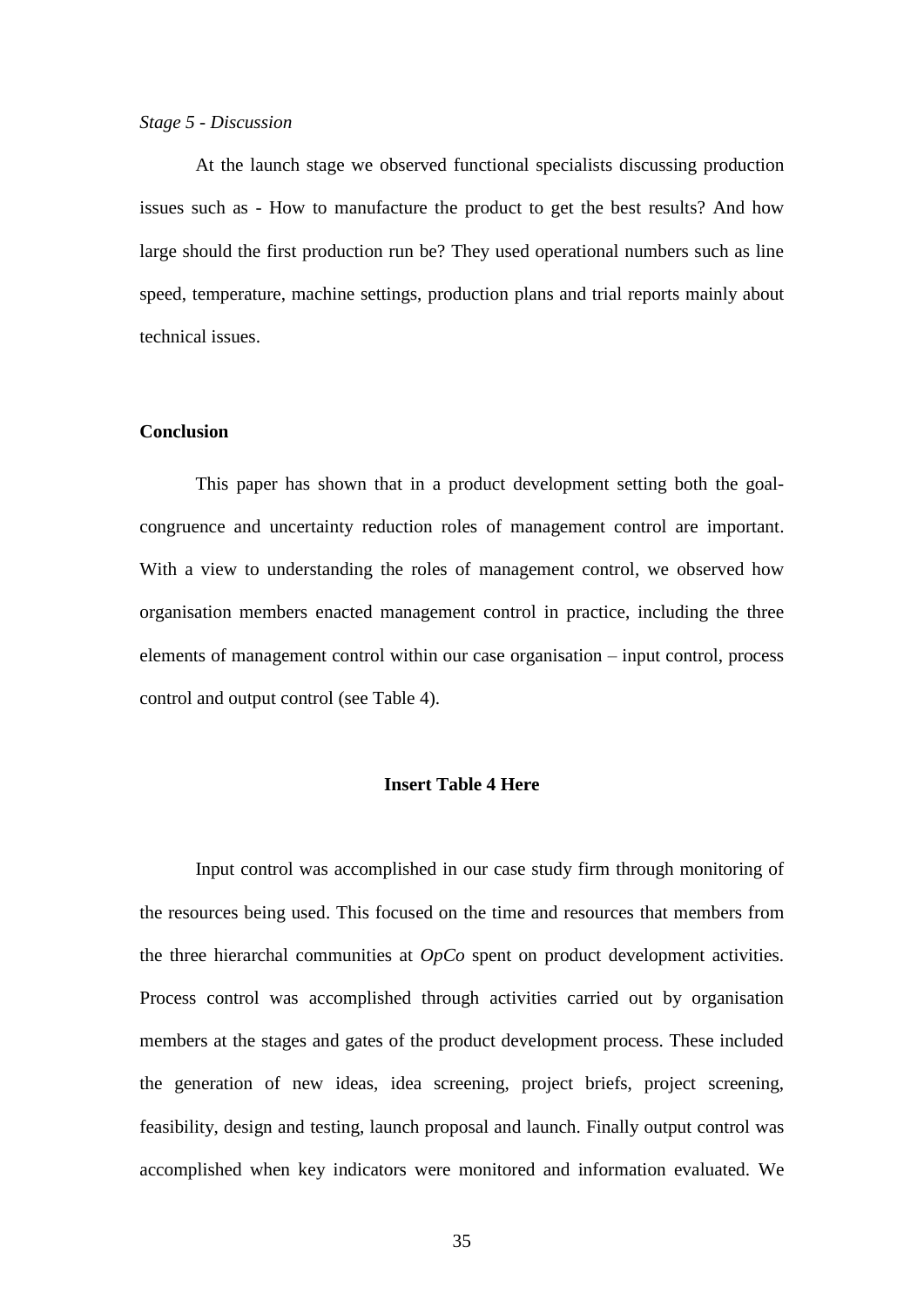also report the outputs (number of approved projects) which passed through each product development stage and gate.

Our observations of product development indicate that management control was enacted to reduce uncertainty, mainly during the stages, and to promote goal congruence, mainly during the gates or decision points. This supports Davila's finding that project managers (equivalent to functional managers in the current study) concentrate on activities related to reducing uncertainty during product design (stage 4). However, our observations show that activities related to uncertainty reduction were prevalent during all stages. Further, there was a strong goal congruence focus during activities that took place at the gates. We found that input control – related to the presence of members of each of the three hierarchal communities (executive managers, functional managers and functional specialists) during activities seemed to have a strong influence on the role of management control during product development as each focused on different organisational issues.

We observed at executive meetings that executive managers took part in activities that focused on setting and monitoring the firm's strategic and financial goals. These managers were concerned with how the product would help the firm meet its strategy as well as the financial return a new product would make to the firm. At these meetings executive managers focused on project performance indicators such as contribution before and after marketing, earnings before interest and tax and strategic indicators such as market share. This led executive managers to focus on resources<sup>35</sup> allocated to different projects in an attempt to maximise the return for the firm. Thus, these managers focused on activities related to promoting goal congruence.

<u>.</u>

<sup>&</sup>lt;sup>35</sup> Resources in this context relate to the time that functional managers and specialists could spend on projects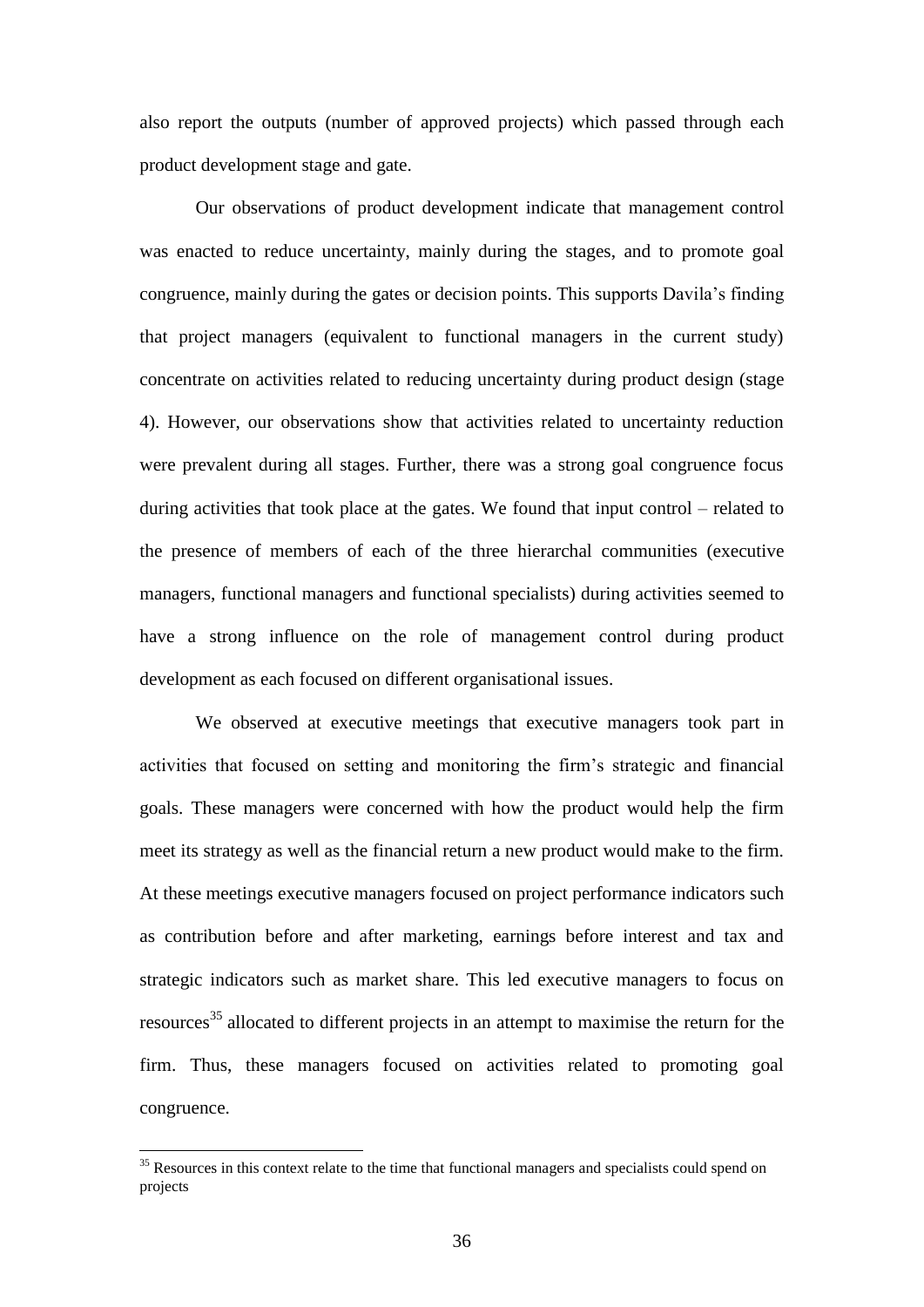Functional specialists were mainly involved in the activities that took place during the stages of the product development process. The functional specialists were concerned during product development with carrying out product development activities and gathering information on the market and technology. In order to reduce uncertainty they collected and evaluated information on competitors, customers, ingredients, product formulations, packaging, artwork, costing and the production processes.

The functional managers were in the middle. They thus took part in gate activities focused on reporting project progress to the executive managers but were also involved in activities with functional specialists during the stages. For this reason the functional managers had to have a different management control focus when dealing with each group. When they were involved in activities with functional specialists during the stages their main focus seemed to be on understanding how the activities they were taking part in and the information they were gathering could be used to reduce technical or market uncertainty. The functional managers were also involved in activities during the gates of the product development process as they presented project reviews to the executive managers. During these activities with executive managers at the gates they had to change their focus to the strategic and financial goals of the firm. Thus, during the stages the functional managers were mainly focused on reducing uncertainty through their interactions with members of the functional specialists while at the gates of the product development process they were mainly focused on goal congruence issues as they interacted with executive manager. The functional managers played a key role in linking the promotion of goal congruence activities led by the executive managers with the uncertainty reduction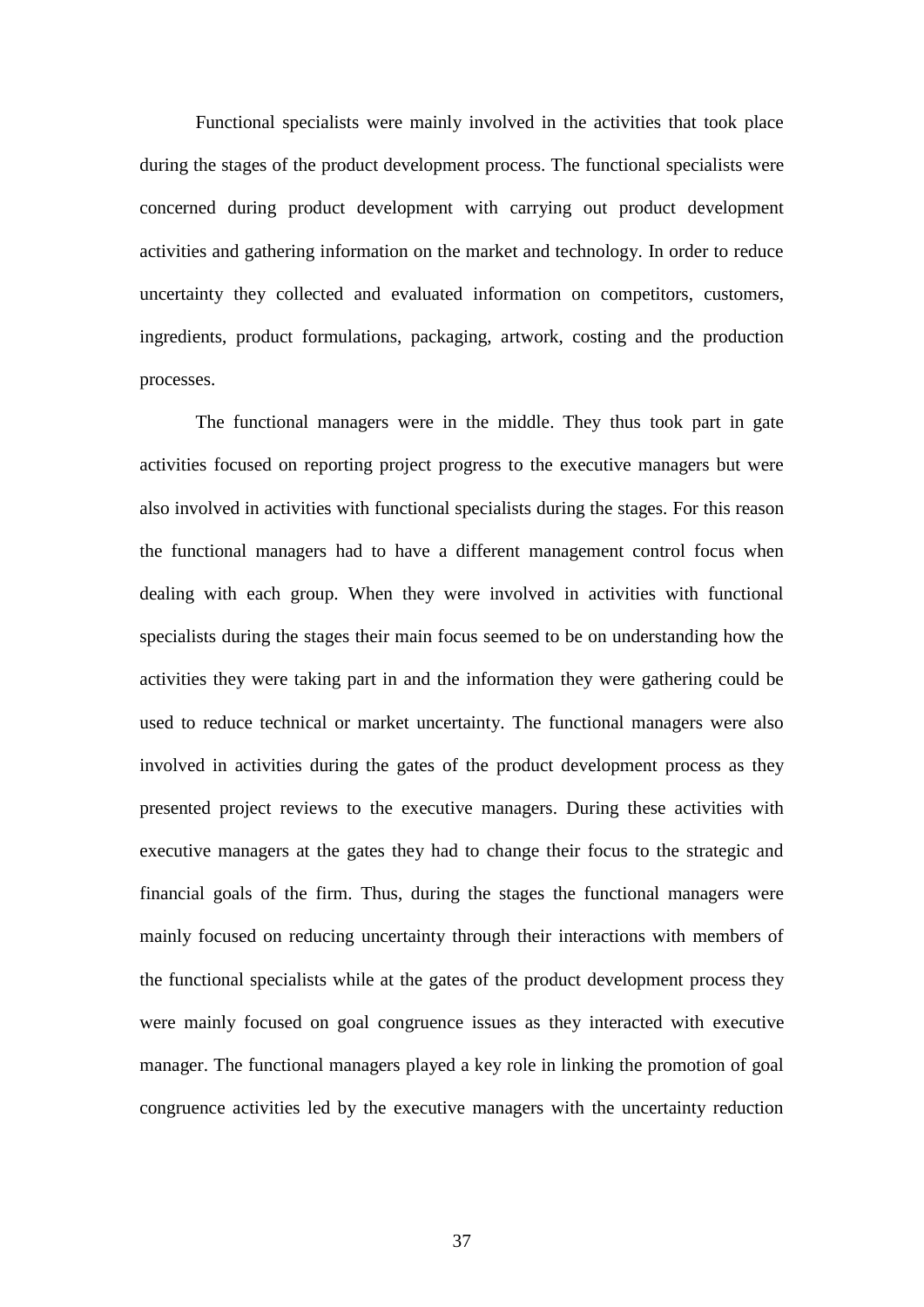activities of the functional specialists during the product development process creating a balance between the two.

We did not find any evidence that the type of product development project (incremental or radical) had a substantial effect on the role of management control enacted. While we would have expected that radical projects would have a stronger uncertainty reduction focus than incremental projects (see for example Davila *et al.*, 2006; Rice *et al.*, 1998) this is not evident from the findings. Even during the early gate meetings held for radical projects the executive managers were most interested in how these projects would help the firm reach its strategic and financial goals. The radical projects were protected from this to some extent as they did not go through stage 2 and gate 2 (see Table 4).

## *Limitations and future research*

A limitation of this study was the difficulty in observing all the interactions that took place throughout the organisation. Although it was possible to attend most meetings that were held regularly and planned in advance, it was more difficult to attend meetings that took place on short notice. This may have affected the case findings.

Future research in this area could look at other types of control such as budgets or could even take a departmental view by examining the roles of management control within a function (such as technology or marketing) as this is where a lot of interactions took place during product development.

In conclusion, this paper has shed light on the two roles of management control as enacted through inputs, processes and outputs at different times during product development. It has shown that the role of management control changes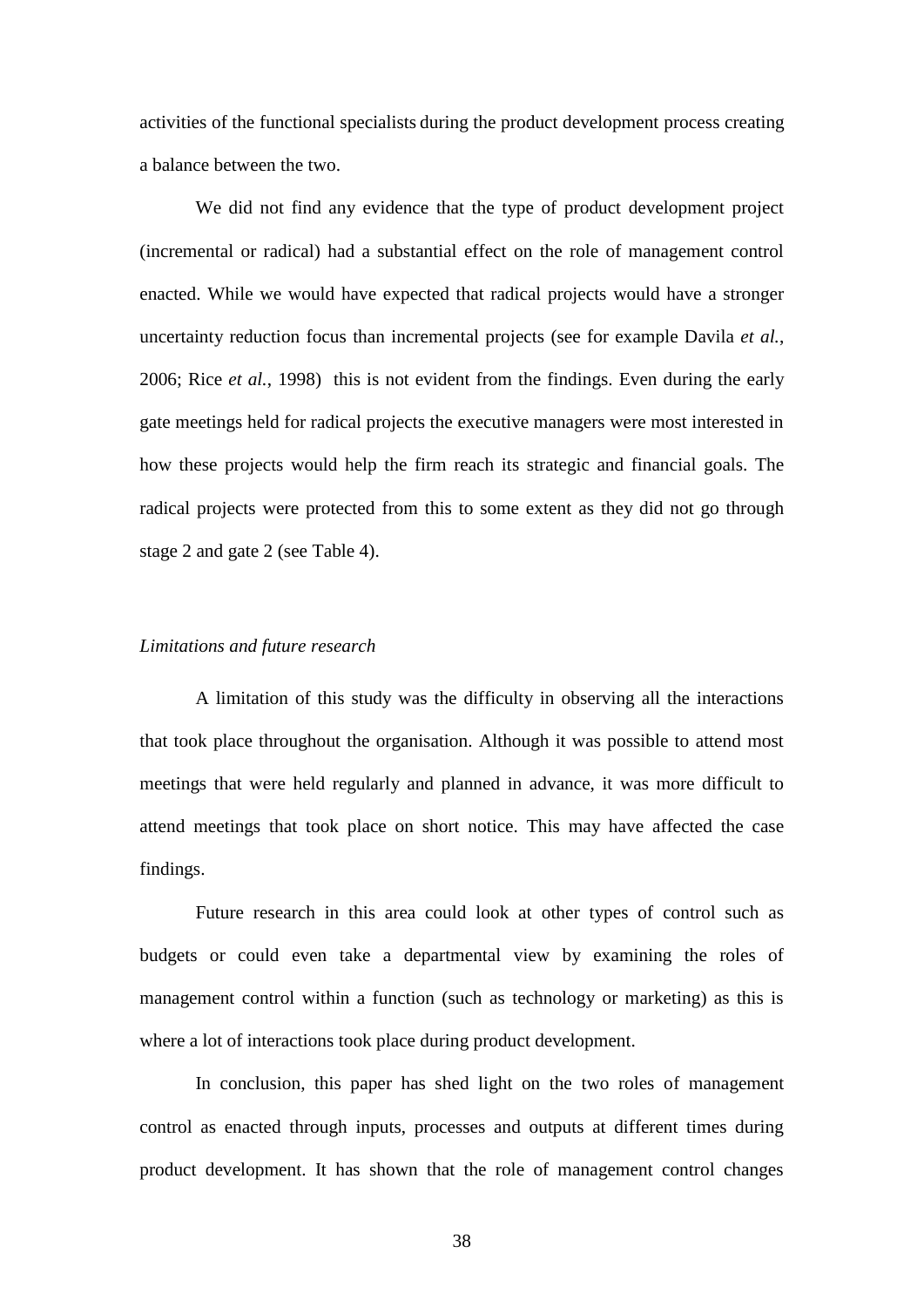during product development as interactions between functional managers and specialists focus on reducing uncertainty during the activities taking place during the stages while interactions between executive and functional managers focus on promoting goal congruence during the activities taking place at the gates.

#### **REFERENCES**

- Abernathy, W. J. and Clark, K. B. (1985), "Innovation: mapping the winds of creative destruction", *Research Policy*, Vol. 14, No. 1, pp. 3-22.
- Adler, P. and Adler, P. (1987), *Membership Roles in Field Research*, Sage, Beverly Hills.
- Adler, P. A. and Adler, P. (1994), "Observational techniques", in Denzin, N. K. and Lincoln, Y. S. (Eds.), *Handbook of Qualitative Research,* Sage, Thousand Oaks, CA, pp. 377-392.
- Akroyd, C., Narayan, S. S. and Sridharan, V. G. (2009), "The use of control systems in new product development innovation: advancing the 'help or hinder' debate", *IUP Journal of Knowledge Management*, Vol. 7, No. 5/6, pp. 70-91.
- Anthony, R. N. (1965), *Planning and Control Systems: Framework for Analysis*, Graduate School of Business Administration, Harvard University, Boston.
- Bisbe, J. and Otley, D. (2004), "The effects of interactive use of management control systems on product innovation", *Accounting, Organizations and Society*, Vol. 29, No. 8, pp. 709-737.
- Blanchard, B. S. (2008), *System Engineering Management*, Wiley, Hoboken, N.J.
- Bøllingtoft, A. (2008), "A critical realist appraoch to quality in observation studies", in Neergaard, H. and Ulhøi, J. P. (Eds.), *Handbook of Qualitative Research Methods in Entrepreneurship,* Edward Elgar Publishing Inc., Northhampton, MA, pp. 406-432.
- Bonner, J. M., Ruekert, R. W. and Walker Jr, O. C. (2002), "Upper management control of new product development projects and project performance", *Journal of Product Innovation Management*, Vol. 19, No. 3, pp. 233-252.
- Booz, Allen and Hamilton (1982), *New Products for the 1980s*, Booz, Allen & Hamilton, New York.
- Brown, J. S. and Duguid, P. (2001), "Knowledge and organization: a social-practice perspective", *Organization Science*, Vol. 12, No. 2, pp. 198-213.
- Brown, S. L. and Eisenhardt, K. M. (1995), "Product development: past research, present findings, and future directions.", *Academy of Management Review*, Vol. 20, No. 2, pp. 343-378.
- Clark, K. B. and Fujimoto, T. (1991), *Product Development Performance*, Harvard Business School Press, Cambridge, MA.
- Conlin, M. (2006), "Champions of innovation", *Business Week*, June 19, pp. 18-26.
- Cooper, R. G. (1994), "Third generation new product processes", *Journal of Product Innovation Management*, Vol. 11, No. 1, pp. 3-14.
- Cooper, R. G. (2001), *Winning at New Products: Accelerating the Process from Idea to Launch*, Perseus Publishing, Cambridge, MA.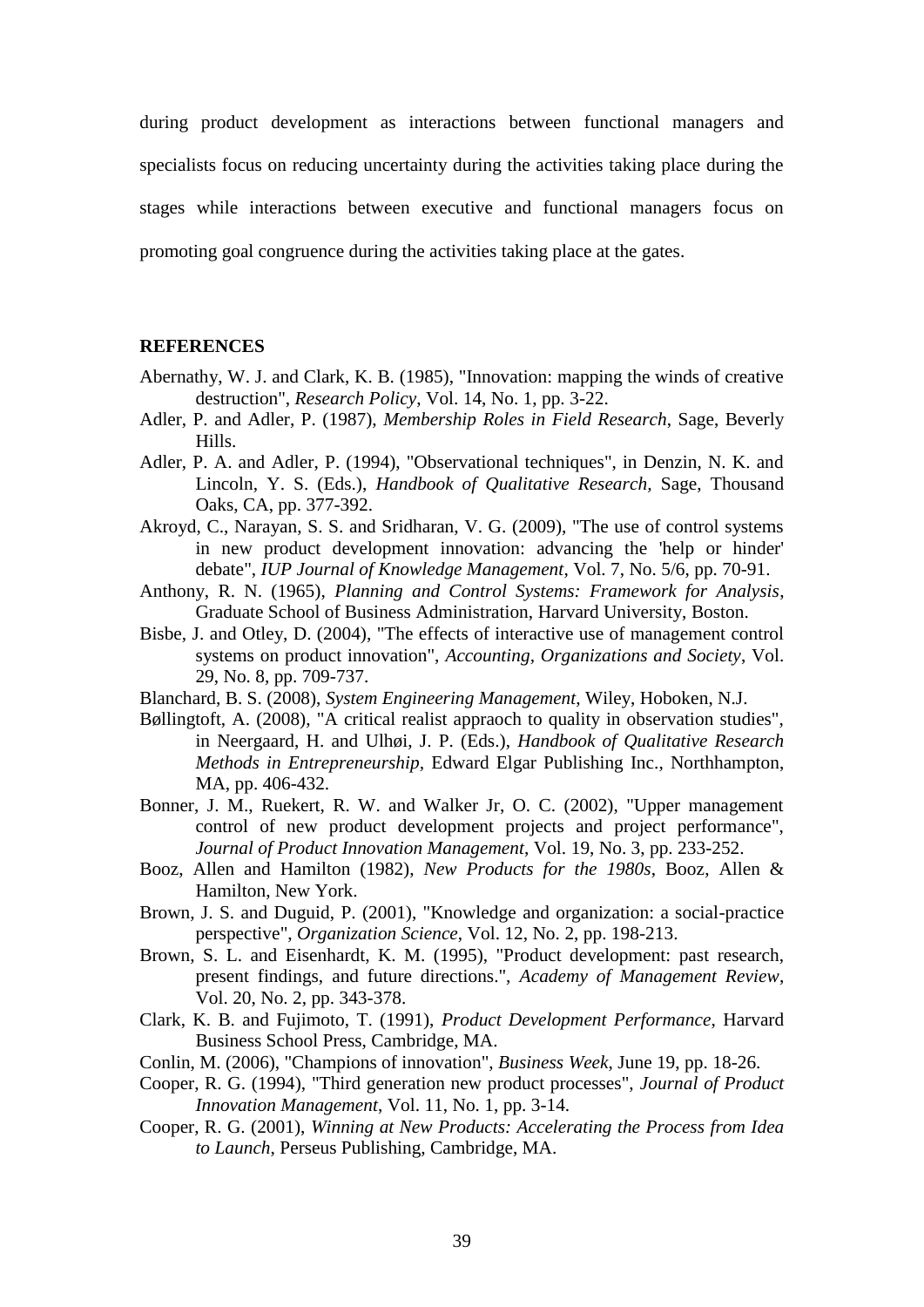- Cooper, R. G. (2005), *Product Leadership: Pathways to Profitable Innovation*, Basic Books, New York.
- Crawford, M. and Di Benedetto, A. (2006), *New Products Management*, McGraw-Hill/Irwin, Boston.
- Davila, A. (2000), "An empirical study on the drivers of management control systems' design in new product development", *Accounting, Organizations and Society*, Vol. 25, No. 4/5, pp. 383-409.
- Davila, A., Epstein, M. J. and Shelton, R. (2006), *Making Innovation Work: How to Manage it, Measure it and Profit from it*, Wharton School Publishing, New Jersey.
- Davila, A., Foster, G. and Li, M. (2009), "Reasons for management control systems adoption: Insights from product development systems choice by early-stage entrepreneurial companies", *Accounting, Organizations and Society*, Vol. 34, No. 3/4, pp. 322-347.
- Davila, A. and Wouters, M. (2004), "Designing cost-competitive technology products through cost management", *Accounting Horizons*, Vol. 18, No. 1, pp. 13-27.
- Day, G. S., Gold, B. and Kuczmarski, T. D. (1994), "Significant issues for the future of product innovation", *The Journal of Product Innovation Management*, Vol. 11, No. 1, pp. 69-76.
- Ettlie, J. E. and Subramaniam, M. (2004), "Changing strategies and tactics for new product development", *Journal of Product Innovation Management*, Vol. 21, No. 2, pp. 95-109.
- Flamholtz, E. (1983), "Accounting, budgeting and control systems in their organizational context: theoretical and empirical perspectives", *Accounting, Organizations and Society*, Vol. 8, No. 2/3, pp. 153-169.
- Flamholtz, E., Das, T. K. and Tsui, A. S. (1985), "Toward an integrative framework of organizational control", *Accounting, Organizations and Society*, Vol. 10, No. 1, pp. 35-50.
- Garfinkel, H. (1967), *Studies in Ethnomethodology*, Prentice-Hall, Englewood Cliffs, New Jersey.
- Garfinkel, H. (2002), *Ethnomethodology's Program: Working out Durheim's Aphorism*, Rowman & Littlefield Publishers Inc., Lanham, MD.
- Garfinkel, H. (2006), *Seeing Sociologically: The Routine Grounds of Social Action*, Paradigm Publishers, London.
- Hertenstein, J. H. and Platt, M. B. (2000), "Performance measures and management control in new product development", *Accounting Horizons*, Vol. 14, No. 3, pp. 303-323.
- Horngren, C. T., Datar, S. M., Foster, G., Rajan, M. and Ittner, C. (2009), *Cost Accounting: A Managerial Emphasis*, Pearson - Prentice Hall, Upper Saddle, NJ.
- Iansiti, M. (1995a), "Shooting the rapids: managing new product development in turbulent environments", *California Management Review*, Vol. 38, No. 1, pp. 37-58.
- Iansiti, M. (1995b), "Technology integration: managing technological evolution in a complex environment", *Research Policy*, Vol. 24, No. 4, pp. 521-543.
- Jaworski, B. J., Stathakopoulos, V. and Krishnan, H. S. (1993), "Control combinations in marketing: conceptual framework and empirical evidence", *Journal of Marketing*, Vol. 57, No. 1, pp. 57-70.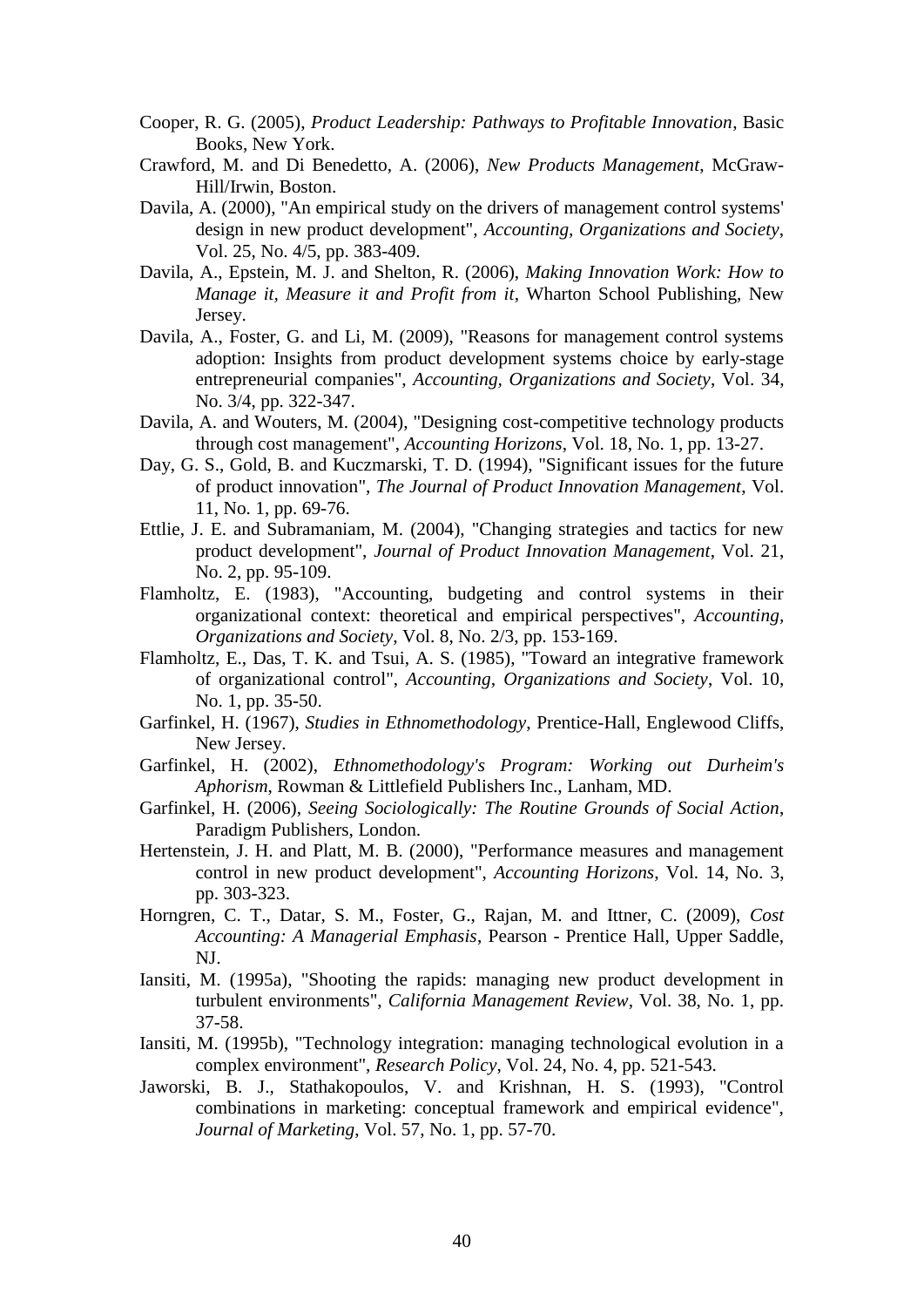- Jönsson, S. and Macintosh, N. B. (1997), "Cats, rats, and ears: making the case for ethnographic accounting research", *Accounting, Organizations and Society*, Vol. 22, No. 3/4, pp. 367-386.
- Jørgensen, B. and Messner, M. (2009), "Management control in new product development: the dynamics of managing flexibility and efficiency", *Journal of Management Accounting Research*, Vol. 21, pp. 99-124.
- Krishnan, V. and Ulrich, K. T. (2001), "Product development decisions: a review of the literature", *Management Science*, Vol. 47, No. 1, pp. 1-21.
- Kumar, S. and Phrommathed, P. (2005), *New Product Development: An Empirical Study on the Effects of Innovation Strategy, Organization Learning, and Market Conditions*, Springer, New York.
- Laurier, E. (2003), "Guest editorial technology and mobility", *Environment and Planning*, Vol. 35, No. 9, pp. 1521-1527.
- Li, Y., Liu, Y. and Zhao, Y. (2006), "The role of market and entrepreneurship orientation and internal control in the new product development activities of Chinese firms", *Industrial Marketing Management*, Vol. 35, No. 3, pp. 336- 347.
- Long, C. P., Burton, R. M. and Cardinal, L. B. (2002), "Three controls are better than one: a computational model of complex control systems", *Computational and Mathematical Organization Theory*, Vol. 8, No. 3, pp. 197-220.
- Merchant, K. A. (1985), *Control in Business Organizations*, Pitman, Boston.
- November, P. J. (1993), "That 'uncertain feeling' and project management", *Management Decision*, Vol. 4, No. 4, pp. 16-18.
- Osterwalder, A., Pigneur, Y., Smith, A. and Clark, T. (2010), *Business Model Generation: A Handbook for Visionaries, Game Changers, and Challengers*, John Wiley & Sons, Hoboken, NJ.
- Otley, D. (2001), "Extending the boundaries of management accounting research: developing systems for performance management", *The British Accounting Review*, Vol. 33, No. 3, pp. 243-261.
- Ouchi, W. G. (1979), "A conceptual framework for the design of organizational control mechanisms", *Management Science*, Vol. 25, No. 9, pp. 833-848.
- Poskela, J. and Martinsuo, M. (2009), "Management control and strategic renewal in the front end of innovation", *The Journal of Product Innovation Management*, Vol. 26, No. 6, pp. 671-684.
- Rawls, A. W. (2002), "Introduction", in Rawls, A. W. (Ed.), *Ethnomethodology's Program: Working out Durheim's Aphorism,* Rowman & Littlefield Publishers Inc., Lanham, pp. 1-76.
- Rawls, A. W. (2006), "Respecifying the study of social order Garfinkel's transition from theoretical conceptualization to practice in detail", in Rawls, A. W. (Ed.), *Seeing Sociologically: The Routine Grounds of Social Action,* Paradigm Publishers, London, pp. 1-97.
- Rice, M. P., O'Connor, G. C., Peters, L. S. and Morone, J. G. (1998), "Managing discontinuous innovation", *Research-Technology Management*, Vol. 41, No. 3, pp. 52-59.
- Simons, R. (1995), *Levers of Control*, Harvard Business School Press, Cambridge, MA.
- Simons, R. (2000), *Performance Measurement and Control Systems for Implementing Strategy*, Prentice Hall, Upper Saddle River, NJ.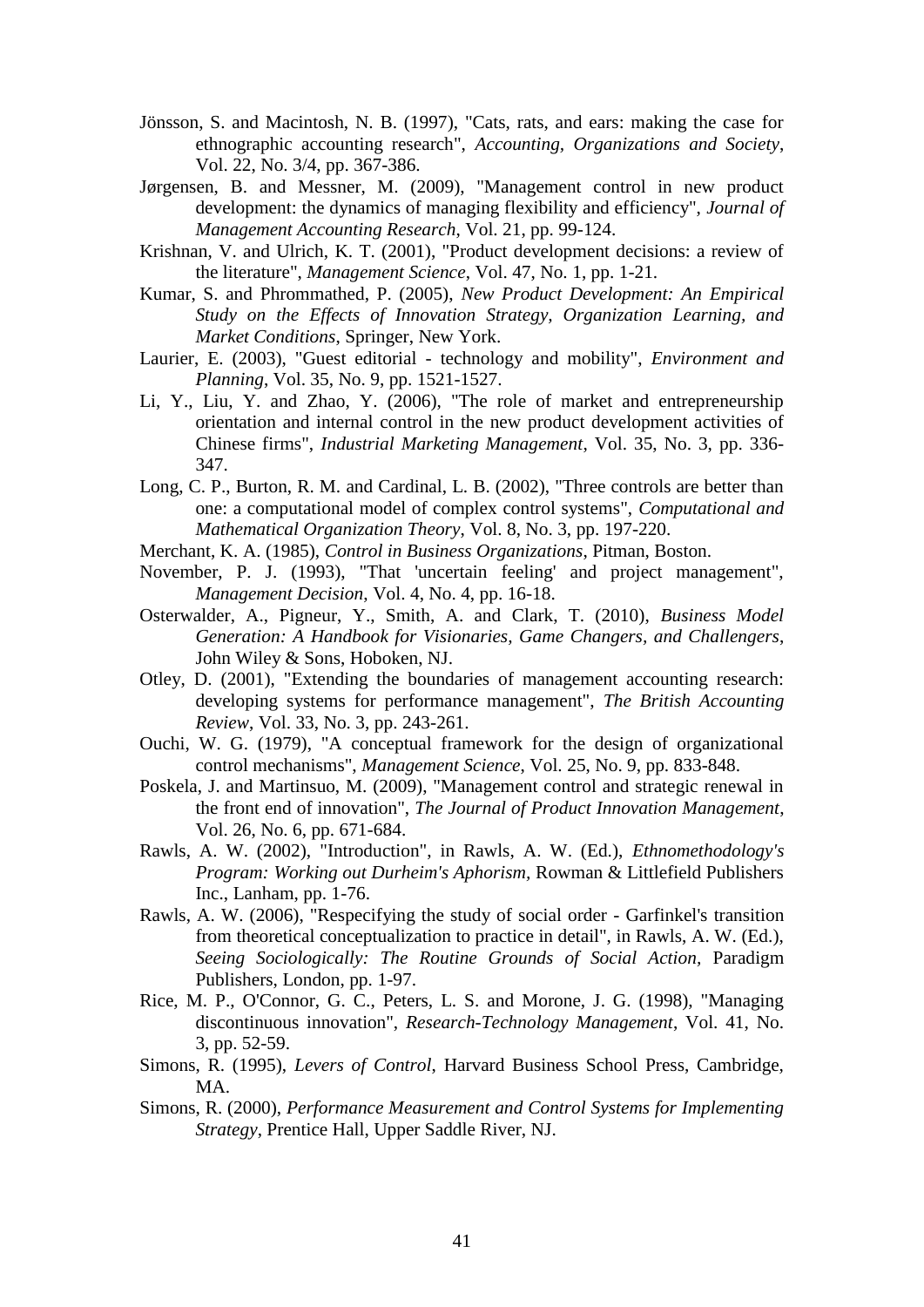- Stern, D. (2003), "The practical turn", in Turner, S. P. and Roth, P. A. (Eds.), *The Blackwell Guide to the Philosophy of the Social Sciences,* Blackwell Publishing, Malden, MA, pp. 185-206.
- Ulrich, K. T. and Eppinger, S. D. (2000), *Product Design and Development*, McGraw-Hill, New York.
- Wenger, E. (2004), "Knowledge management as a doughnut: shaping your knowledge strategy through communities of practice", *Ivey Business Journal*, Vol. January/Febuary, pp. 1-8.
- Wheelwright, S. and Clark, K. (1992), *Revolutionizing Product Development*, Free Press, New York.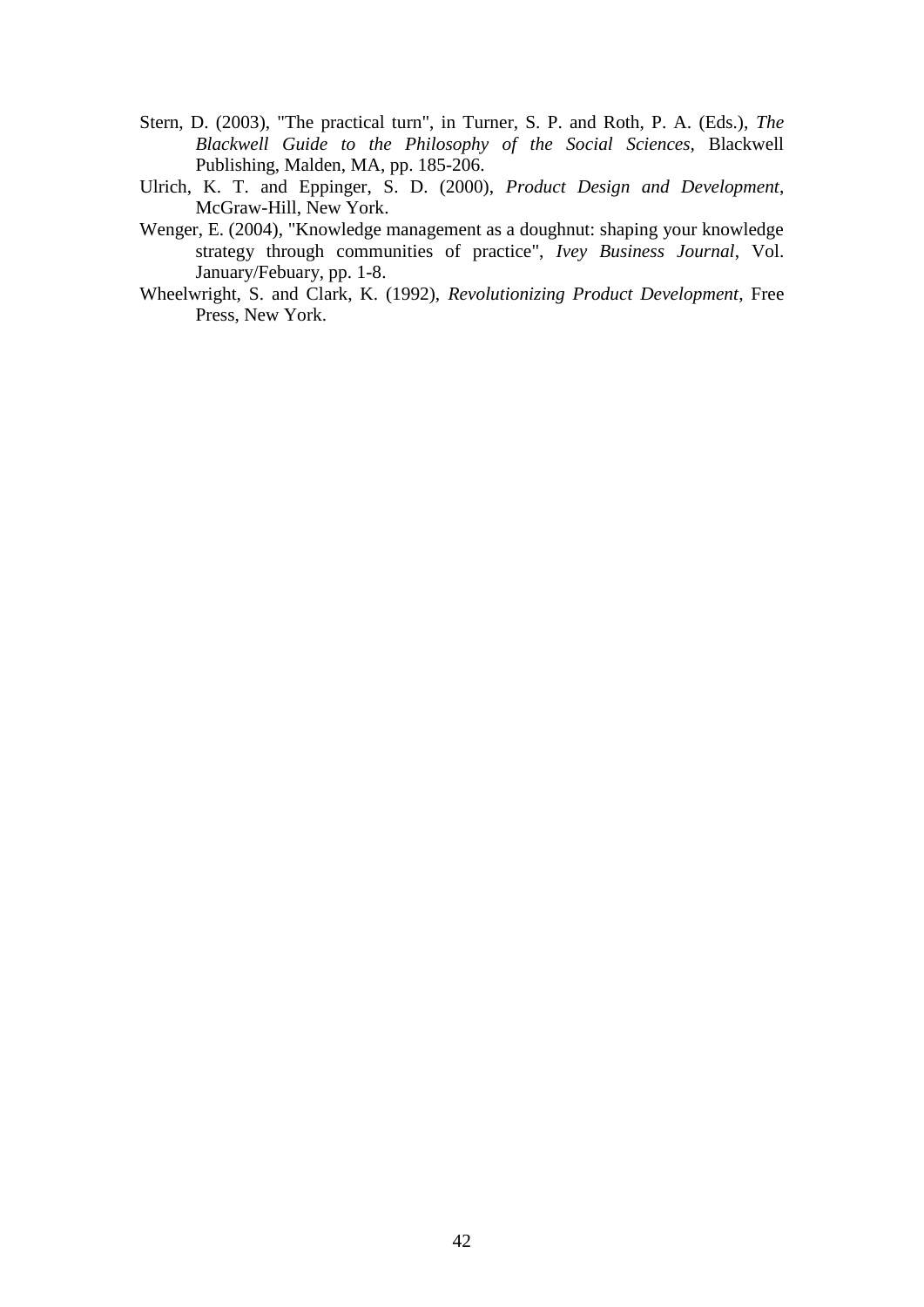# **Table 1: Field Notes**

| <b>Field Notes</b>                   | <b>Number</b> |
|--------------------------------------|---------------|
| Project selection/Portfolio meetings |               |
| Project meetings                     |               |
| Functional manager meetings          |               |
| Executive meetings                   |               |
| Office conversations                 |               |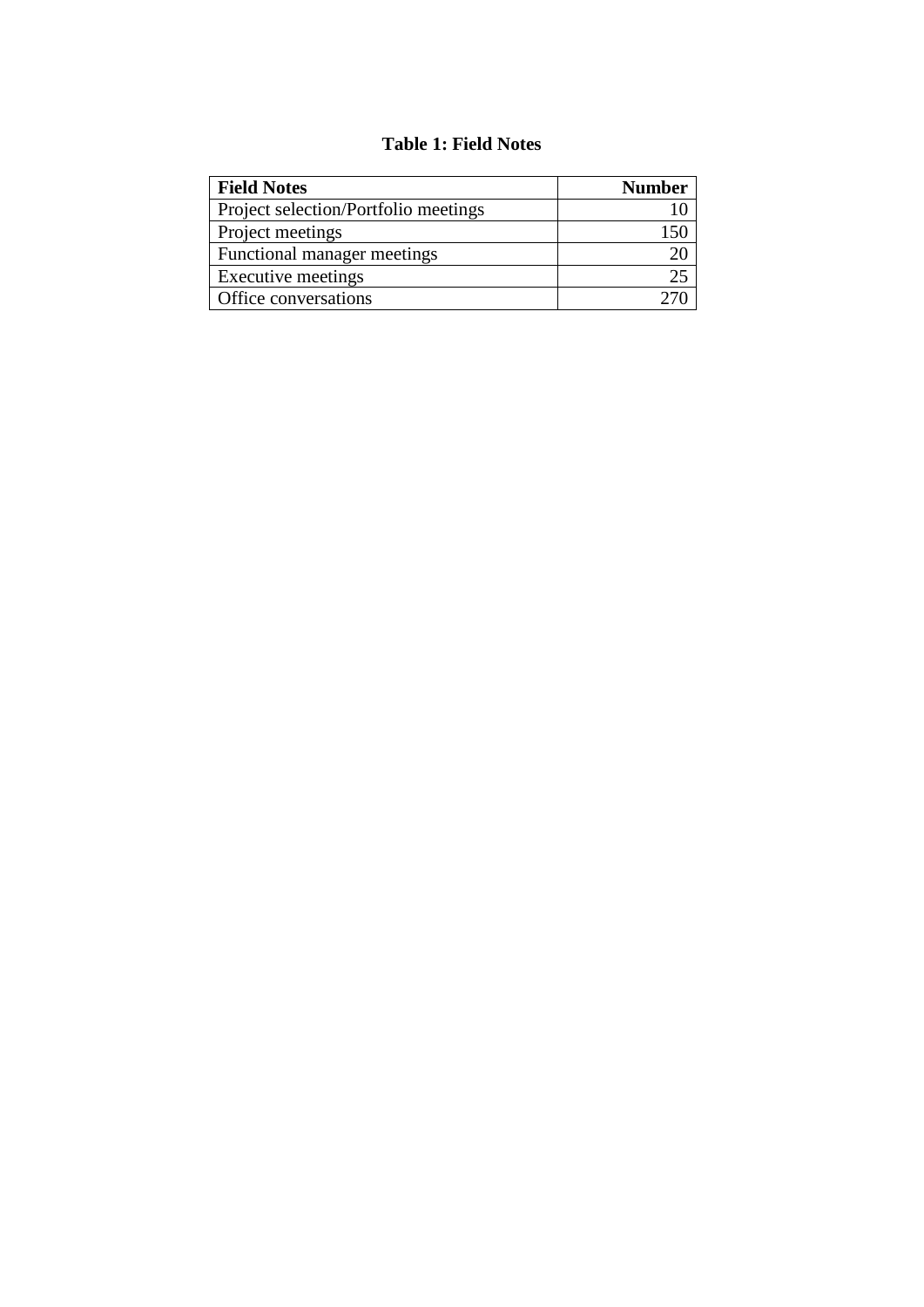| <i>Executive</i>  | <b>CEO</b>      | <b>GM</b>   | <b>GM</b>   | <b>GM</b> Sales | <b>CFO</b> | <b>GM</b>         | <b>GM</b> |
|-------------------|-----------------|-------------|-------------|-----------------|------------|-------------------|-----------|
| <b>Manager</b>    |                 | Technology  | Marketing   |                 |            | Operations        | <b>HR</b> |
| <b>Community</b>  |                 |             |             |                 |            |                   |           |
| <b>Functional</b> | <b>Business</b> | Technology  | Marketing   | Sales           | Finance    | <b>Operations</b> | <b>HR</b> |
| <b>Manager</b>    | process         | managers    | managers    | managers        | managers   | managers          | managers  |
| <b>Community</b>  | manager         | (2)         | (2)         | (2)             | (2)        | (1)               | (1)       |
|                   | [1]             |             |             |                 |            |                   |           |
| <b>Functional</b> |                 | Technology  | Marketing   | Sales           |            | Operations        |           |
| <b>Specialist</b> |                 | specialists | specialists | specialists     |            | specialists       |           |
| Community         |                 | (4)         | (4)         | 3)              |            | (2)               |           |

**Table 2: Communities of Practice Observed at** *OpCo*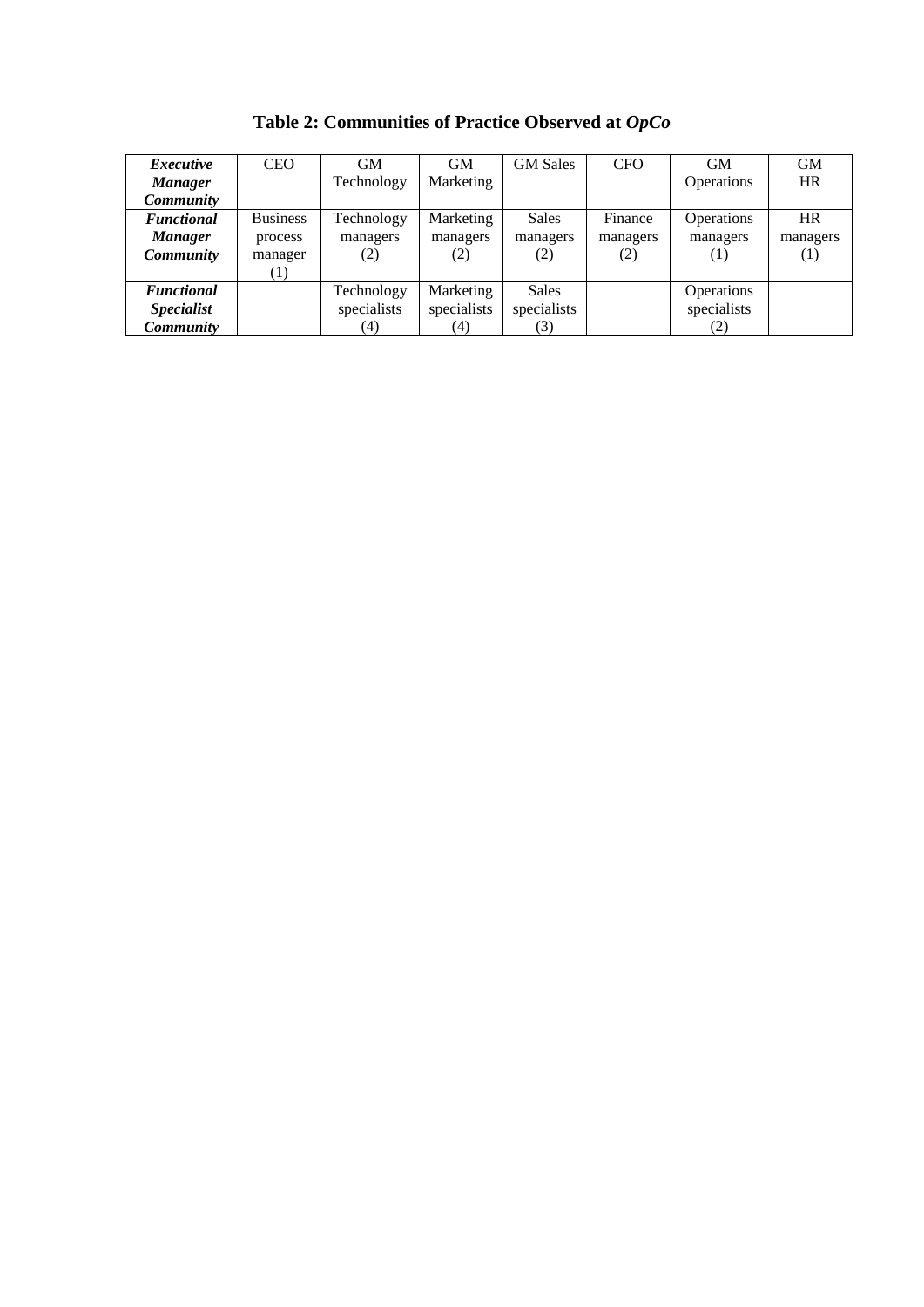| Project<br><b>Name</b> | Project<br><b>Type</b> | <b>Development</b><br><b>Time</b> | <b>Outcome</b> |
|------------------------|------------------------|-----------------------------------|----------------|
| Project ST             | Radical                | 9 months                          | Launched       |
| Project CA             | Radical                | 5 months                          | $Cut - Gate$ 3 |
| Project RB             | Semi-radical           | 5 months                          | Launched       |
| Project SD             | Semi-radical           | 3 months                          | $Cut - Gate$ 3 |
| Project BN             | Incremental            | 4 months                          | Launched       |
| Project TO             | Incremental            | 9 months                          | Launched       |
| Project TP             | Incremental            | 3 months                          | Launched       |
| Project BL             | Incremental            | 3 months                          | Launched       |

**Table 3: Eight Projects Observed at** *OpCo*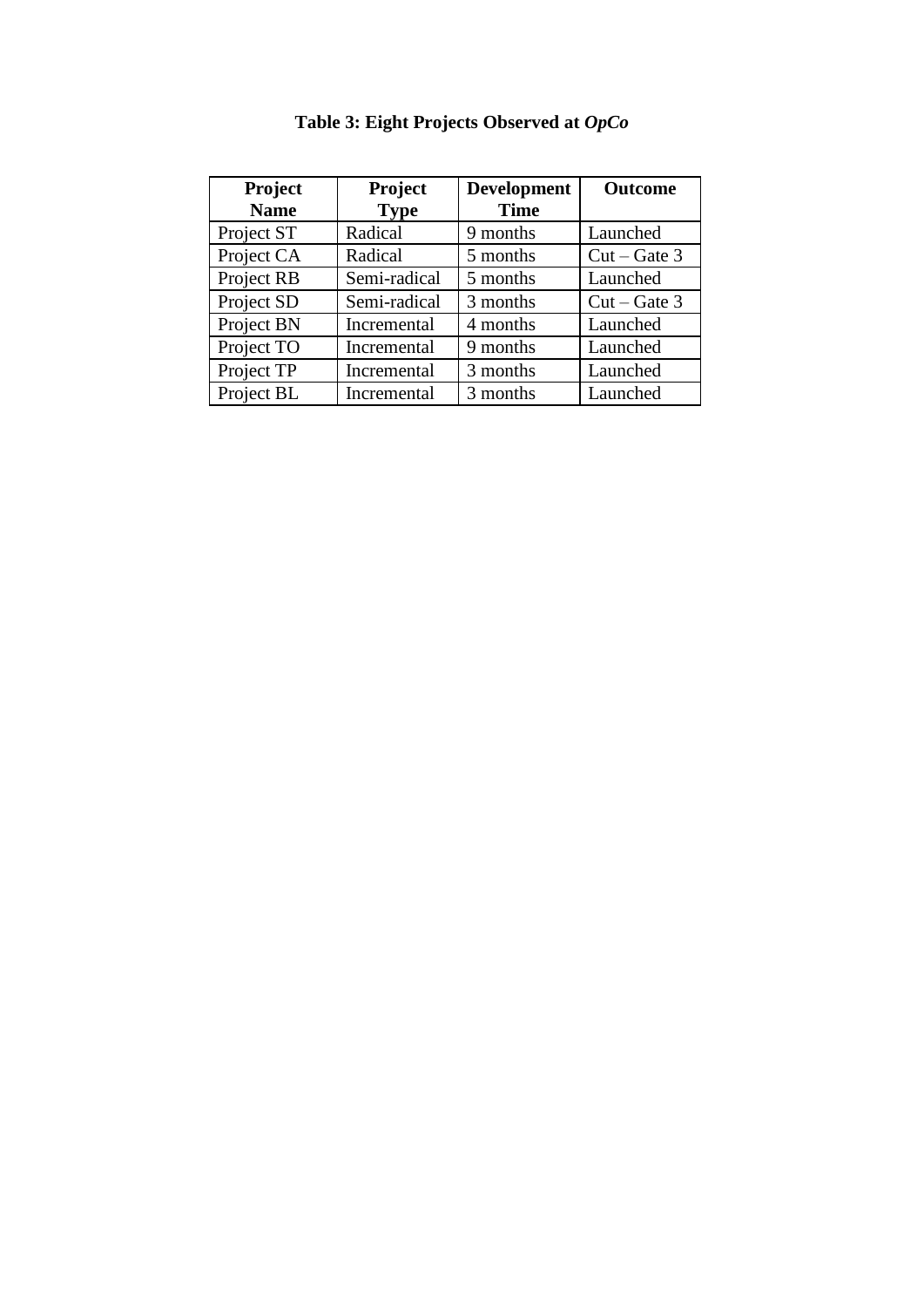# **Table 4 - Summary of Findings: The Roles of Management Control at** *OpCo*

| <b>Process</b>   | <b>Input Control</b>                                         | <b>Process Control</b>              | <b>Output Control</b>                                                    | Outputs                   | <b>Role of Management Control</b>                                                                                                                              |
|------------------|--------------------------------------------------------------|-------------------------------------|--------------------------------------------------------------------------|---------------------------|----------------------------------------------------------------------------------------------------------------------------------------------------------------|
|                  | Accomplished through monitoring                              | Accomplished through activities     | Accomplished when key indicators were                                    | Number of                 | Goal congruence and uncertainty reduction at $OpCo$                                                                                                            |
|                  | of the resources being used                                  | carried out by organisation members | monitored and information evaluated                                      | Projects                  |                                                                                                                                                                |
| Stage 1          | Monitored the time and resources                             | Idea list                           | Information collected and evaluated:                                     | 40 Projects               | <b>Uncertainty reduction focus</b>                                                                                                                             |
| <b>Ideation</b>  | that members from the three                                  | Brain-storming                      | Ideas created and then evaluated                                         | Radical - 5               | Enacted by getting all communities involved in creating and evaluating new ideas                                                                               |
|                  | communities of practice spent on                             | Ideation                            | subjectively by members from all three                                   | Semi-radical -15          | The firm addressed the following questions to reduce uncertainty:                                                                                              |
|                  | generating new ideas                                         | Presentations                       | communities of practice                                                  | Incremental - 20          | Who will buy this product?                                                                                                                                     |
|                  |                                                              | Laboratory activities               |                                                                          |                           | What are our competitors doing?                                                                                                                                |
| Gate 1           | Monitored the involvement of the                             | Idea screen meetings                | Key indicators: Revenue/market share                                     | 15 Projects               | Goal congruence focus                                                                                                                                          |
| <b>Screening</b> | members from the two management                              |                                     | potential, cost and complexity, wow                                      | Radical - 4               | Enacted through the two management communities ranking projects using the dimensions                                                                           |
|                  | communities                                                  |                                     | factor, brand alignment, time to market                                  | Semi-radical -3           | which linked their goals to the goals of the organisation                                                                                                      |
|                  |                                                              |                                     |                                                                          | $Incremental - 8$         |                                                                                                                                                                |
| Stage 2          | Monitored the time the two                                   | Writing up project briefs           | Information collected and evaluated:                                     | 11 Projects               | <b>Uncertainty reduction focus</b>                                                                                                                             |
| <b>Planning</b>  | functional communities spent on                              |                                     | Consumer insights, consumer needs,                                       | Radical - 0               | Enacted through the two functional communities collecting and analysing market and                                                                             |
|                  | project planning                                             |                                     | market dynamics, project deliverables,                                   | Semi-radical -3           | technical information                                                                                                                                          |
|                  |                                                              |                                     | brand requirements, product concept,                                     | Incremental $-8$          | The firm addressed the following questions to reduce uncertainty:                                                                                              |
|                  |                                                              |                                     | estimated sales, financial and                                           |                           | How much can we sell the product for?                                                                                                                          |
|                  |                                                              |                                     | manufacturing issues                                                     |                           | How much will it cost to manufacture?                                                                                                                          |
| Gate 2           | Monitored the involvement of the                             | Project screen meetings             | Key indicators were: Financials - gross                                  | 11 Projects               | Goal congruence focus                                                                                                                                          |
| <b>Screening</b> | members from the two management                              |                                     | margin, project revenue, profitability                                   | Radical - 0               | Enacted through the two management communities focusing                                                                                                        |
|                  | communities                                                  |                                     | Non-financial - market share gain                                        | Semi-radical -3           | on key financials showing how the project added value to the firm                                                                                              |
|                  |                                                              |                                     |                                                                          | Incremental $-8$          |                                                                                                                                                                |
| Stage 3          | Monitored the time and resources                             | Project concept                     | Information collected and evaluated:                                     | 13 Projects               | <b>Uncertainty reduction focus</b>                                                                                                                             |
| Feasibility      | that members from the two                                    | Product formulation                 | product concept briefs, product                                          | Radical - 2               | Enacted through the two functional communities                                                                                                                 |
|                  | functional communities spent on                              | Package design                      | formulation tests, packaging samples                                     | Semi-radical -3           | collecting, testing and analysing information                                                                                                                  |
|                  | project feasibility                                          | Production feasibility              | and production feasibility                                               | Incremental $-8$          | The firm addressed the following questions to reduce uncertainty:                                                                                              |
|                  |                                                              |                                     |                                                                          |                           | How much can we make the product for?                                                                                                                          |
|                  |                                                              |                                     |                                                                          |                           | How much will it cost to manufacture?                                                                                                                          |
| Gate 3           | Monitored the involvement of the                             | Project review meetings             | Key indicators were: financials, links to                                | 9 Projects                | Goal congruence focus                                                                                                                                          |
| <b>Review</b>    | members from the two management                              |                                     | strategy pyramid, voting sheet which                                     | Radical - 1               | Enacted through the two management communities focusing on                                                                                                     |
|                  | communities                                                  |                                     | showed the risks verses the potential                                    | Semi-radical -2           | key financials and the strategy pyramid:                                                                                                                       |
|                  |                                                              |                                     | rewards                                                                  | Incremental $-6$          | Incremental projects - focus on financial projections                                                                                                          |
|                  |                                                              |                                     |                                                                          |                           | Semi-radical projects -focus on new technology or business models                                                                                              |
|                  |                                                              |                                     |                                                                          |                           | Radical projects - focus on risk versus financial reward                                                                                                       |
| Stage 4          | Monitored the time and resources                             | Design activities                   | Information collected and evaluated:                                     | 9 Projects<br>Radical - 1 | <b>Uncertainty reduction focus</b>                                                                                                                             |
| Development      | that members from the two<br>functional communities spent on | Testing activities                  | Tests of product design, packaging<br>design and production capabilities | Semi-radical -2           | Enacted through the two functional communities carrying out design and testing activities<br>The firm addressed the following questions to reduce uncertainty: |
|                  | project development                                          |                                     |                                                                          | Incremental - 6           | How much can we sell the product for?                                                                                                                          |
|                  |                                                              |                                     |                                                                          |                           | How much will it cost to manufacture?                                                                                                                          |
|                  |                                                              |                                     |                                                                          |                           | Where can I buy supplies of raw material?                                                                                                                      |
| Gate 4           | Monitored the involvement of the                             | Launch proposal meeting             | Key indicators were: rationale to launch,                                | 6 Projects                | <b>Goal congruence focus</b>                                                                                                                                   |
| Proposal         | members from the two management                              |                                     | target market and expected launch date                                   | Radical - 1               | Enacted through the two management communities focusing on market share, contribution                                                                          |
|                  | communities                                                  |                                     | with financial numbers - recommended                                     | Semi-radical -1           | after marketing, profit and market research information                                                                                                        |
|                  |                                                              |                                     | selling price and forecast volumes                                       | Incremental - 4           |                                                                                                                                                                |
| Stage 5          | Monitored the time and resources                             | First production run                | Information collected and evaluated:                                     | 6 Projects                | <b>Uncertainty reduction focus</b>                                                                                                                             |
| Launch           | that members from the two                                    | Launch of product                   | production plan and market launch                                        | Radical - 1               | Enacted through the two functional communities with a focus on the link between product                                                                        |
|                  | functional communities spent on                              |                                     |                                                                          | Semi-radical -1           | development and operations                                                                                                                                     |
|                  | product launch                                               |                                     |                                                                          | Incremental - 4           | The firm addressed the following questions to reduce uncertainty:                                                                                              |
|                  |                                                              |                                     |                                                                          |                           | How to manufacture the product to get the best results?                                                                                                        |
|                  |                                                              |                                     |                                                                          |                           | How large should the first production run be?                                                                                                                  |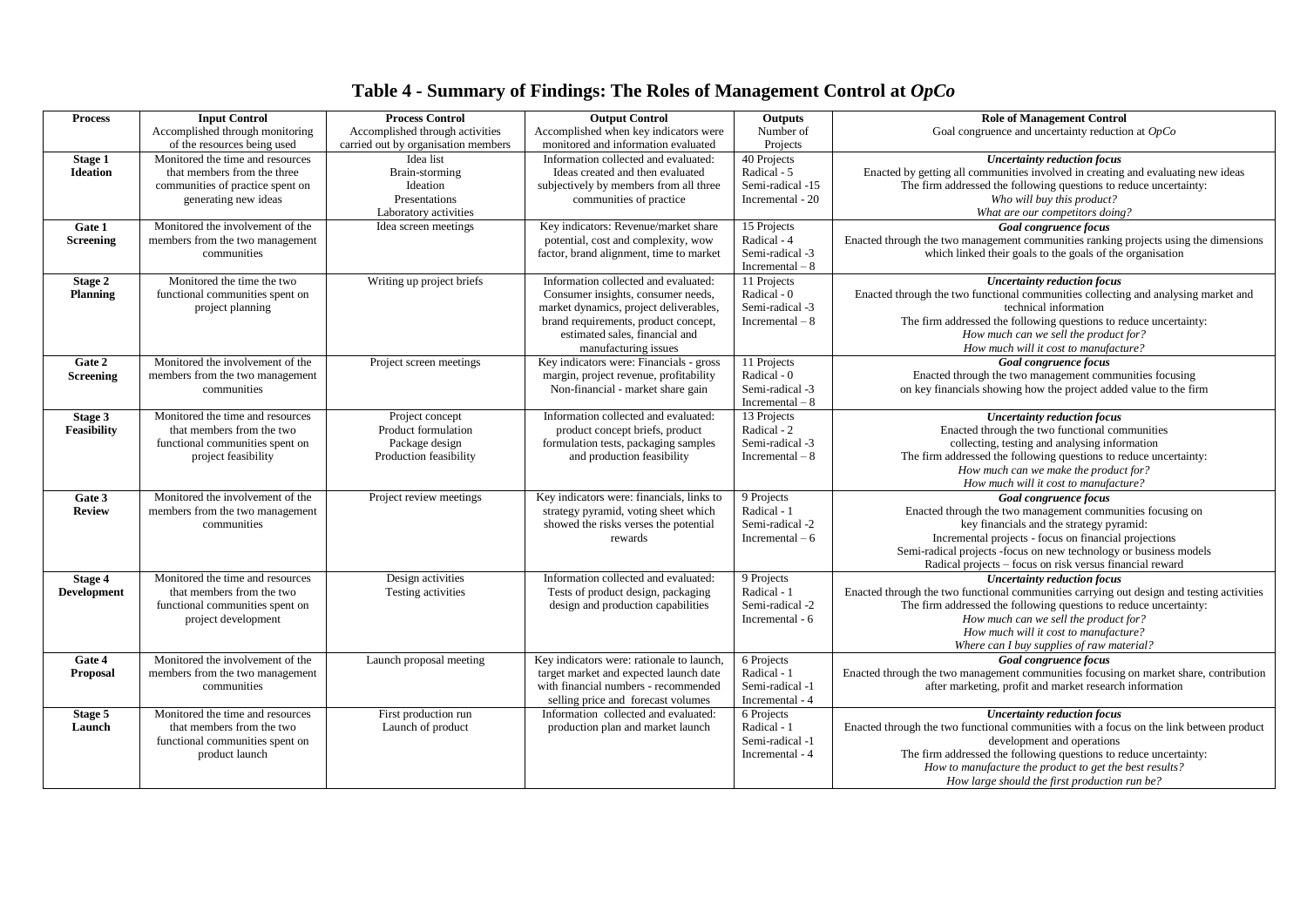# **Figure 1: Framework of Product Development Project Types**



Source: Davila *et al*. (2006, p. 39)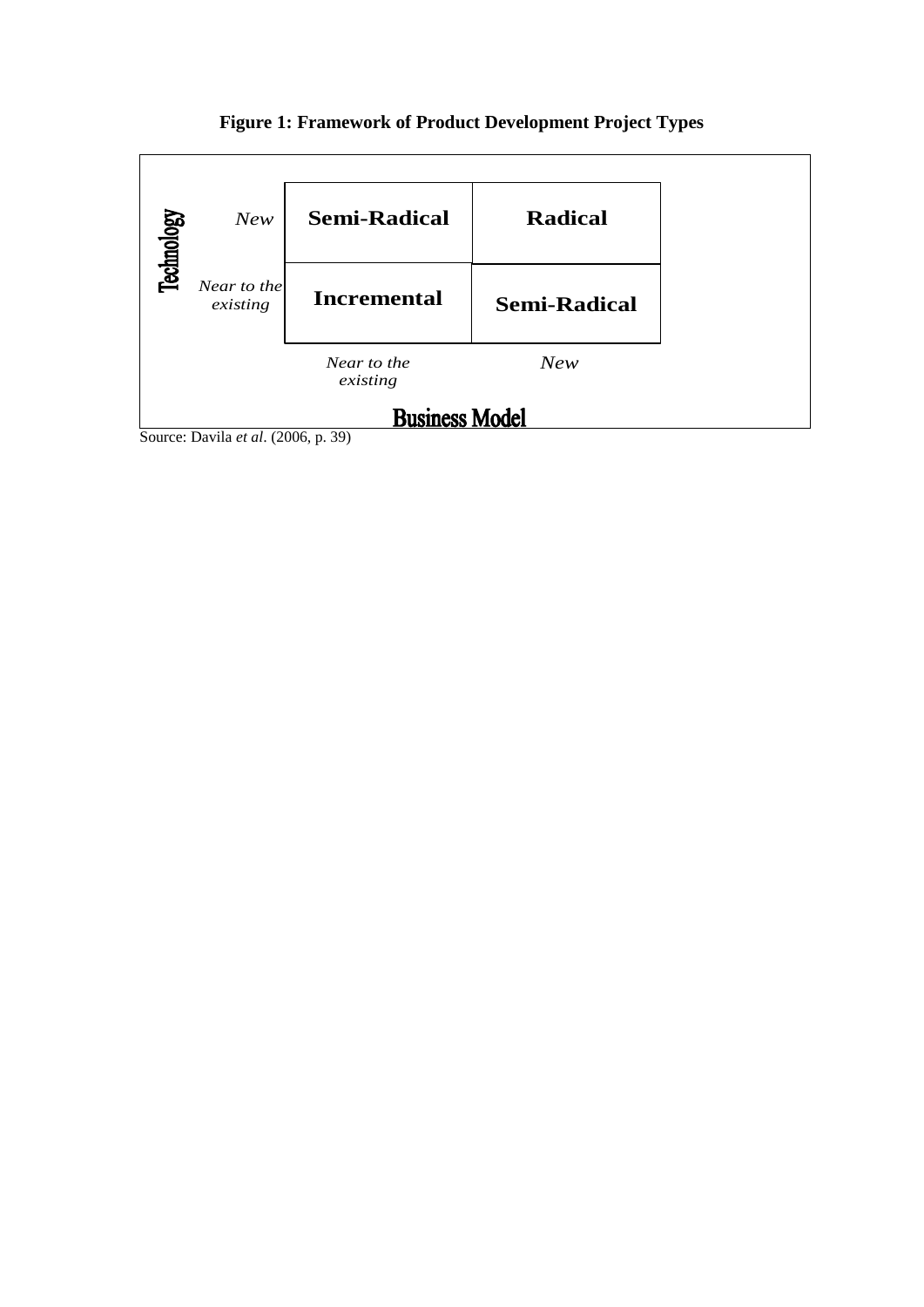# **Figure 2: Organisation Structure of** *OpCo*

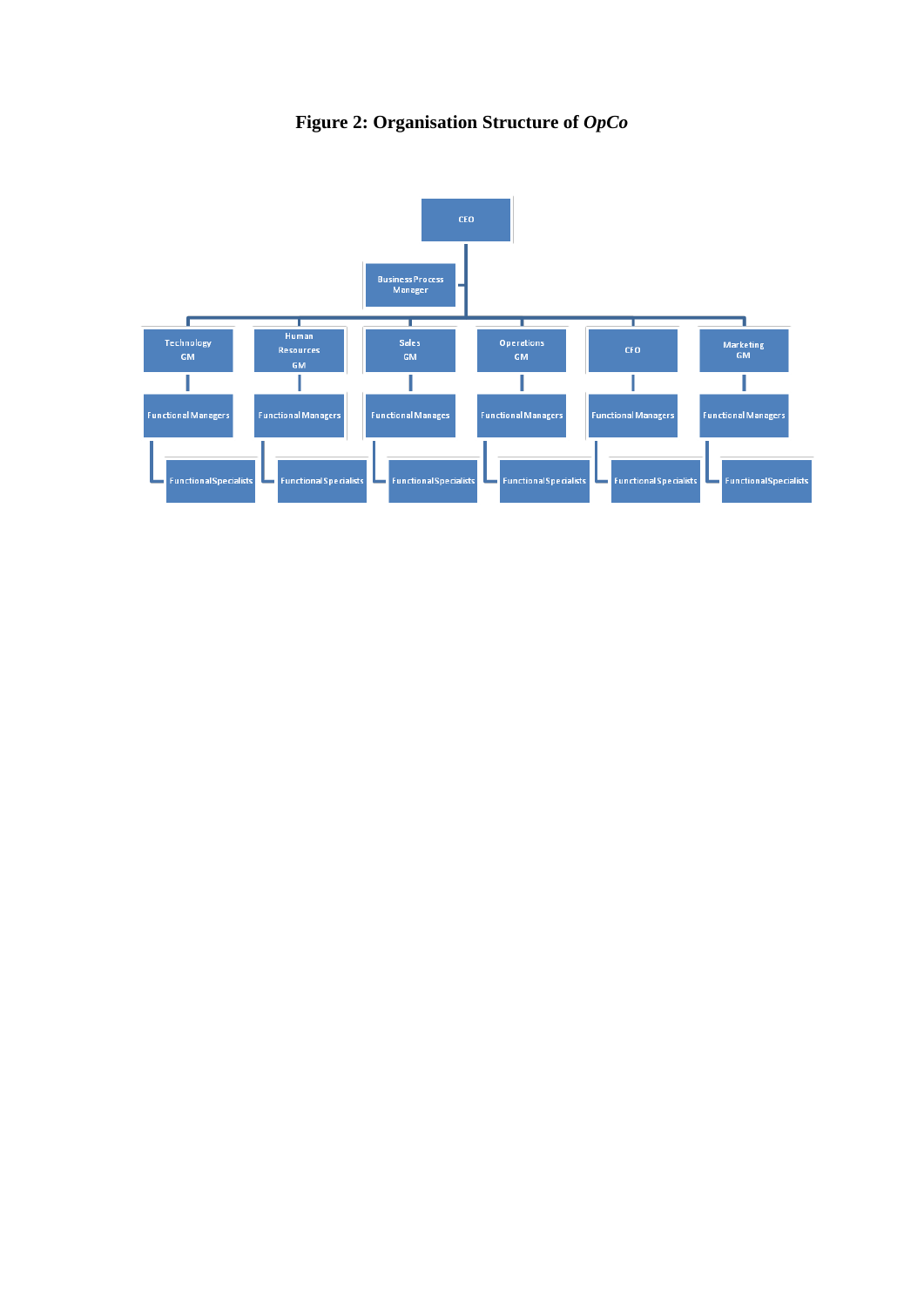# **Figure 3: Standard NPD Process**